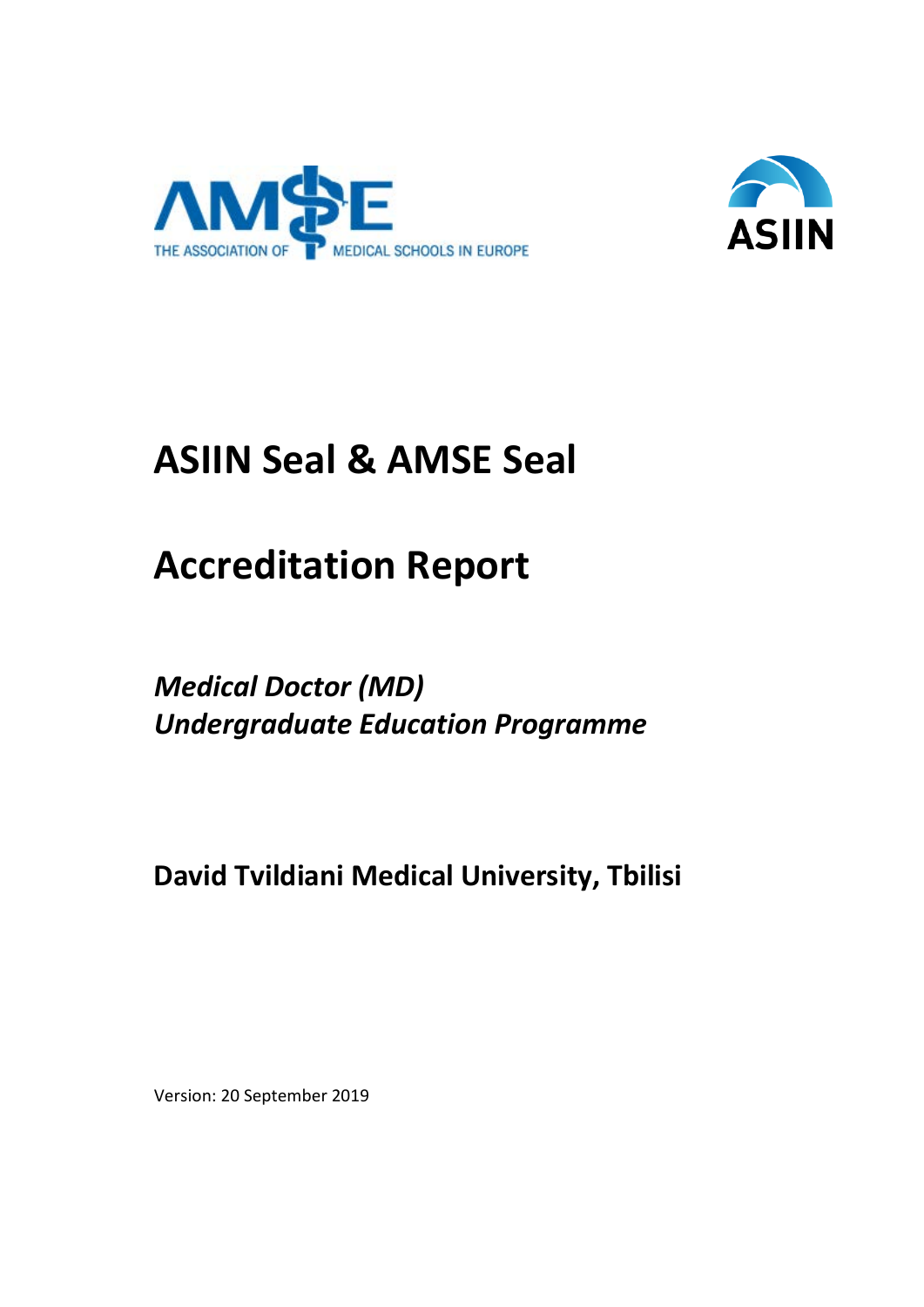# **Introduction**

This pilot accreditation procedure conducted at the David Tvildiani Medical University, AIETI Medical School in Tbilisi, Georgia, from April  $2<sup>nd</sup>$  to  $3<sup>rd</sup>$  2019 is one of altogether six pilot procedures in various European countries, organised in cooperation between The Association of Medical Schools in Europe (AMSE) and the internationally recognised German Accreditation Agency ASIIN in 2019.

AMSE und ASIIN in this context have entered into an agreement in the wake of a decision by the Education Commission for Foreign Medical Graduates (ECFMG) in the United States of America regarding the exercise of the medical doctor profession in the country. ECFMG therein stipulates that as of the year 2023, only those graduates emanating from international medical programs which have been accredited against the standards of the World Federation of Medical Education (WFME) for basic medical education are entitled to take the United States Medical Licencing Examination (USMLE). Only upon successful completion of this three-step examination, international doctors, who comprise 25% of all medical doctors in the U.S., are entitled to practice their profession within the U.S.

Against this background, ASIIN has been commissioned by AMSE to conduct this and another five pilot accreditation procedures in Europe, testing the WFME Standards in the process. WFME uses altogether nine criteria in its standards for basic medical education. The rubrics of fulfilment of these criteria foresee so-called "basic standards" as a minimum requirement as well as more challenging "quality development standards" signalling best practice. The experts, who were jointly selected by AMSE and ASIIN, decide after the onsite visit whether and at which level these nine criteria (and their subsets) have been attained by the applicant Higher Education Institution (HEI). After completion of this procedure, ASIIN will hand over this accreditation report to AMSE. Its outcomes will be discussed by AMSE and a final decision reached, whether the basic and quality development standards of WFME have been met.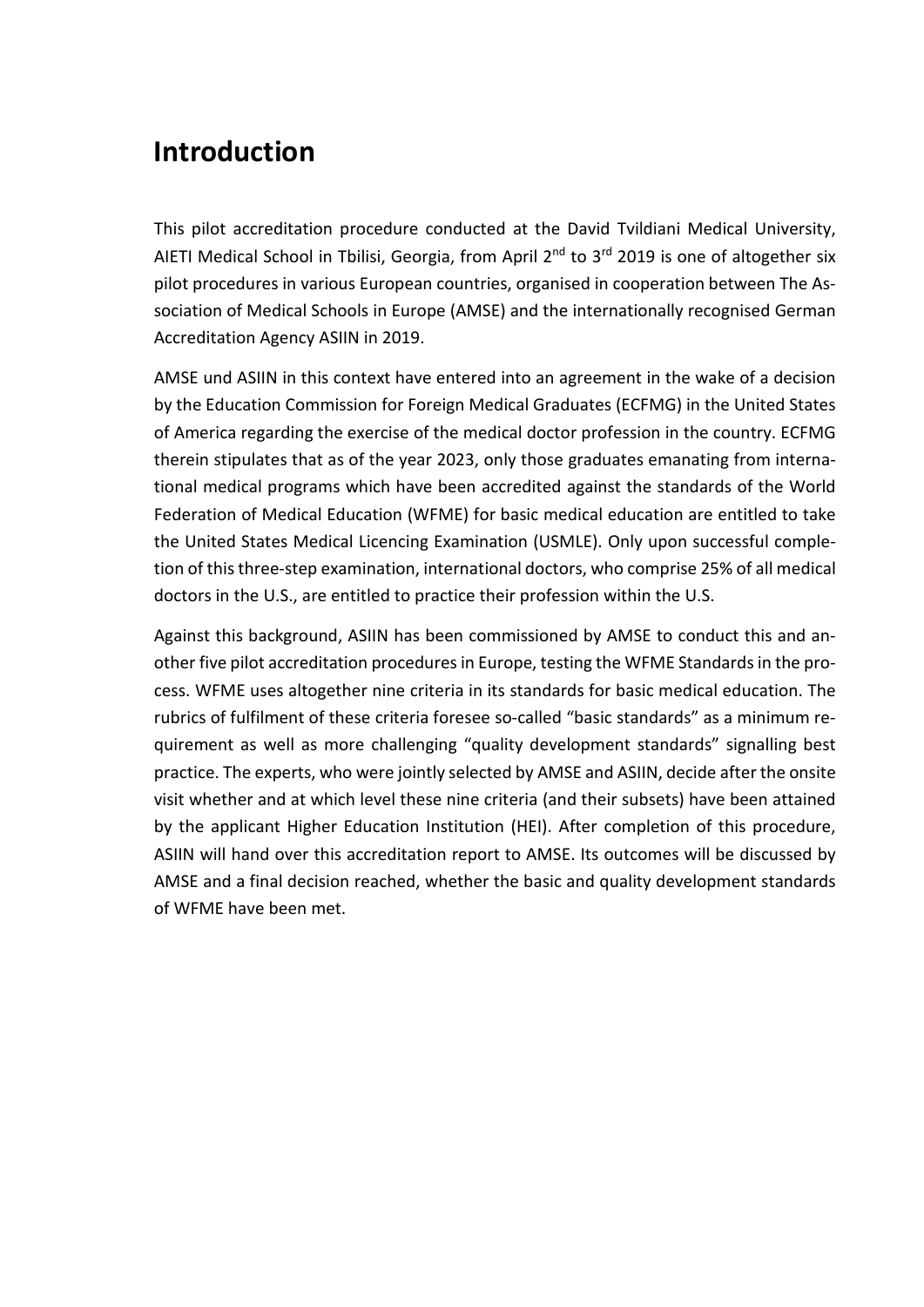# **Table of Content**

|              | E Comment of the Higher Education Institution (23.08.2019) 60       |  |
|--------------|---------------------------------------------------------------------|--|
|              | F Summary: Peer recommendations (27.08.2019) 61                     |  |
|              | G Decision of the AMSE Executive Committee (27.08.2019) 63          |  |
|              | H Comment of the Technical Committee 14 - Medicine (03.09.2019)  64 |  |
| $\mathbf{L}$ | Decision of the Accreditation Commission (20.09.2019) 66            |  |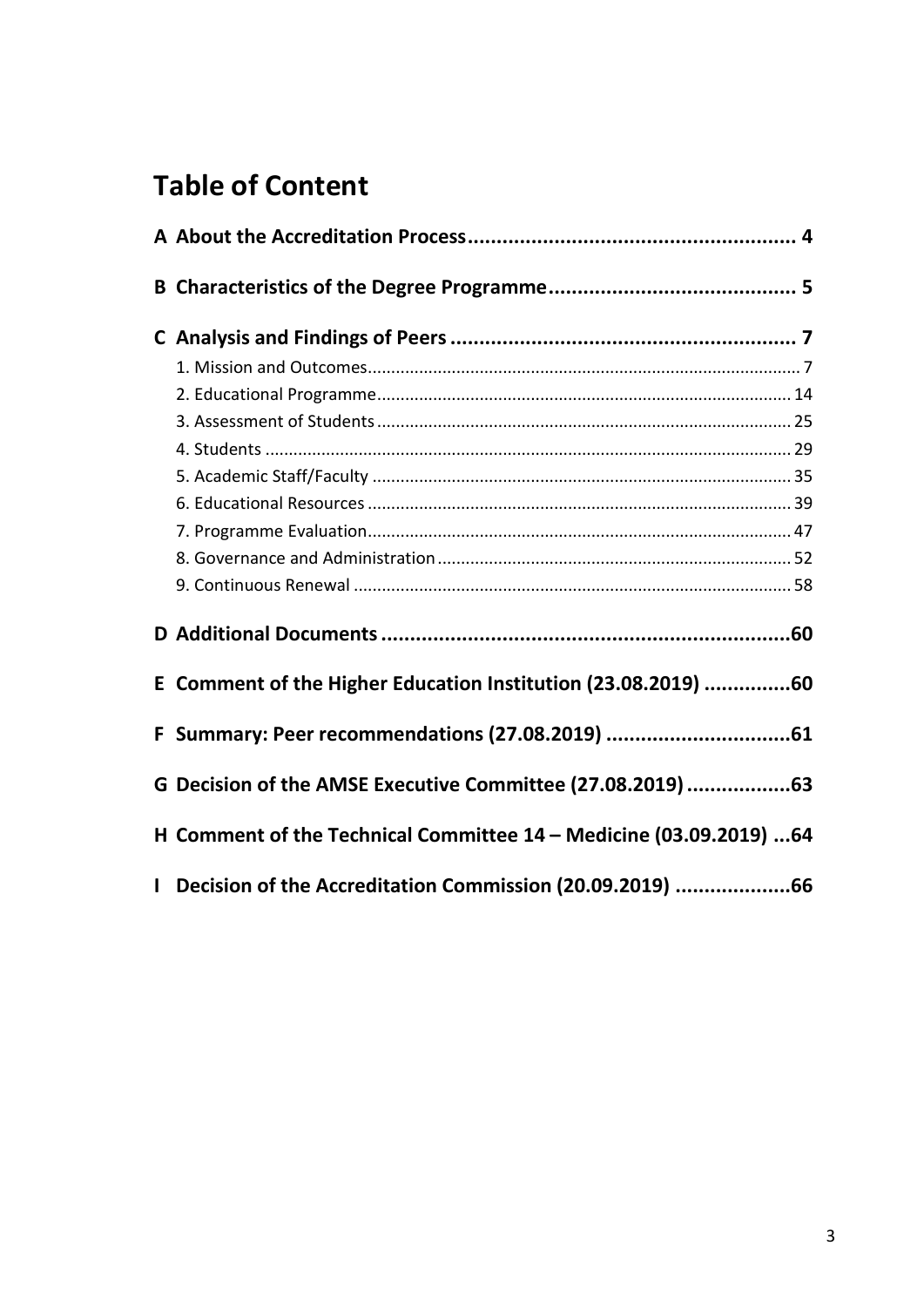# <span id="page-3-0"></span>**A About the Accreditation Process**

# **General Data**

| <b>Website of the Medical School</b>                       | www.dtmu.ge               |           |                 |
|------------------------------------------------------------|---------------------------|-----------|-----------------|
| <b>Faculty/Department offering</b><br>the Degree Programme | "AIETI" Medical School    |           |                 |
| Name of the degree pro-<br>gramme (in original language    | დიპლომირებული<br>პროგრამა | მედიკოსის | საგანმანათლებლო |
| (Official) English translation of<br>the name              | MD Programme              |           |                 |

| <b>Certification Subjects</b>                                               |                                                                                     |  |  |  |  |
|-----------------------------------------------------------------------------|-------------------------------------------------------------------------------------|--|--|--|--|
|                                                                             | Submission of the final version of the self-assessment report: 19.02.2019           |  |  |  |  |
| <b>Date of the onsite visit: 02.-03.04.2019</b>                             |                                                                                     |  |  |  |  |
|                                                                             | at: David Tvildiani Medical University, 2/6 Ljubljana Street, Tbilisi 0159, Georgia |  |  |  |  |
| Peer panel:                                                                 |                                                                                     |  |  |  |  |
| Prof. emer. Dr. Gabor László Kovács, University of Pécs                     |                                                                                     |  |  |  |  |
|                                                                             | Dr. Özgür Onur, University of Cologne                                               |  |  |  |  |
| Prof. Dr. Thomas Reinheckel, Freiburg University                            |                                                                                     |  |  |  |  |
| Adrian Tudor Stan, University of Timișoara (Student Peer)                   |                                                                                     |  |  |  |  |
| Representative of the ASIIN headquarter: Dr. Holger Korthals                |                                                                                     |  |  |  |  |
| Responsible decision-making committee: AMSE Executive Committee             |                                                                                     |  |  |  |  |
| Criteria used:                                                              |                                                                                     |  |  |  |  |
| European Standards and Guidelines as of 15.05.2015                          |                                                                                     |  |  |  |  |
| WFME Global Standards for Quality Improvement: Basic Medical Education 2015 |                                                                                     |  |  |  |  |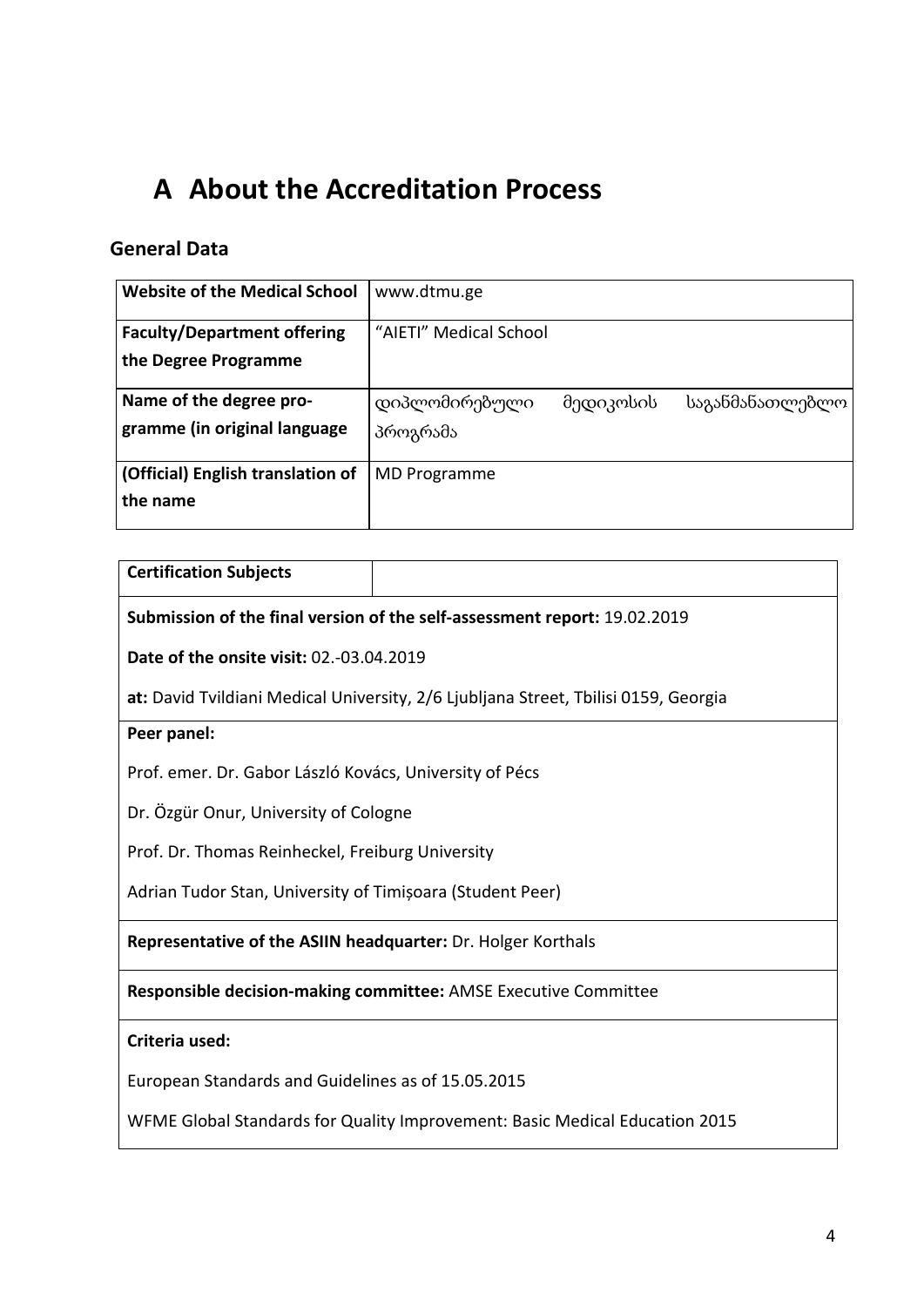# <span id="page-4-0"></span>**B Characteristics of the Degree Programme**

| a) Name                                                         | <b>Final degree</b><br>(origi-<br>nal/English<br>translation) | b) Areas of<br>Specialisa-<br>tion | c) Corre-<br>sponding<br>level of<br>the $EQF1$ | d) Mode<br>of Study | e) Dou-<br>ble/Joint tion<br><b>Degree</b> | f) Dura-          | g) Credit       | h) Intake<br>points/unit   rhythm & First<br>time of offer |
|-----------------------------------------------------------------|---------------------------------------------------------------|------------------------------------|-------------------------------------------------|---------------------|--------------------------------------------|-------------------|-----------------|------------------------------------------------------------|
| <b>Medical Doc-</b><br>tor (MD)<br>Undergradu-<br>ate Education | <b>MD</b> Degree                                              | Medicine                           | Level 7                                         | Full time           | $\sim$                                     | 12 se-<br>mesters | <b>360 ECTS</b> | Each Semester<br>(Autumn /<br>Spring)                      |
| Programme                                                       |                                                               |                                    |                                                 |                     |                                            |                   |                 | Academic Year<br>1992/1993-<br>Autumn Se-<br>mester        |

For the Undergraduate Education Programme Medical Doctor (MD) the university has presented the following profile on its website (www.dtmu.ge/upload/files/MD-PROGRAMeng.pdf, retrieved on 18 July 2019) in a document "MD Educational Program of David Tvildiani Medical University":

"DTMU MD program has been functioning since 1992 […]. The program was created as an alternative for disciplinary teaching existing in Post-Soviet countries, including Georgia; its (DTMU MD program) educational methodology was based on the teaching, learning and assessment integrated around organ-systems.

Medical simulations were significant step in the development of curriculum; students were able to train in management of trauma, injections, life-saving basic methods, etc. in a "safeto-patients" settings.

Participation of the university in TEMPUS (currently ERASMUS +) project (ePBLnet) since 2012 made possible implementation of Problem-Based Learning (PBL), which was a significant step for the development of the program, as well as for professional (pedagogical) development of its academic staff. […] This format of teaching and learning (as well as Journal Club delivered for training in science skills) also facilitates the students in acknowledgement of principles of evidence-based medicine, as it encourages students to ask questions, find the best existing scientific evidences, critically (in relation to the case) evaluate them.

Problem-Based Learning was later developed with "technique of learning in small groups – interviewing skills", which also means introducing clinical cases and clinical problems in

 $\overline{a}$ 

<span id="page-4-1"></span> $1$  EQF = The European Qualifications Framework for lifelong learning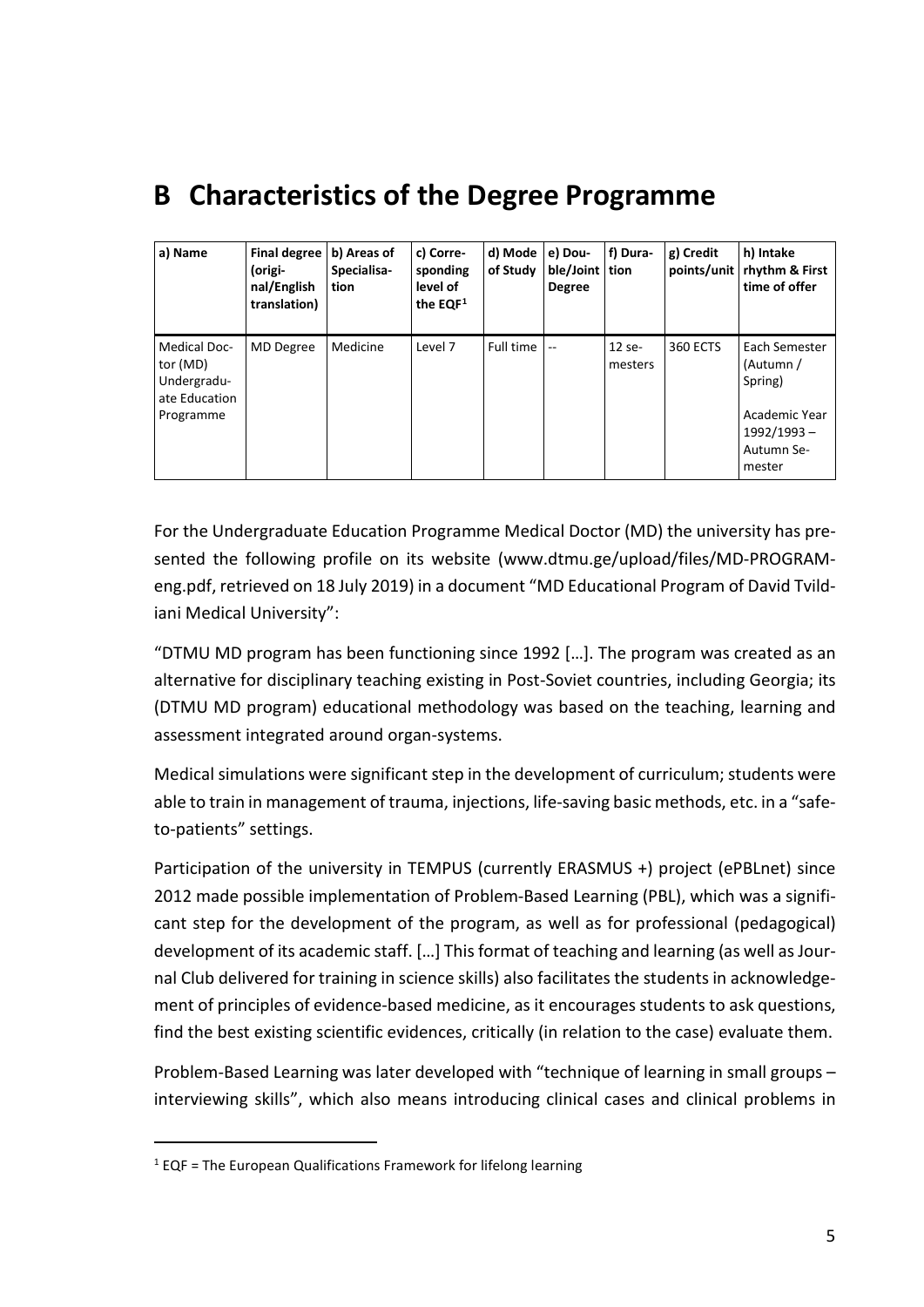small groups, interviewing standardised patient, history-taking, physical examination, preliminary diagnosis and developing the plan of further patient management. […]

The goal of the program is to prepare international level medical staff; with fundamental knowledge and acknowledgment, skills and values required for the practice of medical profession.

Objective of the program is – organizing content/volume of academic courses, as well as teaching and learning which will facilitate:

- Obtaining modern knowledge in Basic Medical and Clinical Sciences;
- Obtaining clinical skills necessary for corresponding level of study (I stage of medical study);
- Developing ethical values important for the profession;
- Readiness for continuous study and development during future professional activity."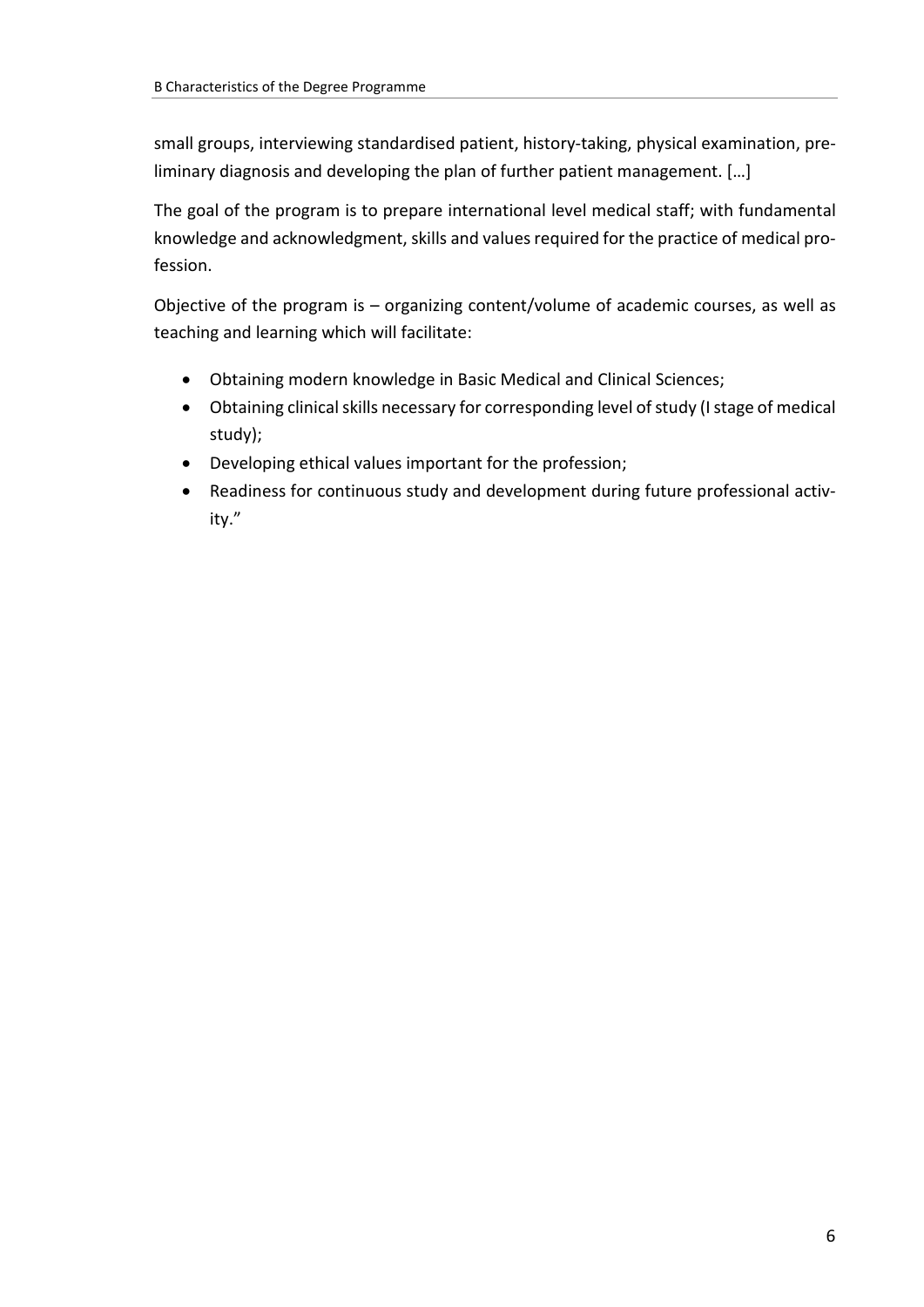# <span id="page-6-0"></span>**C Analysis and Findings of Peers**

# <span id="page-6-1"></span>**1. Mission and Outcomes**

# **Criterion 1.1 Statements of purpose and outcome**

#### **Evidence:**

- Statutes of DTMU
- Strategic Plan (2017-2023)
- Curriculum of MD Educational Program
- Self Assessment Report
- Discussions during the on-site visit

#### **Preliminary assessment and analysis of the peers:**

David Tvildiani Medical University has defined a mission and goals for itself as a higher education institution as well as a goal and learning outcomes for its MD programme, and has made all of them accessible to the public on its website. The university's mission and goals are displayed on a webpage entitled "Mission" (http://www.dtmu.ge/index.php?Cat=1&sub=2&lang=1, retrieved on 18 July 2019). While the mission statement has been extracted from the Statutes of DTMU, the goals have been set up as part of the Strategic Plan 2017-2023, both documents also being available on the DTMU website.

According to the Statutes the mission of DTMU is "providing higher education basing on science and the best international experience". In order to fulfil that mission the university claims to follow five principles:

- Continuous improvement of teaching, learning, research and management quality;
- Realisation of students' and academic staff possibilities;
- Facilitation to the process of creating optimal environment for teaching and research;
- Increasing the role of the university in medical field at national, regional and international level;
- Making a contribution in creation of education based society.

The goals from the Strategic Plan are obviously derived from the mission and constitute a specification: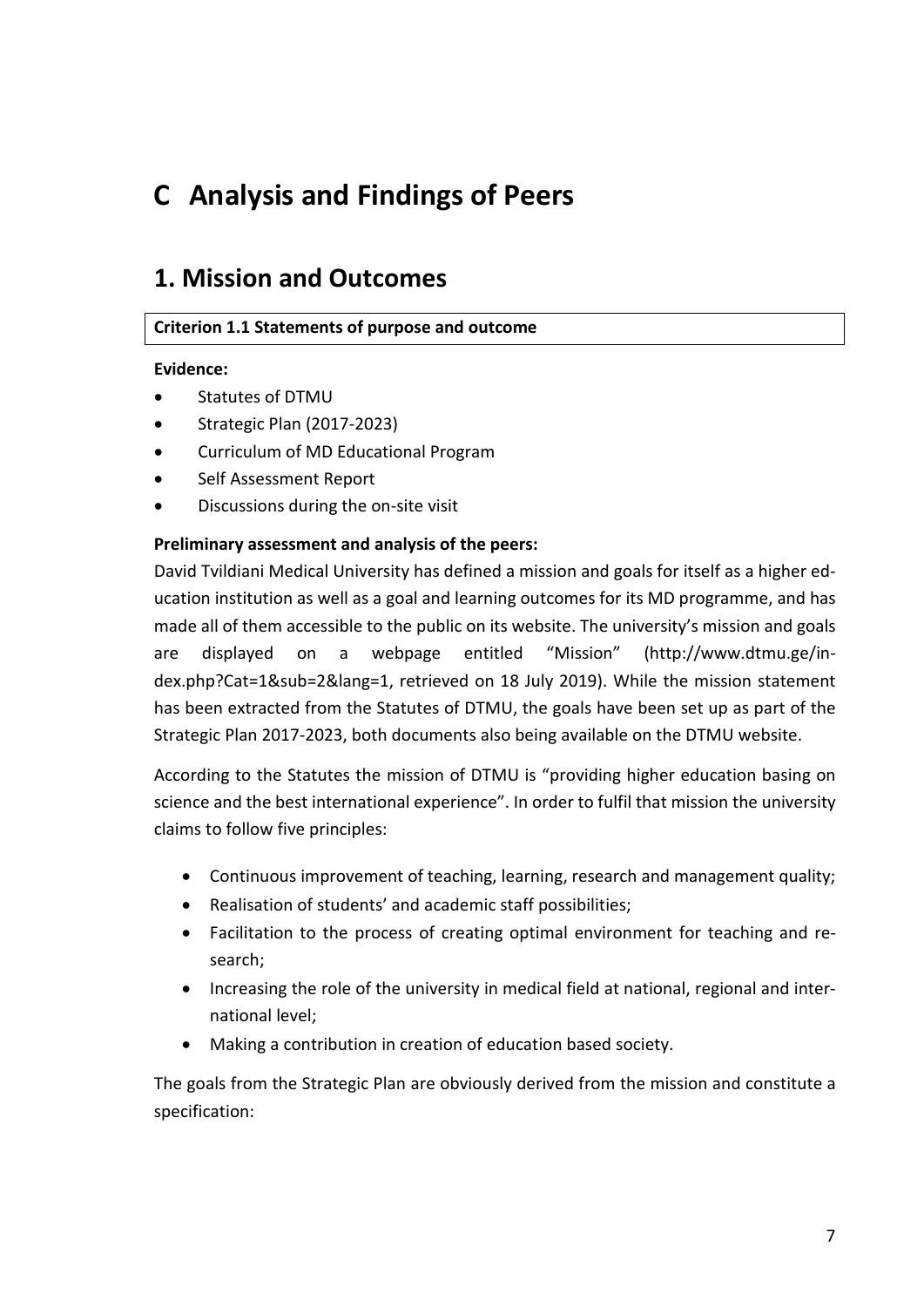- Teaching quality: Development of educational programs and increase of integration quality;
- Research quality: Development of the university scientific environment through intellectual and material resources;
- Quality of human resources: Promote professional growth of existing academic staff; Attract new resources;
- Quality of leadership and management: Continuous improvement of leadership, management and administration;
- Collaboration: Maintaining and enhancing cooperation at national, European and international levels;
- Effective use of financial resources: Improving the quality of Medical Doctor's, purpose and rationality of directing financial resources;
- Infrastructure and environment: Improvement of the university academic environment; Development of educational, scientific, informational base;
- Students involvement / participation: Facilitate direct involvement of students in the life of the institution and their active participation;
- Internationalisation of experience: Supporting involvement in international cultural dialogue;
- Public relations. Service for people by increasing quality of life, cultural strength and intellectual capital;
- Establishing positions on national and international level: Obtain reputation of a high quality university at national and international level;
- Culture of Quality: Development of culture of quality should become the main goal: Expansion of quality assurance procedures, including in connection with formal strategic planning process of the higher education institution.

As for the MD programme, the goal and the learning outcomes have been published in the "Curriculum of MD Educational Program of DTMU", which is also available on the website of the university (http://www.dtmu.ge/index.php?Cat=2&sub=5&lang=1, retrieved on 18 July 2019). As already quoted above in section B, the university describes the goal of the programme as the preparation of "international level medical staff; with fundamental knowledge and acknowledgment, skills and values required for the practice of medical profession".

The outcomes of the programme have been defined as follows:

• To have knowledge – acknowledgment in sciences about medical practice, health and its facilitation, disorders, traumas and disabilities, as well as their prevention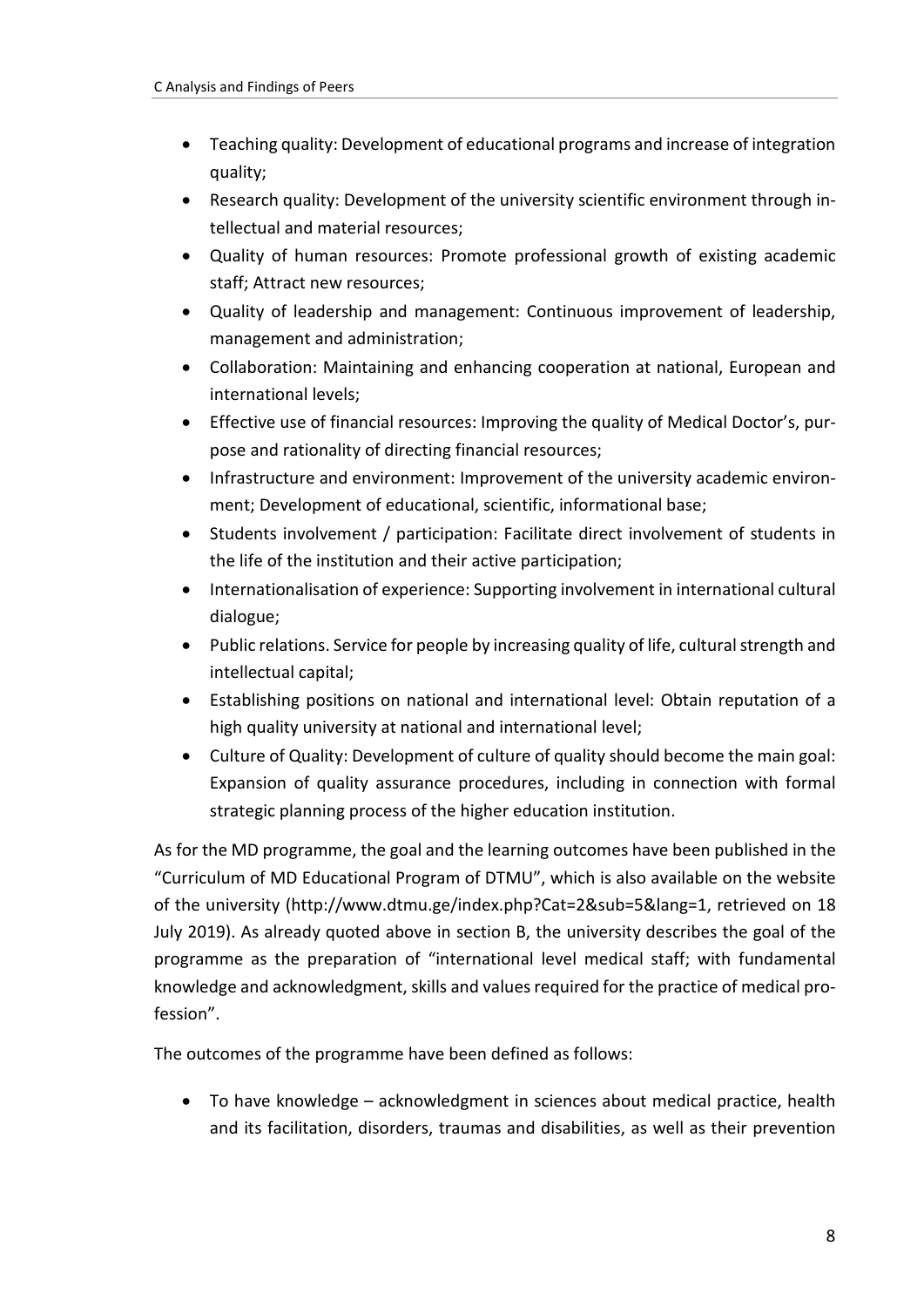and management. The graduates have mentioned knowledge relative to the individual, as well as in the context of their role in family and society.

- To demonstrate basic and clinical skills; collect information from patients systematically, with compassion and efficiency; to do patients physical examination, choose corresponding diagnostic procedures, interpret results of abovementioned examinations and rationalise choice of management plan; choose corresponding treatment for patients with specific conditions; acknowledge and manage life-threatening conditions.
- To have knowledge and show properties required for reaching highest standards in medical practice and patient care; including ethical and legal principles, personal honesty, principles of evidence-based patient care; realises effect of genetic, historical, social, environmental, political and behavioural factors on health, disease and illness.
- Acknowledges other healthcare professionals' work and demonstrates wish and possibility of inter-professional work and to study from other groups of professionals.
- Has potential of further training in any medical specialty or medical sciences.
- Acknowledges necessity of life-long learning, development and research.
- Has mastered following additional skills and experience:
	- o Ability of analysis and synthesis: Critical evaluation of complex, incomplete and contradictory data, their independent analysis, clearly verbalise result of analysis and then use of them. Critical attitude to new information, analysis, summary, integration of different data, making conclusion, giving evidences and/or contradictory arguments during the analysis of received results.
	- o Management of information: Searching for information from various sources, processing of large volume of information and its critical evaluation. An ability to use information obtained in professional practice.
	- o Solving the problem/Making decision: Defining, formulating problems, determination of ways to solve them, analysis of predicted results and making final decision independently. Knowing additional resources in the framework of specialty and effective use in case of necessity.
	- o Ability of communication, including in foreign language: An ability of observation, listening, asking questions, as well as non-verbal communication. Participation in meetings and expressing opinion verbally and in written manner. Leading negotiations in the context of profession and participation in settlement of conflicts.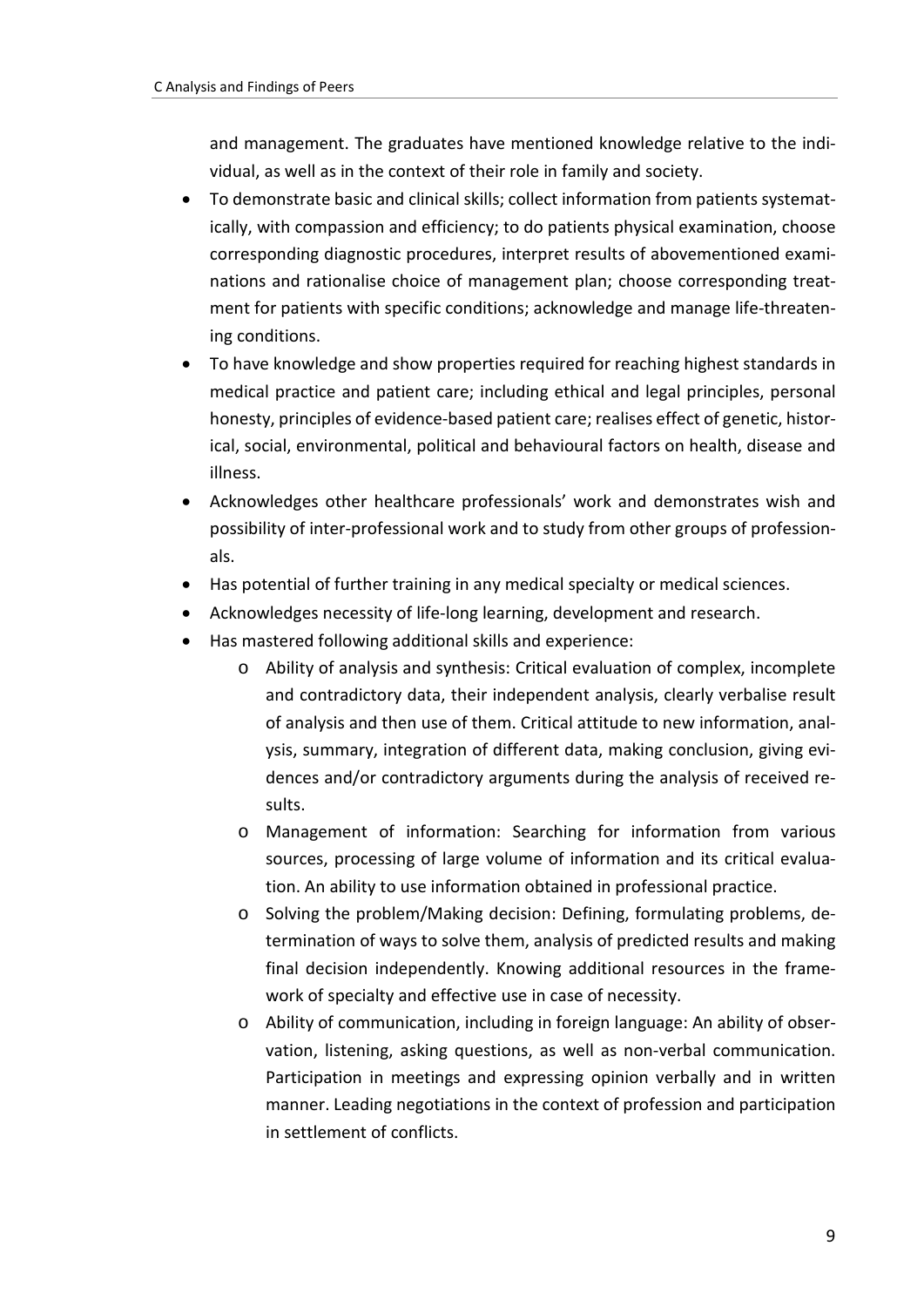- o An ability of updating education/knowledge continually: Use of complete spectrum of educational-information resources, management of self-education process. Acknowledgement of necessity of continual updating of knowledge; an ability of objective assessment of self-knowledge and skills.
- o An ability of adaptation to new environment: Team-working skills, ability of professional subordination/adaptation, mastering new technologies.
- o Ability of independent work: An ability of time management, choosing priorities, meeting deadlines and coordinated work. Wise planning of resources associated with own activity. Responsibility for the performed work, its assessment and critics.
- o Values: Has knowledge of ethical and legal principles in the context of medicine, is able to protect patient's rights, lead negotiations in the context of profession and participation in the settlement of conflict with any person despite his/her social, cultural, religious or ethnic belonging. In relationship with patients and colleagues considers justice, social and democracy values.

The peers approvingly recognise that DTMU has defined its institutional mission and, in detail, the outcomes of the MD programme, and made them known to the relevant stakeholders. Goals and learning outcomes encompass the basic competences of a medical doctor, the preparation for further (postgraduate) training – which is also offered by DTMU itself in a PhD programme –, the awareness for the necessity of life-long learning and aspects of social accountability. Although they think that the goals of creating a suitable environment for research and including research activities into the curriculum have not been fully achieved yet (cf. criterion 6.4), the peers also notice that a commitment to medical research is included in the mission of DTMU. In summary, the peers judge the learning outcomes of the degree programme appropriate for the intended level of academic qualification both with regard to the teaching of subject-specific skills and key qualifications.

# **Criterion 1.2 Participation in the formulation of mission and outcomes**

#### **Evidence:**

- Statutes of DTMU
- Organisation Chart
- Analyses of surveys (employers, graduates)
- Self-Assessment Report
- Discussions during the on-site visit

#### **Preliminary assessment and analysis of the peers:**

As laid down in its statutes, David Tvildiani Medical University is governed by a number of bodies that debate academic issues like the mission of the university or the outcome of educational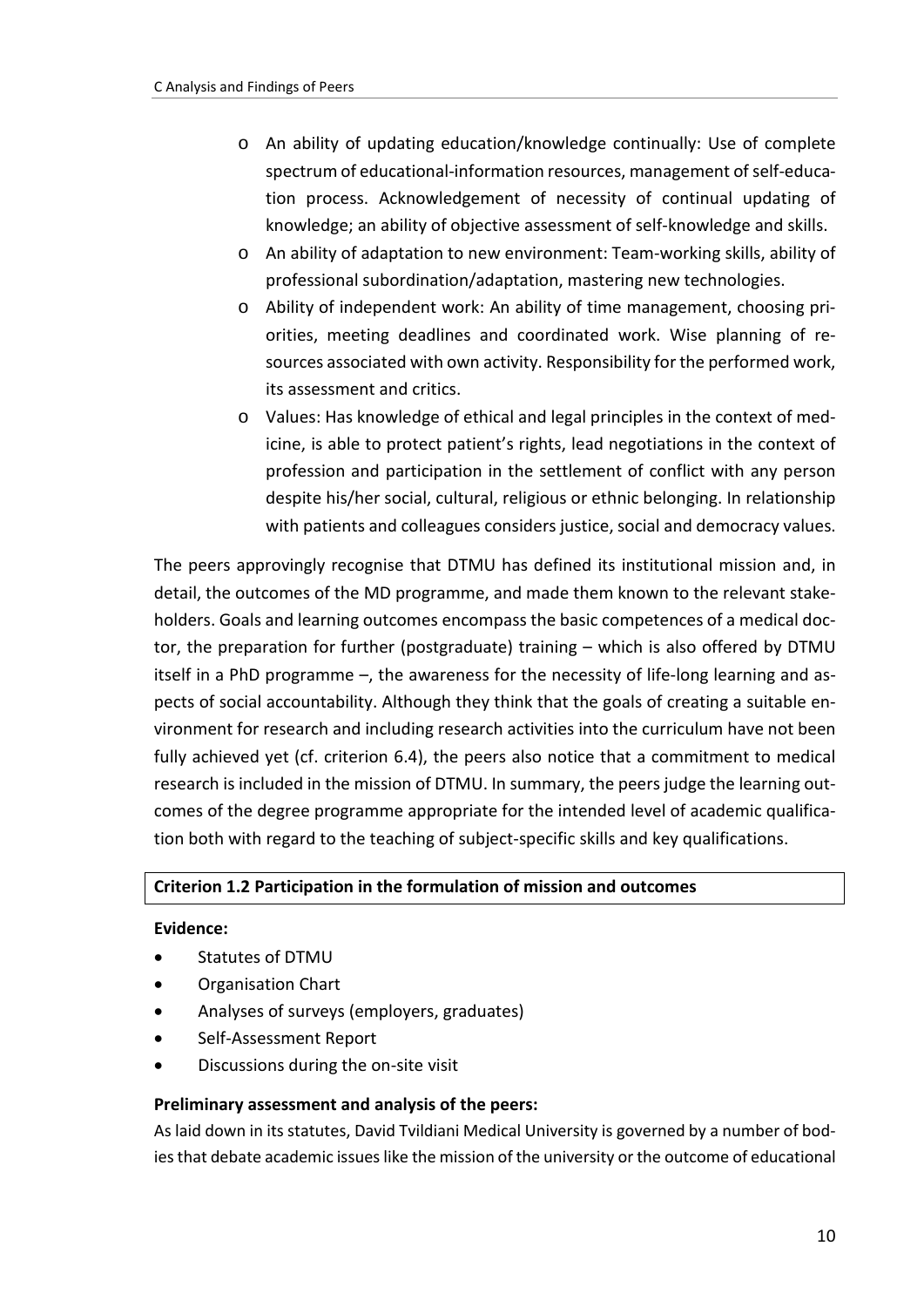programmes and decide on them. Those "governing and collegial bodies" are presented along with a description of their functions on the DTMU website (http://www.dtmu.ge/index.php?Cat=1&sub=4&lang=1, retrieved on 18 July 2019). While the Managing Group and the Rector's Board (cf. criterion 8.1) are mainly focused on administrative issues respectively link the administrative with the academic sphere, the Academic Council and the Faculty Council of AIETI Medical School primarily deal with the scientific and pedagogic activities of DTMU. The Academic Council discusses strategic plans and activities in the context of those plans, approves the educational programmes of the faculty, and participates in the process of electing and nominating professors. Among its members are all elected Professors and Associated Professors of DTMU and student representatives from the "Students' and Young Scientists' Scientific Association" (SYSSA). The Faculty Council, besides other tasks, monitors and evaluates the MD, PhD and residential educational programmes offered by the faculty. Like in the Academic Council, the students also participate in this body, with two representatives from the basic and two representatives from the clinical teaching courses.

Another body focusing solely on the educational programmes is the Curriculum Committee, which is chaired by the Vice Rector in Educational Affairs. It is composed of members representing academic staff and students as well as staff from the relevant administrative units. The Curriculum Committee deals with initiatives (by members of the academic community, the Medical Education Center, the Quality Assurance Service, etc.) to develop new programmes or to make changes to existing ones. While it needs the approval of the Academic Council for the setup of new programmes, it may take the final decision on changes to a programme and inform the Academic Council afterwards.

Apart from discussions in the self-governing bodies of the university, surveys and analyses performed by the DTMU Quality Assurance Service indirectly contribute to the formulation of the mission and the outcomes of the MD programme or its review. DTMU has developed a questionnaire for academic staff, graduates, students and employers on subject-specific competences and key qualifications required for MD programme graduates. By means of that questionnaire, the participants were asked for their opinion on the importance of different educational subjects and learning outcomes of the programme.

In recent years, the Quality Assurance Service additionally analysed and interpreted data of labour market research done by a state agency and checked the formal correspondence of goals and learning outcomes of the MD programme to the requirements of either national or international subject-specific documents. According to the Self-Assessment report, it turned out that the programme satisfies the enrolment requirements for residency and post-diploma programmes in the USA, the UK and other countries. From the perspective of the university, the competitiveness of the programme is also proven by the remarkably high employment rate of its graduates. Finally, the university made use of its participation in the EU TEMPUS project by discussing the learning outcomes of the MD programme on workshops of project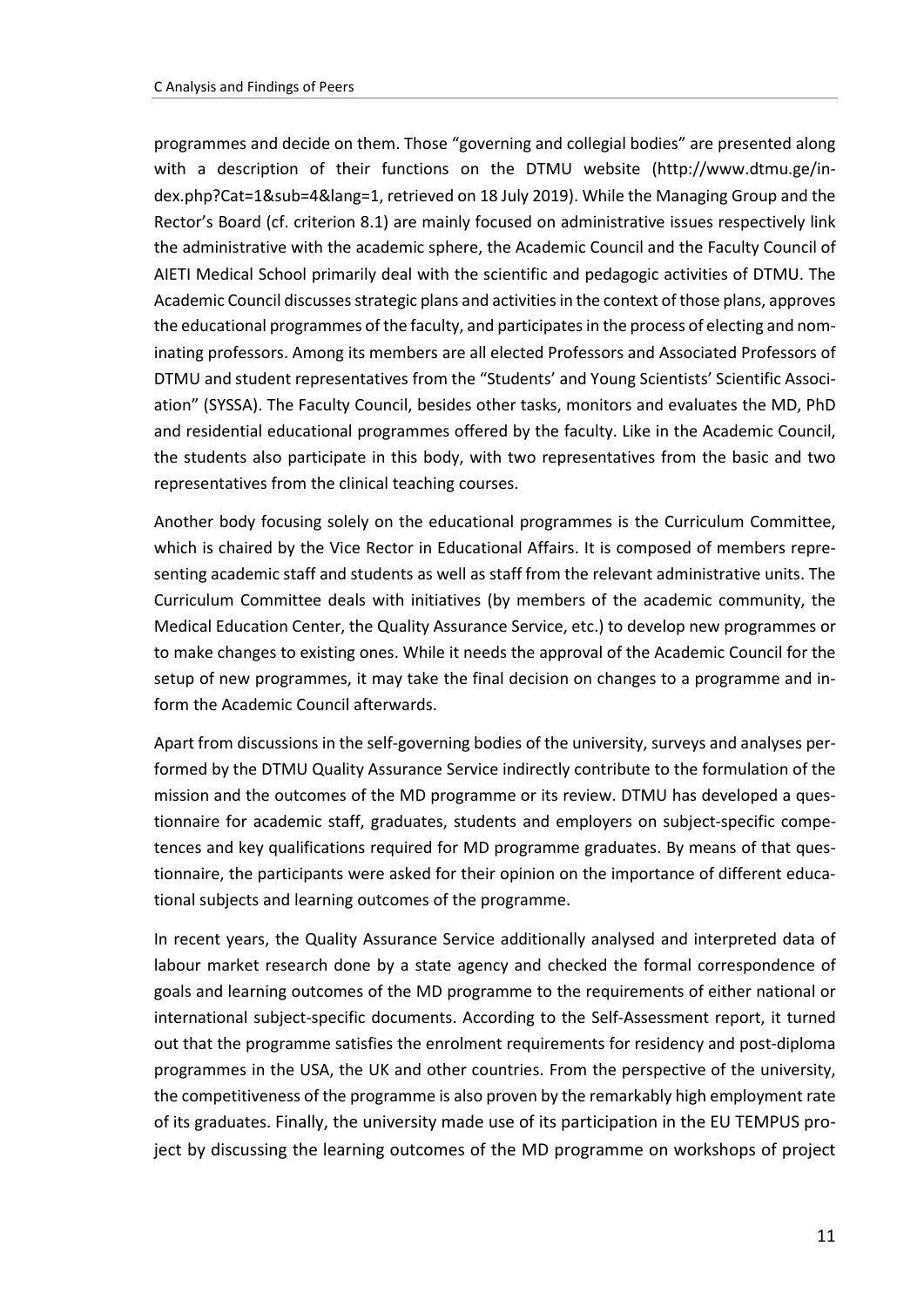partner organisations, with the members of project working groups, and at the meeting of a medical specialists' association.

The peers acknowledge that, by means of analyses of surveys conducted at regular time intervals, the university involves employers and graduates in the process of formulating and revising missions, goals and learning outcomes on the level of the higher education institution as well as on the level of the educational programme. Considering the constant involvement of students and academic staff by participation in the governing bodies of the university and the faculty/medical school as well as the involvement of the government via the process of authorisation and accreditation by the national agency, the peers conclude that all relevant stakeholders take part in the formulation of the mission and the outcomes of the study programme. However, they could imagine that the university extends the direct participation of external stakeholders by representation in the governing bodies. To date, this direct involvement seems to be limited to the participation of representatives of the collaborating clinics as honourable and associated members in the Academic Council.

#### **Criterion 1.3 Institutional autonomy and academic freedom**

#### **Evidence:**

- Law of Georgia on Higher Education
- Law of Georgia on Education Quality Improvement
- Statutes of DTMU
- Self-Assessment Report
- Discussions during the on-site visit

# **Preliminary assessment and analysis of the peers:**

As every higher education institution in Georgia, David Tvildiani Medical University is subject to the applicable national laws, particularly the "Law of Georgia on Higher Education" and the "Law of Georgia on Education Quality Improvement". The "Law of Georgia on Higher Education" guarantees academic freedom in teaching, learning and research as well as autonomy of higher education institutions, which is further defined as "the freedom of a higher education institution and its basic unit to independently plan and implement the academic, financial-economic and administrative activities". Nevertheless, the government also introduced mechanisms of quality assurance for educational institutions and programmes by the establishment of a National Center for Educational Quality Enhancement within the Ministry of Education and Science whose role is delineated in the "Law of Georgia on Education Quality Improvement". All institutions that intend to issue documents certifying education have to undergo procedures of authorisation in order to acquire the status of an educational institution and procedures of accreditation for their educational programmes.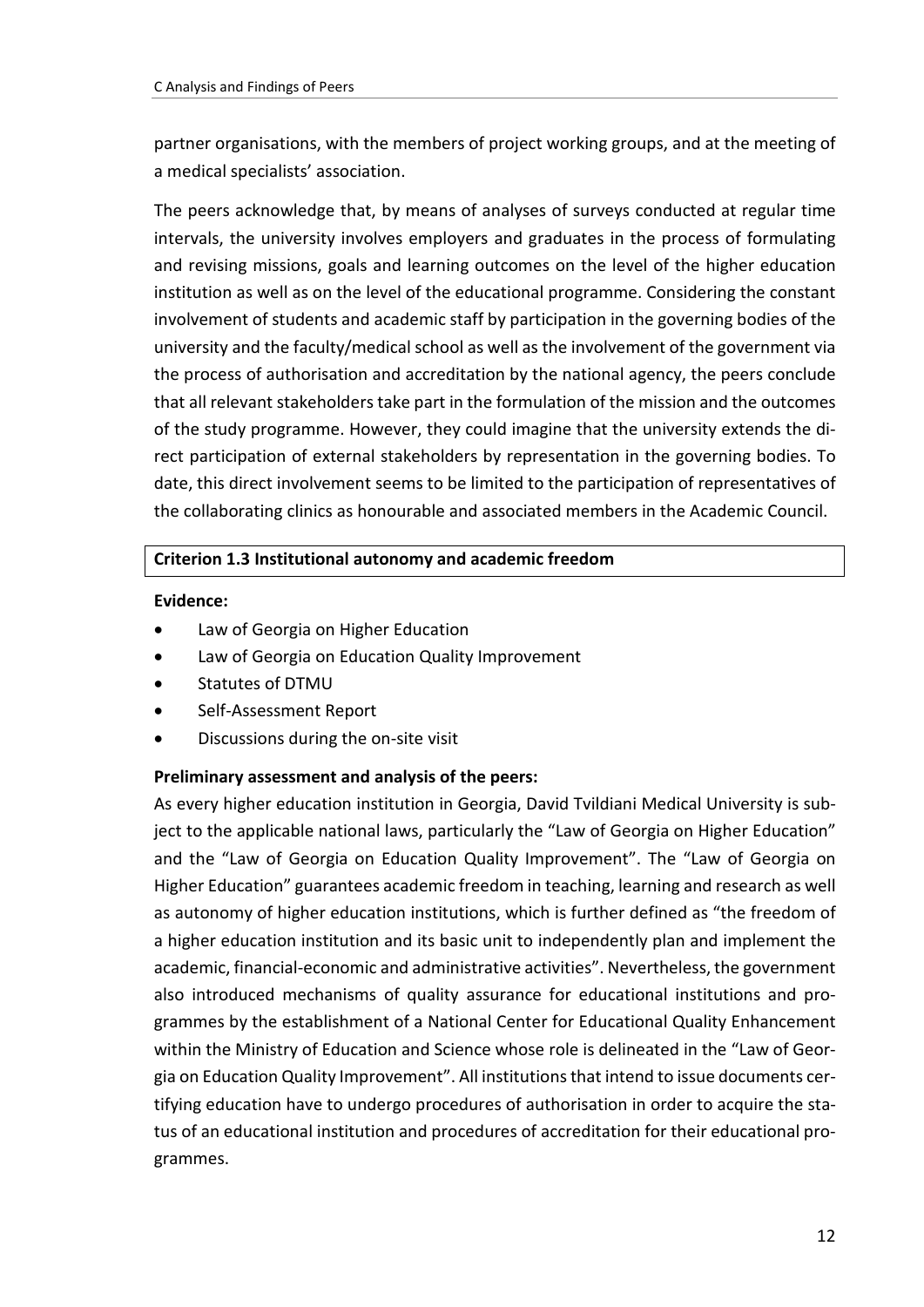While – apart from the limits set by the need for authorisation and accreditation by the National Center for Educational Quality Enhancement – institutional autonomy of the university is granted by the government, the Statutes of DTMU are the internal foundation of academic freedom at the university. Since DTMU is a legal body of private law, registered in the form of a limited liability company, its founder, owner and President Dimitri Tvildiani holds a strong position with regard to the management of the university. However, the Statutes of DTMU affirm in Article 7 that "University self-government is carried out by its academic society members directly or by academic self-government bodies." Article 1 includes a reference to the Magna Charta Universitatum of 1998 that is attached to the Statutes as an appendix. DTMU declares to adhere to the principles of the Charta, one of which calls freedom of research and teaching a fundamental requirement to which governments and universities have to provide respect. One reason why DTMU holds autonomy in high regard stems from its origins: When AIETI Medical School was founded in the first years since the independence of Georgia, its programme in medical education offered an alternative to disciplinary teaching in Post-Soviet countries and thus made the Medical School appear unique and autonomous from the entire Georgian university medicine community.

The peers acknowledge that DTMU holds institutional autonomy and academic freedom to formulate and implement policies, especially with regard to the design of the study programme and the utilisation of allocated resources.

# **Final assessment of the peers after the comment of the Higher Education Institution regarding criterion 1:**

As DTMU does not comment on this chapter of the report, the peers confirm their preliminary assessment without any changes.

They conclude that, with regard to criterion 1, the university surpasses the basic standard and partially fulfils the quality development standard.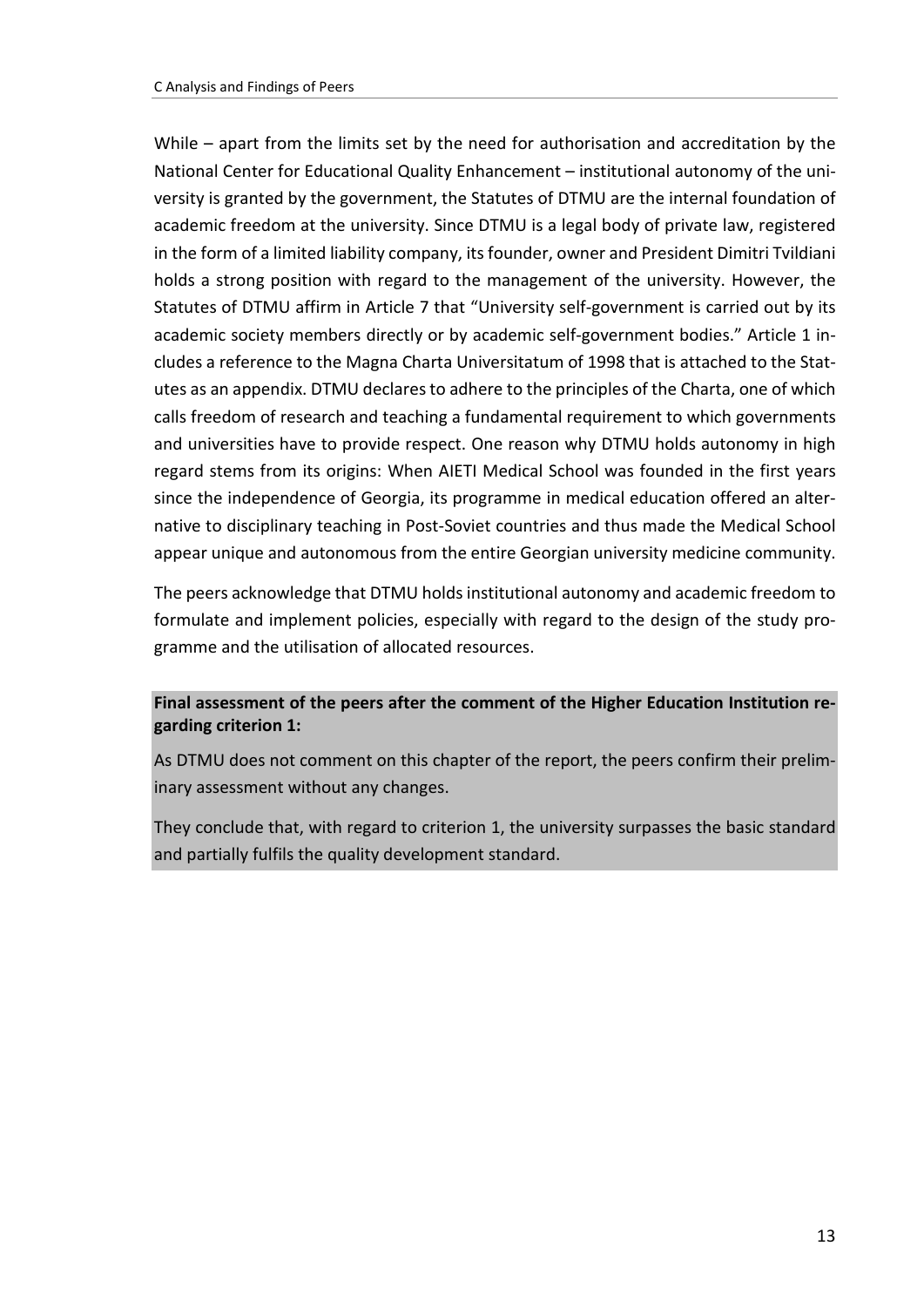# <span id="page-13-0"></span>**2. Educational Programme**

# **Criterion 2.1 Curriculum model and instructional methods**

### **Evidence:**

- Curriculum of MD Educational Program
- Module Descriptions
- Diploma Supplement
- Rules for Regulating the Educational Process at the University
- Self-Assessment Report
- Discussions during the on-site visit

# **Preliminary assessment and analysis of the peers:**

DTMU offers its MD programme since 1992. From the beginning, the arrangement of the curriculum around organ systems (presently nine complex modules: Musculoskeletal System and Principles of Clinical Diagnosis, Hematopoietic System and Infection, Cardiovascular System, Respiratory System, Digestive System and Nutrition, Nervous System and Skin, Urinary System, Reproductive System, Endocrine System) has been a distinguishing feature of the programme within the Georgian system of medical education. The participation of DTMU in the TEMPUS/ERASMUS+ programme since 2012 enabled the university to reshape the educational methods by progressive implementation of Problem-Based Learning (PBL); this change has decreased the share of teacher-centered teaching and replaced it by student-centered learning.

In the "Curriculum of MD Educational Program", DTMU lists four "themes" that are represented in the modules and courses: Basic and Clinical Sciences, Clinical and Communication Skills, Public and Population Health and Personal and Professional development. Following a spiral structure, the themes recur and develop along the vertical axis of the curriculum. While Basic and Clinical Sciences contain knowledge about the regular functioning of the human body (from molecular and cellular structures to organ systems and the entire body), diseases, disorders and their treatment, Clinical and Communication Skills stands for training in communication with patients and colleagues, history taking and clinical examination. Public and Population Health encompasses social determinants of health and illness, effects of social, economic and environmental factors and strategies of society health improvement. Personal and Professional Development addresses issues like statistical data analysis, economics and quality of patient care, ethical behavior and life-long learning.

With a focus on PBL, the university claims to employ a variety of instructional methods. At DTMU, PBL means that students work in small groups with a tutor on a series of clinical problems. They meet three times a week, define learning objectives in the first session,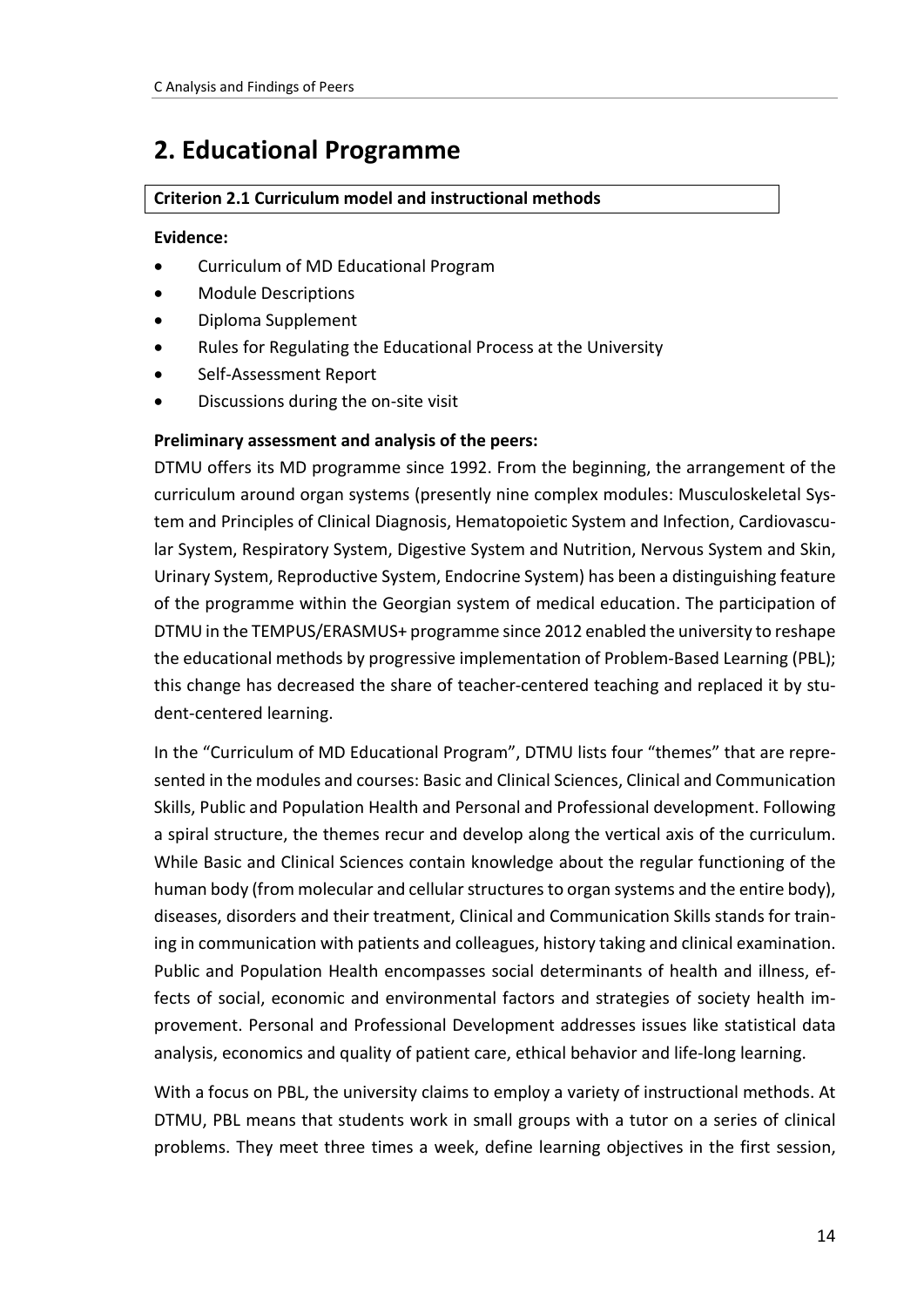discuss collected information in the second and receive further information to finish working on the problem in a third and final session. Case-Based Learning (CBL) is used as an abbreviated format in contrast with PBL, focused on particular cases of patients. While lectures continue to be an important part of the curriculum and are supposed to include interactive components, other formats of teaching and learning are Competency-Based Learning, E-Learning, Practical Classes, Discussions (in large or small groups), other forms of Group Work, Presentations and Posters, Peer Tutoring and Role-Play. At the stage of clinical study, the students practice Portfolio-Based Learning: They fill logbooks with information related to the curated patients, acquired skills, discussed ethical issues, etc. Other formats employed at this stage are Training of Clinical Skills, Observation of Clinical Practice, Patient Oriented Learning and Clinical Experience under Supervision. All module descriptions (cf. criterion 2.6) inform about the specific instructional methods applied for the module or the courses in a section "Format of the Module".

According to the "Curriculum of MD Educational Program", the language of instruction is Georgian and English. The peers learn from the programme coordinators that the decision to teach in English emerged with the prevailing use of English textbooks. Nowadays, it is also a necessity because the share of international students has risen to more than 50% of all students (cf. criterion 4.2). However, for the Georgian students, the main language of instruction is Georgian. The international students take Georgian lessons in the first two years in order to have a basic understanding of the language when they enter the clinical stage and get into contact with Georgian patients. Bedside groups are usually mixed so that the Georgian students can provide translations for the international students. Written tests are held in English.

As fixed in the "Rules for Regulating the Educational Process at the University", the graduates receive a Certificate of Qualification Exams, a University Diploma and a Diploma Supplement. The Diploma Supplement (in Georgian and English) includes information about the programme content and the acquired competences, the curriculum, the grades together with the grading scheme and a description of the higher education system of Georgia.

The peers notice that DTMU has defined a curriculum and suitable instructional and learning methods for its modules/courses. The curriculum prepares the students for lifelong learning while the instructional and learning methods – as the peers could experience in the discussion with the students – encourage them to take responsibility for their learning process. However, apart from a passage in the Career Development Center Statute about "special attention to facilitating employment for disabled students and other vulnerable groups", the peers miss instructions on how to treat students with special needs in connection with the participation in the programme and in assessments. In order to ensure that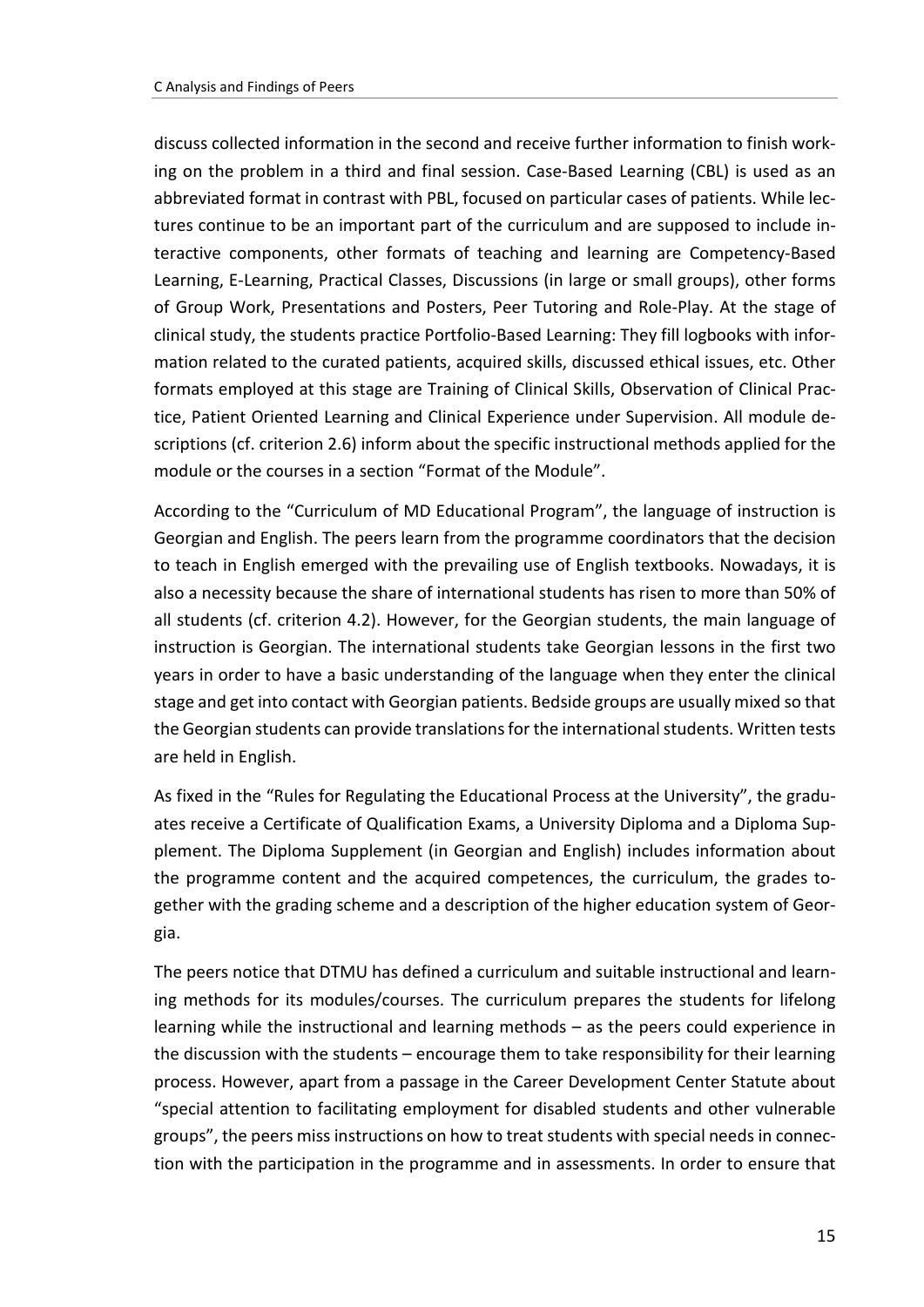the curriculum is delivered in accordance with principles of equality they find that DTMU needs to include such instructions and guidelines into relevant documents like the "Rules for Regulating the Educational Process at the University".

### **Criterion 2.2 Scientific method**

#### **Evidence:**

- Curriculum of MD Educational Program
- Module Descriptions
- Research-Based Learning University Concept
- Self-Assessment Report
- Discussions during the on-site visit

# **Preliminary assessment and analysis of the peers:**

The MD programme of DTMU includes research-based learning in two ways: mandatory for all students and as an optional track for those particularly interested in research.

Scientific skills are developed through five mandatory courses with altogether 10 ECTS credits: three courses on "Principles of Scientific Research", which comprise 6 credits, and two further courses on Biostatistics and on Epidemiology, research topics that are dealt with at DTMU. The "Principles of Scientific Research" courses are organised in the "Journal Club" format.

The optional track starts with a project writing course (2 ECTS credits). If a student develops a project and submits a proposal and if that project is approved by the Research Unit, he or she obtains additional 8 ECTS credits. The student receives another 10 credits for successfully implementing the project and writing as well as defending a thesis on it. With the combination of mandatory courses and the optional research track, it is therefore possible to acquire a total of 30 credits.

The peers find that DTMU teaches the principles of scientific method, including analytical and critical thinking, medical research methods and evidence-based medicine throughout the curriculum. However, despite the recent efforts of the university to increase the scope of its research activities, the peers learn from the students that they feel unprepared for scientific work even at the final stages of their studies. They conclude that presently the curriculum does not include elements of original or advanced research to an extent that would match the WFME quality development standard.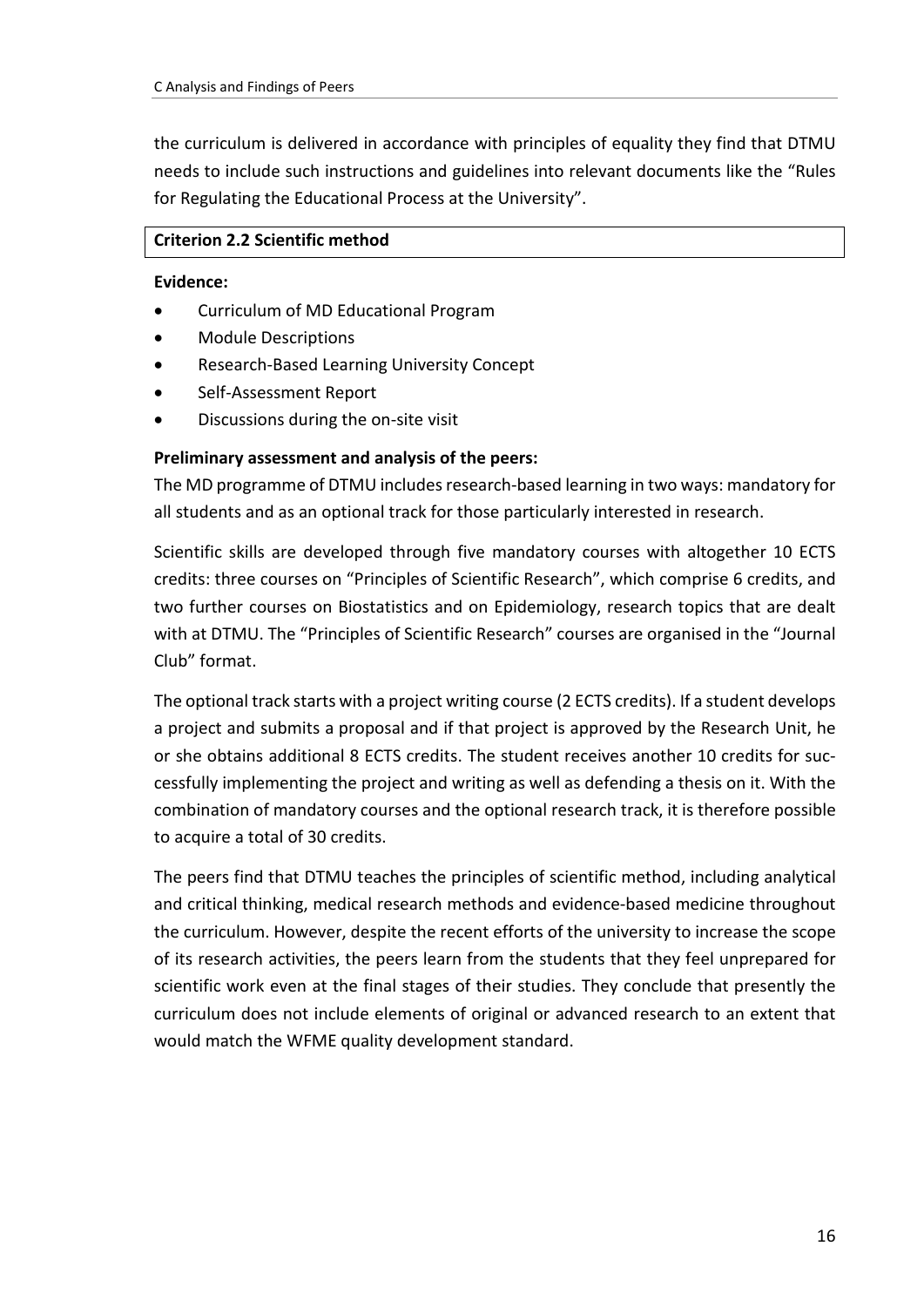#### **Criterion 2.3 Basic Biomedical Sciences**

#### **Evidence:**

- Curriculum of MD Educational Program
- Module Descriptions
- Self-Assessment Report
- Discussions during the on-site visit

#### **Preliminary assessment and analysis of the peers:**

Particularly the first year of the MD programme is devoted to the study of basic biomedical sciences. Each of the two semesters mainly consists of three modules "Introduction to Medical Sciences", which combine courses on Human Anatomy, Histology and Embryology, Medical Physiology, Medical Biochemistry, Medical Pharmacology, Medical Microbiology, Immunology, Medical Genetics and Molecular Biology and, finally, Pathology.

The teaching of basic biomedical sciences, however, is not limited to those semesters. It continues as part of the modules focusing on sections of the human organ system in the semesters 3 to 5. According to the university, courses on basic biomedical sciences cover about 118 of 150 credits of the first five semesters – which are also referred to as "Course of Basic and Clinical Sciences". Even at the ensuing level "Course of Clinical Medicine" (semesters 6 to 10) and during the Clinical Clerkship some courses go back to concepts of basic sciences, and most of them encompass clinical use of basic sciences. The students make use of this knowledge for a variety of average clinical situations in conditions of ambulatory and hospital practice

The peers are convinced that the curriculum of the MD programme incorporates both the contributions of the basic biomedical sciences and concepts and methods fundamental to acquiring and applying clinical science. However, based on the inspection of the laboratories, the peers deem that the technology and equipment for molecular and physiological analyses is not sufficiently available to match the WFME quality development standard. In order to adjust and modify the contributions of the biomedical sciences to scientific, technological and clinical developments, DTMU should improve its laboratory facilities.

#### **Criterion 2.4 Behavioural and social sciences and medical ethics**

#### **Evidence:**

- Curriculum of MD Educational Program
- Module Descriptions
- Self-Assessment Report
- Discussions during the on-site visit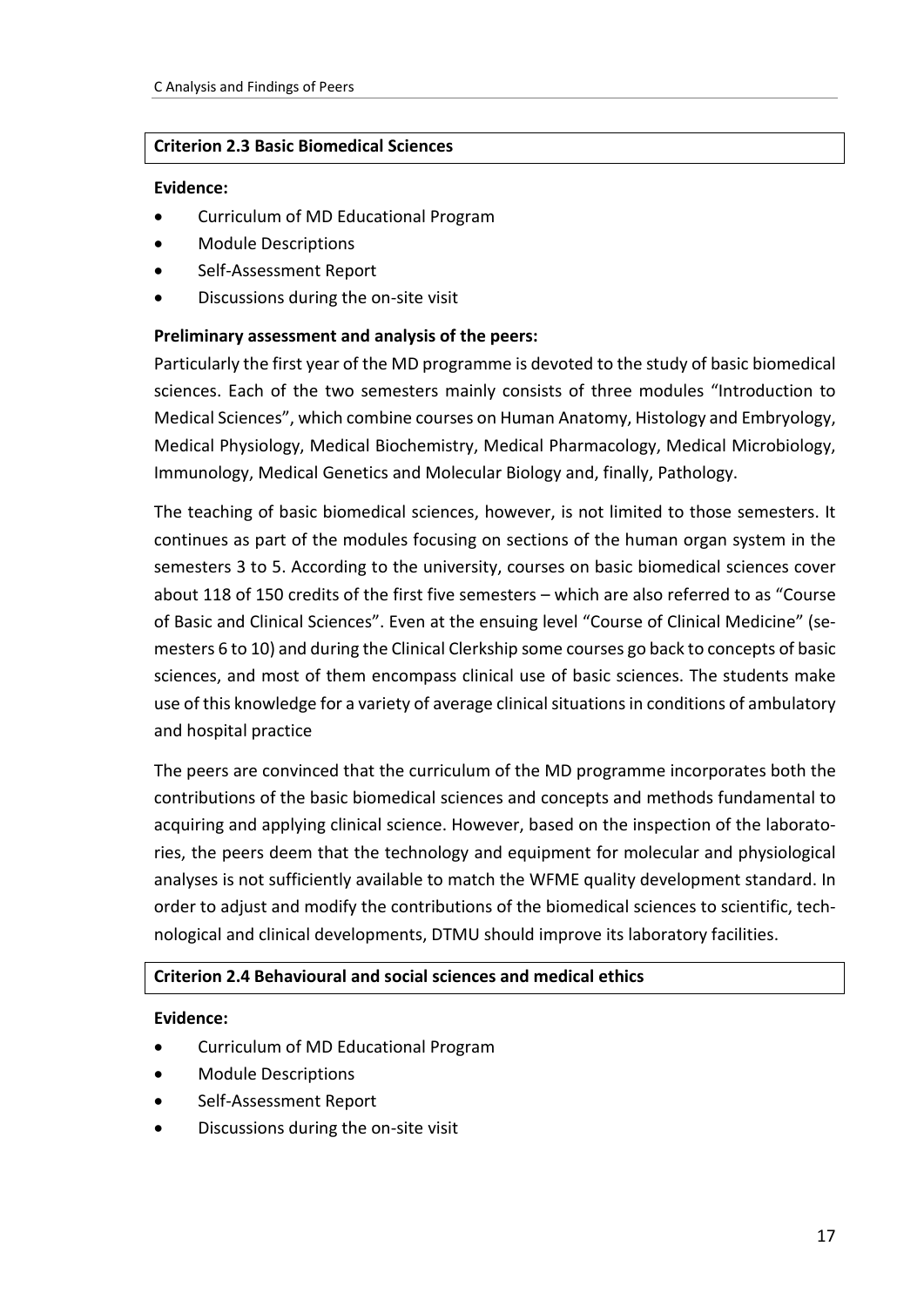### **Preliminary assessment and analysis of the peers:**

As the peers notice, modules and courses like Biomedical Ethics, Behavioural Sciences, Biostatistics, Legal Aspects of Medical Activity, Public Health and Epidemiology, and Preventive Medicine are part of the curriculum of the MD programme at DTMU. Those subjects are administered by the Social and Behavioural Science Department, which is one of the seven educational departments of the faculty.

According to the Self-Assessment Report, topics of public and population health remain present at different stages within the vertical organisation of the curriculum. The students have the opportunity to discuss such topics at basic and clinical stages in patient-centred context in the PBL classes. Important issues are also raised in the format of lectures and seminars through discussion of cases at the stage of Clinical Medicine. Furthermore, behavioural sciences, social sciences and medical ethics are included in the framework of courses on psychiatry, obstetrics and gynaecology, paediatrics and family medicine.

The peers recognise that the curriculum of the MD programme encompasses subjects from the fields of behavioural sciences, social sciences, medical ethics and medical jurisprudence. From their perspective, the establishment of PBL and CBL as teaching methods can be regarded as a step towards the adjustment of the contributions of medical ethics, behavioural and social sciences to scientific, technological and clinical developments as well as the needs of the society and the health care system.

# **Criterion 2.5 Clinical sciences and skills**

#### **Evidence:**

- Curriculum of MD Educational Program
- Module Descriptions
- Guidelines for External Clerkship
- List of DTMU Clinical Settings
- Self-Assessment Report
- Discussions during the on-site visit

#### **Preliminary assessment and analysis of the peers:**

The MD programme puts great emphasis on the acquisition of clinical skills, although it is one of the particular features of DTMU to be a medical university without an own university hospital. However, the teaching of clinical sciences and skills is secured by agreements with 31 clinical settings. As can be seen by the list of those hospitals and clinics, which DTMU provides as an annex to the "Curriculum of MD Educational Program", the cooperation mostly focuses on one particular discipline, altogether comprehensively covering the subjects of the curriculum. Medical doctors from the cooperation partners are additionally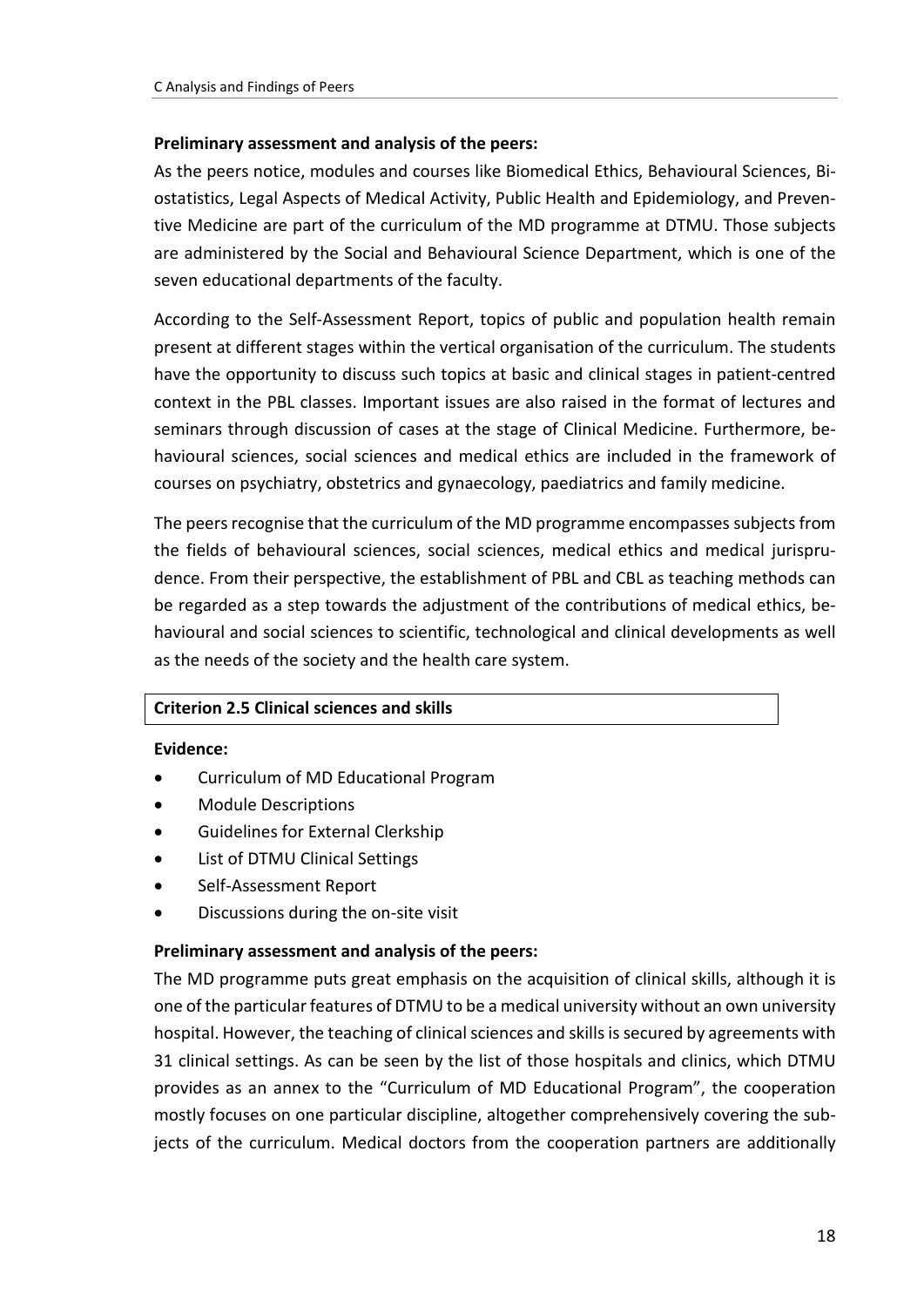employed as professors for the MD programme and teach the students in their respective fields of expertise. While inspecting the David Gagua Maternity Clinic during the on-site visit, the peers encounter a class of DTMU students in a lecture hall inside the clinic with an instructor from the clinic's staff.

The teaching of clinical sciences already starts at the first of the three stages of the curriculum, the "Basic Medical and Clinical Sciences": A course "Principles of Clinical Diagnosis with Clinical Assessment" is part of each of the nine organ-based modules. Students have the possibility to work in small groups in PBL or in the form of role-play with standardised patient cases. The peers learn from the programme coordinators that, respecting ethical aspects, the cooperating hospitals provide real cases from their databases and prepare them for the use in the study programme.

From the sixth semester on, at the stage of "Clinical Medicine", the courses start to include clinical experience with bedside training and communication with real patients. As the peers learn from the programme coordinators, the students are mainly observers in the third year of the programme, the participation and the responsibility in contact with patients increases from the fourth year on.

At the third stage, "Clinical Clerkship", clinical practice is the dominant component while theoretic classes are reduced to a minimum. The students fulfil physicians' tasks under supervision of the teachers or department doctors, stay on duties, etc. DTMU has defined rules for this part of the programme in a document "Guidelines for External Clerkship". It is possible to spend the clinical clerkship at a partner hospital in another country, an opportunity that many students make use of.

In summary, the peers recognise that the MD programme allows the students to acquire sufficient knowledge and clinical and professional skills to assume appropriate responsibility after graduation and enables them to spend a reasonable part of the programme in relevant clinical settings. From their point of view, the clinical training also covers aspects like health promotion, preventive medicine and patient safety. The design of the curriculum facilitates contact with patients at an early stage and gradually increasing participation in patient care. The different components of clinical skills training are structured according to the stage of the study programme.

As a possible adjustment of the programme to clinical developments, the peers point to the growing relevance of neurological disorders and the changes that this development brings about for the healthcare system as a whole.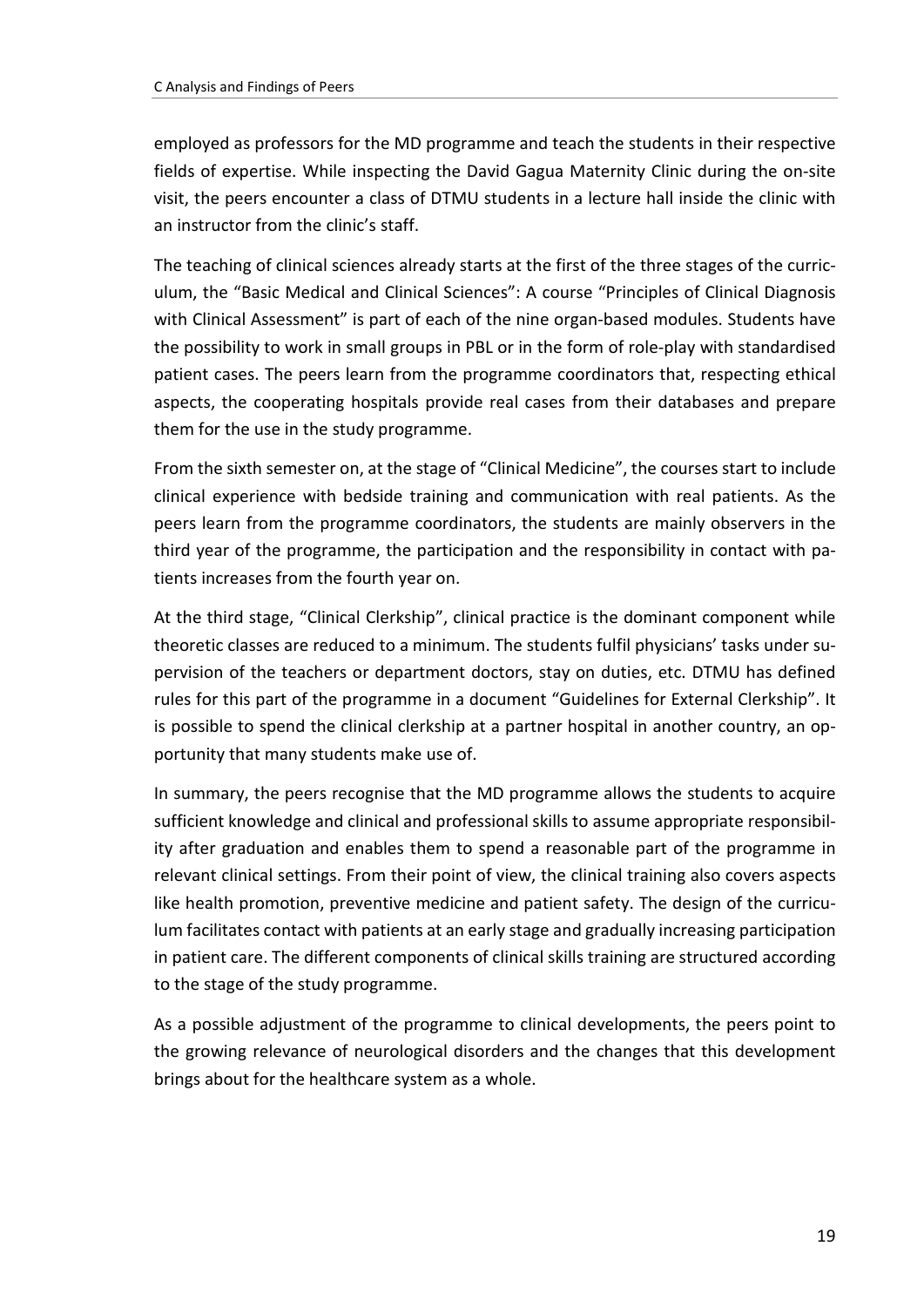### **Criterion 2.6 Curriculum structure composition and duration**

#### **Evidence:**

- Curriculum of MD Educational Program
- Module Descriptions
- Self-Assessment Report
- Discussions during the on-site visit

#### **Preliminary assessment and analysis of the peers:**

The MD programme of DTMU has a duration of six years. The total number of 360 ECTS credits is evenly distributed over the curriculum; every completed semester is awarded with 30 credits. One credit consistently equals 30 hours of student workload, divided into 16 contact hours and 14 hours designated for self-study. An academic year consists of 40 instructional weeks, 20 in the fall and 20 in the spring semester. The learning process is performed 6 days a week, 4 hours a day. A curriculum plan describes the sequence of the modules and courses along the 12 semesters.

The syllabi of the modules or courses follow a harmonised pattern and contain information on the status of the module (compulsory or elective), the workload (in total and divided into different teaching formats and time for self-study), the number of ECTS credits, the content, the learning objectives and outcomes, the methods of teaching, the assessment, the teaching staff, compulsory and recommended literature. As the students confirm during the discussion, the curriculum plan and the syllabi are easily accessible to them, and the teachers regularly explain the content of the syllabus at the beginning of each course.

The design of the curriculum follows a spiral structure with three stages: The first stage, "Course of Basic and Clinical Sciences", comprises the semesters 1 to 5; the second, "Course of Clinical Medicine", stretches from semester 6 to semester 10. The final stage of the programme (semesters 11 and 12) is the "Clinical Clerkship". Accompanied by a number of courses not included in the nine modules that focus on different organ systems (Musculoskeletal System and Principles of Clinical Diagnosis, Hematopoietic System and Infection, Cardiovascular System, Respiratory System, Digestive System and Nutrition, Nervous System and Skin, Urinary System, Reproductive System, Endocrine System), those core modules shape the spiral in the way that each of them starts with an introductory section on the first stage and is deepened by a second section in a clinical environment on the second stage. On the third stage, the students consolidate their knowledge and skills and prepare for future clinical practice like the residency programme.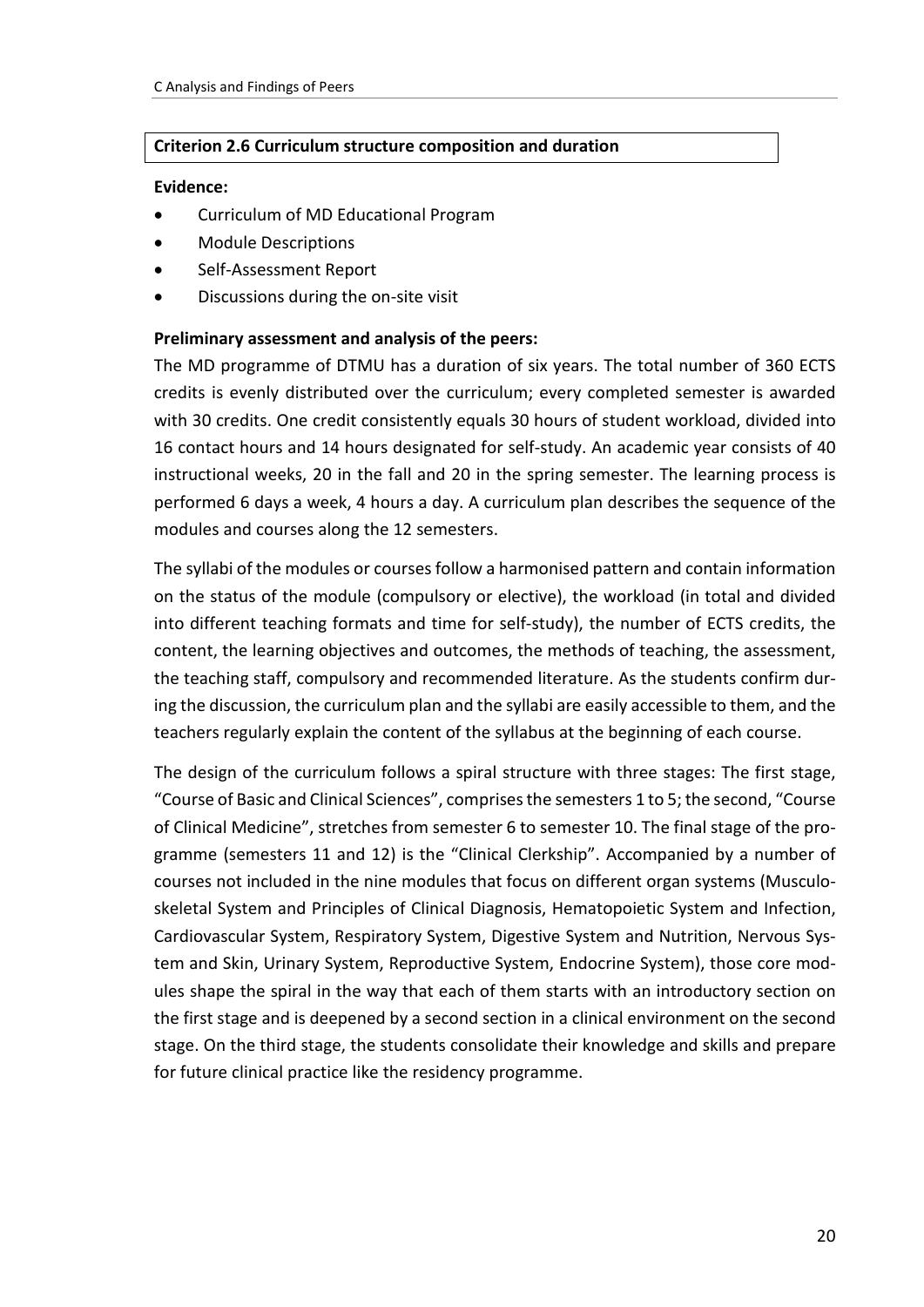The peers regard the structure and composition of the study programme to be adequate to reach the intended qualification objectives. The spiral structure of the curriculum promotes both the horizontal integration of sciences, disciplines and subjects and the vertical integration of the clinical sciences with the basic biomedical and the behavioural and social sciences. Despite this basically positive evaluation, the peers also recognise that 95% of the curriculum items are obligatory while they learn from the discussion during the on-site visit that the students would appreciate if the curriculum offered more optional (elective) content.

#### **Criterion 2.7 Programme management**

#### **Evidence:**

- Statutes of DTMU
- Organisation Chart of DTMU
- Procedures of Development, Approval, Changes and Cancelling of the Educational Program
- Self-Assessment Report
- Discussions during the on-site visit

#### **Preliminary assessment and analysis of the peers:**

As already indicated with regard to criterion 1.2, DTMU has established a curriculum committee with the responsibility and authority to plan and implement the curriculum. The Curriculum Committee of DTMU gathers regularly (twice per semester) and also discusses and decides about innovations in the curriculum. It is chaired by the Vice Rector in Educational Affairs and includes representatives of the academic staff and the students as well as from the relevant administrative units. Committee members are appointed by the decision of the Rector's Council for three years, student members for one year. The committee deals with initiatives (by members of the academic community, the Medical Education Center, the Quality Assurance Service, etc.) to develop new programmes or to make changes to existing ones. As a guideline for such procedures, the university has laid down "Procedures of Development, Approval, Changes and Cancelling of the Educational Program", which it also provides on its website (www.dtmu.ge/index.php?Cat=1&sub=24&lang=1, retrieved on 18 July 2019).

Although they acknowledge that students as well as staff members are represented in the curriculum committee, the peers criticise that the student representatives in the governing bodies of the university have been asked to participate by the academic leadership of the faculty (cf. criterion 4.4). From their perspective, it is necessary that student representation in the governing bodies of the university and the faculty be based on the vote of the students in democratic elections. Concerning the representation of relevant stakeholders, the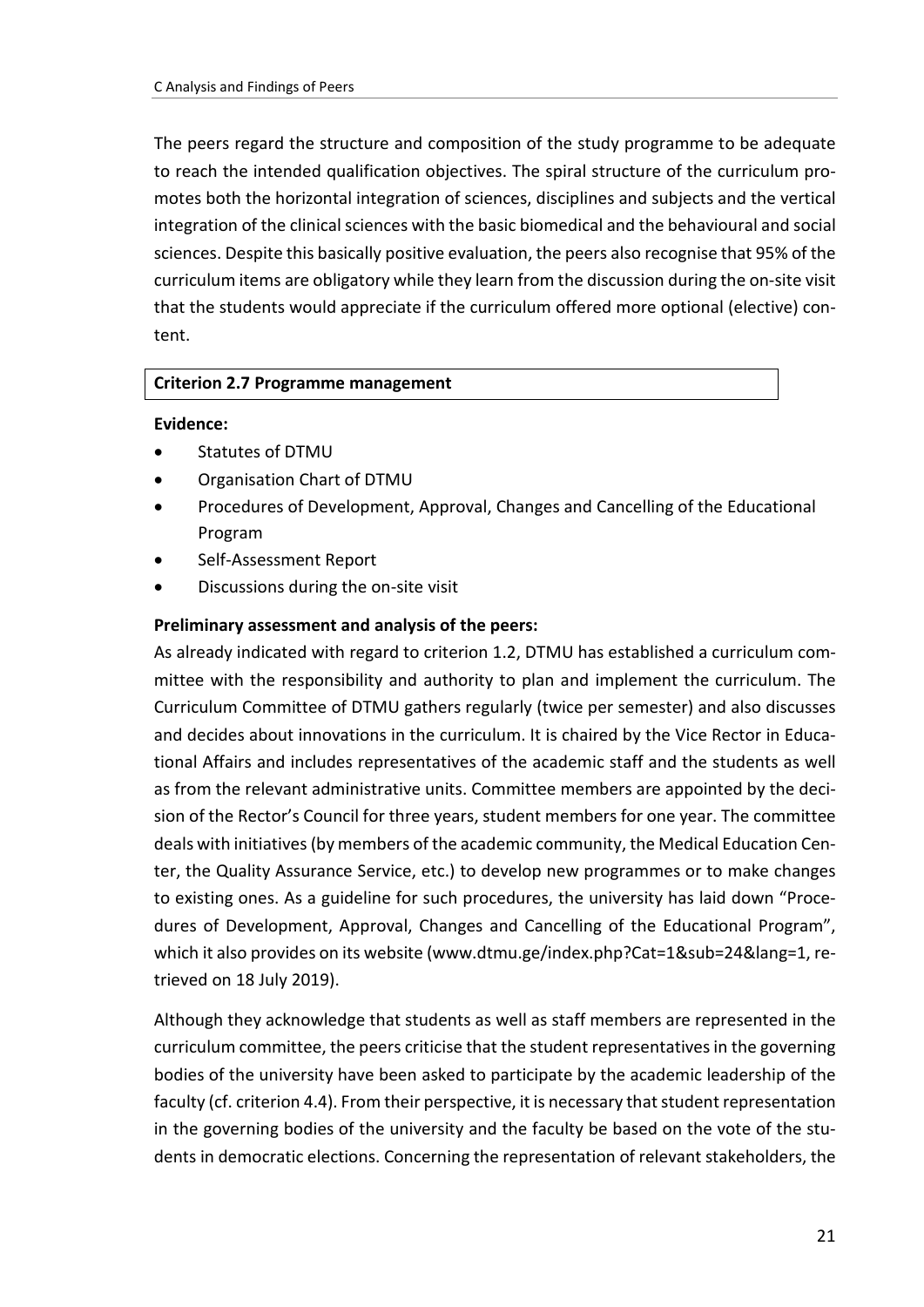peers suggest making representatives of the partner clinics participate more in the curriculum committee. To them, this seems appropriate since the entire clinical education is outsourced – at least to date, as long as the plans for the establishment of a university hospital (cf. criterion 6.2) have not been realised.

#### **Criterion 2.8 Linkage with medical practice and the health sector**

#### **Evidence:**

- List of DTMU Clinical Settings
- Analyses of surveys (employers)
- Self-Assessment Report
- Discussions during the on-site visit

#### **Preliminary assessment and analysis of the peers:**

As pointed out above with regard to criterion 2.5, DTMU is closely connected with medical practice and the health sector through the collaboration with 31 clinical settings in Georgia and abroad, where DTMU students receive their clinical training and spend the clinical clerkship. During the meeting with partners from the health sector, the peers learn that the representatives of the partner institutions see DTMU as a positive benchmark that is important for bringing innovations into the Georgian Healthcare System. For the partners, the incentive for collaboration lies in the opportunity to recruit DTMU graduates as staff members. Apart from its relations to employers, DTMU also cooperates with the Georgian Association of Medical Specialists and the Georgian International Medical and Public Health Association.

In the Self-Assessment Report, the university argues that the introduction of PBL as a central element of the teaching methodology partly originated from the relations with employers and other actors of the healthcare system including international networks. Surveys, which are regularly conducted by the Quality Assurance Service of DTMU among employers, had shown that they stressed a need for graduates' skills like constant update of knowledge, use of knowledge in practice, problem setting and solving. The university identified PBL as the most corresponding educational resource for the development of such skills and participated in the TEMPUS/ERASMUS+ project "Establishment of the Supra-Regional Network of the National Centers in Medical Education, focused on PBL and Virtual Patients". Within the framework of this project financed by the EU, DTMU could launch its own project "ePBLnet", set up an MD ePBL study programme and introduce PBL to the already established MD programme.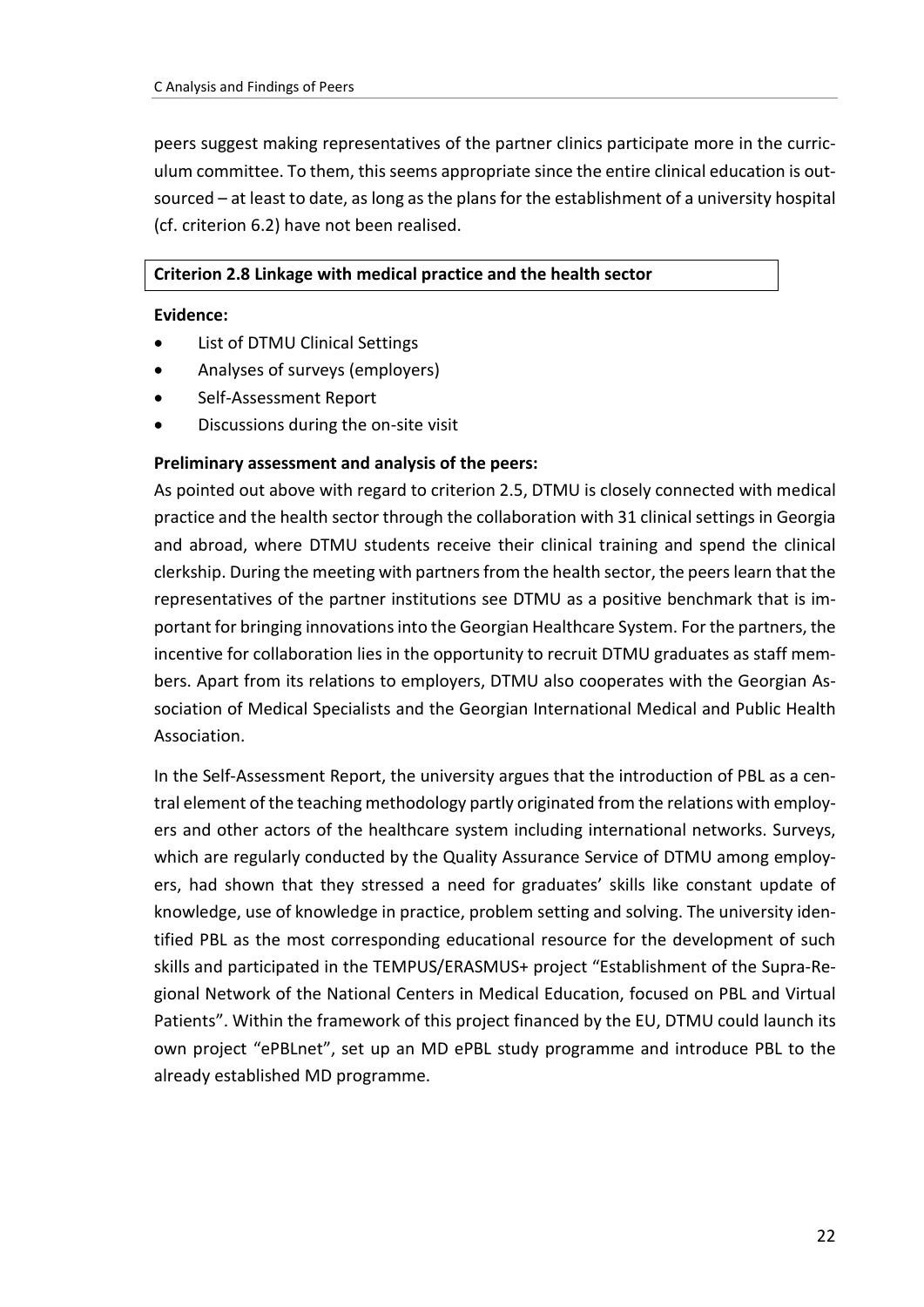Considering the number of cooperations between DTMU and local hospitals/clinics for the inclusion of clinical training into the study programme as well as further links with employers and actors of the public health sector, the peers have no doubt that the educational programme is sufficiently linked with the subsequent stages of training or practice after graduation. From their point of view, particularly the evolution of its teaching methodology (implementation of PBL) shows that the Quality Assurance Service and the Curriculum Committee of DTMU carefully observe the environment in which graduates are supposed to find employment, and modify the programme in response to changing demands of employers and the society in general.

# **Final assessment of the peers after the comment of the Higher Education Institution regarding criterion 2:**

In its reply to the preliminary report, DTMU comments on the peers' finding that the university has not developed instructions on how to treat students with physical disabilities or other special needs in connection with the participation in the programme and in assessments. DTMU expresses its willingness to ensure that the curriculum is delivered in accordance with principles of equality but argues that currently Georgia has little experience with procedures for the compensation of disadvantages, particularly with regard to medical education students. The university proposes to handle this issue in a project with an experienced consultant (Johnny Baltzersen) and to make it a part of its 2020-2023 action plan. The peers appreciate this effort. They sustain the requirement but would deem it as fulfilled if the university conducted that project and, in the meantime, added an application process for the compensation of disadvantages to its regulatory documents.

Regarding the introduction of more elements of original or advanced research in the curriculum and the improvement of laboratory facilities, DTMU claims that classes including elements of original research are already piloting in the curriculum: practical classes for microbiology, EEG, physiology, biochemistry; a practical training in pathology is about to follow soon. DTMU states that it has already increased the funding allocated for research projects – including those involving students – and approved a plan on laboratory resource development. The university intends to continue the implementation of its Research-Based Learning strategy and expects that a closer cooperation with affiliated clinical and research bases will allow for step-by-step development in this direction. As the process will require some time, the peers think that its results should be evaluated at the end of the accreditation period and maintain the recommendations to increase research activities and to include more elements of research in the curriculum as well as to improve the laboratory facilities for the biomedical sciences with regard to space and equipment.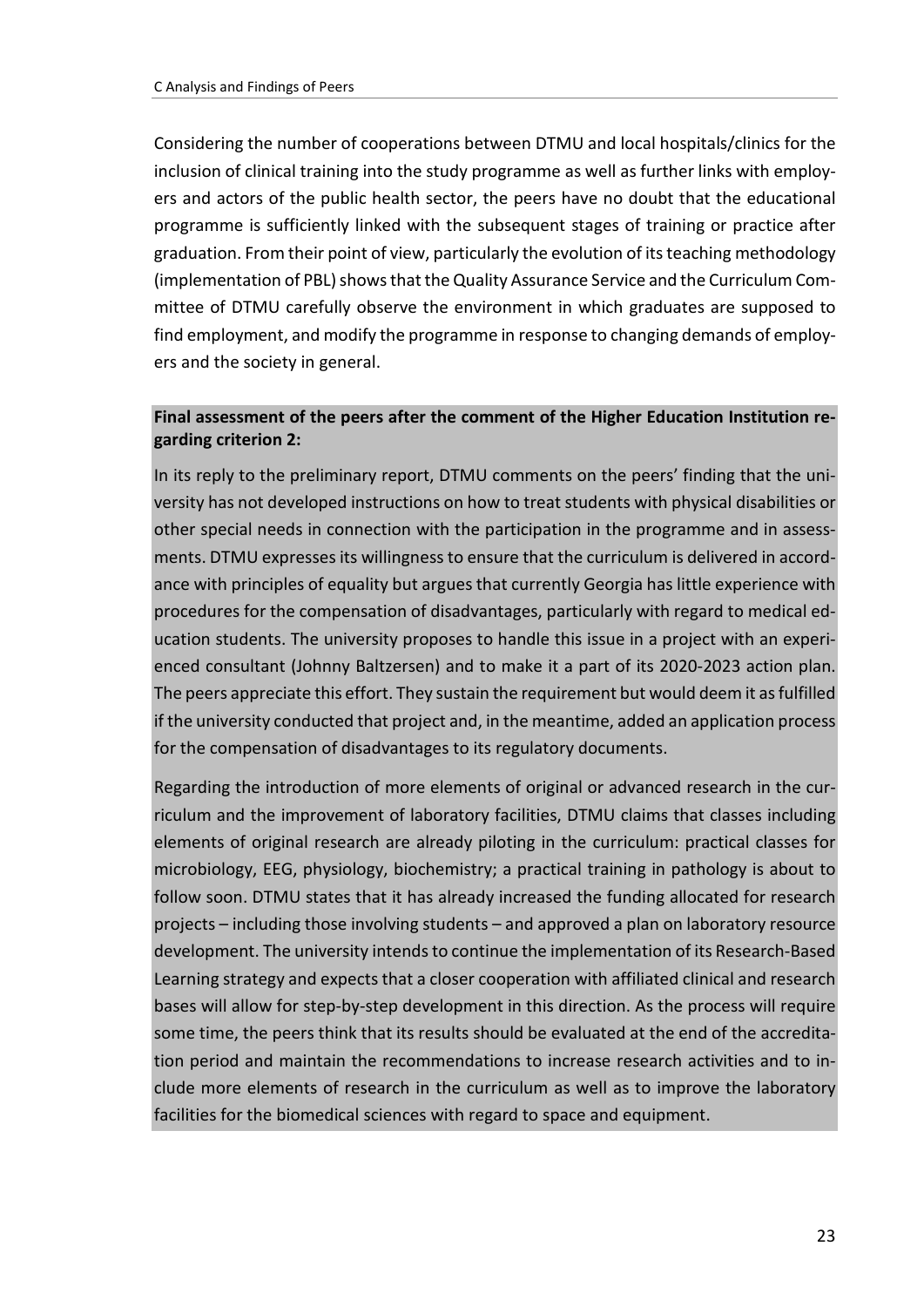Furthermore, DTMU replies to the suggestion made by the peers in connection with criterion 2.5 concerning the growing relevance of neurological disorders. The university states that currently courses with an equivalent of 10 ECTS points in the study years 4 and 6 are dedicated to that subject. The university is already planning to increase the course "Principles of Clinical Diagnosis" in the Neurology module offered in study year 2. Neurology-relevant content will also be part of the newly introduced Geriatrics module at the stage of clinical training (study year 6).

Concerning the issue of elective content, DTMU mentions that four new elective courses have been approved by the Curriculum Committee after the on-site visit of the peers. The courses "Basics of Electroencephalography", "Human and the 'Cosmic Weather'", "Clinical Immunology, Serology and Immunotherapy" and "Laboratory Medicine" will be offered from the beginning of the autumn semester 2019/2020. However, the expansion of the number of elective courses does not go along with a reduction of the obligatory content to the benefit of elective content. For the students, participating more in elective courses presently means investing additional time and obtaining additional credits for it. Since the peers did not intend to increase the workload of the students, they welcome the introduction of further elective content but stick to their recommendation to increase the *share* of elective content.

The peers conclude that, with regard to criterion 2.1, the university currently misses the basic standard because it has not defined how the curriculum can be delivered for students with physical disabilities or other special needs in accordance with principles of equality. Apart from this shortcoming, DTMU meets the basic standard and partially also fulfils the quality development standard.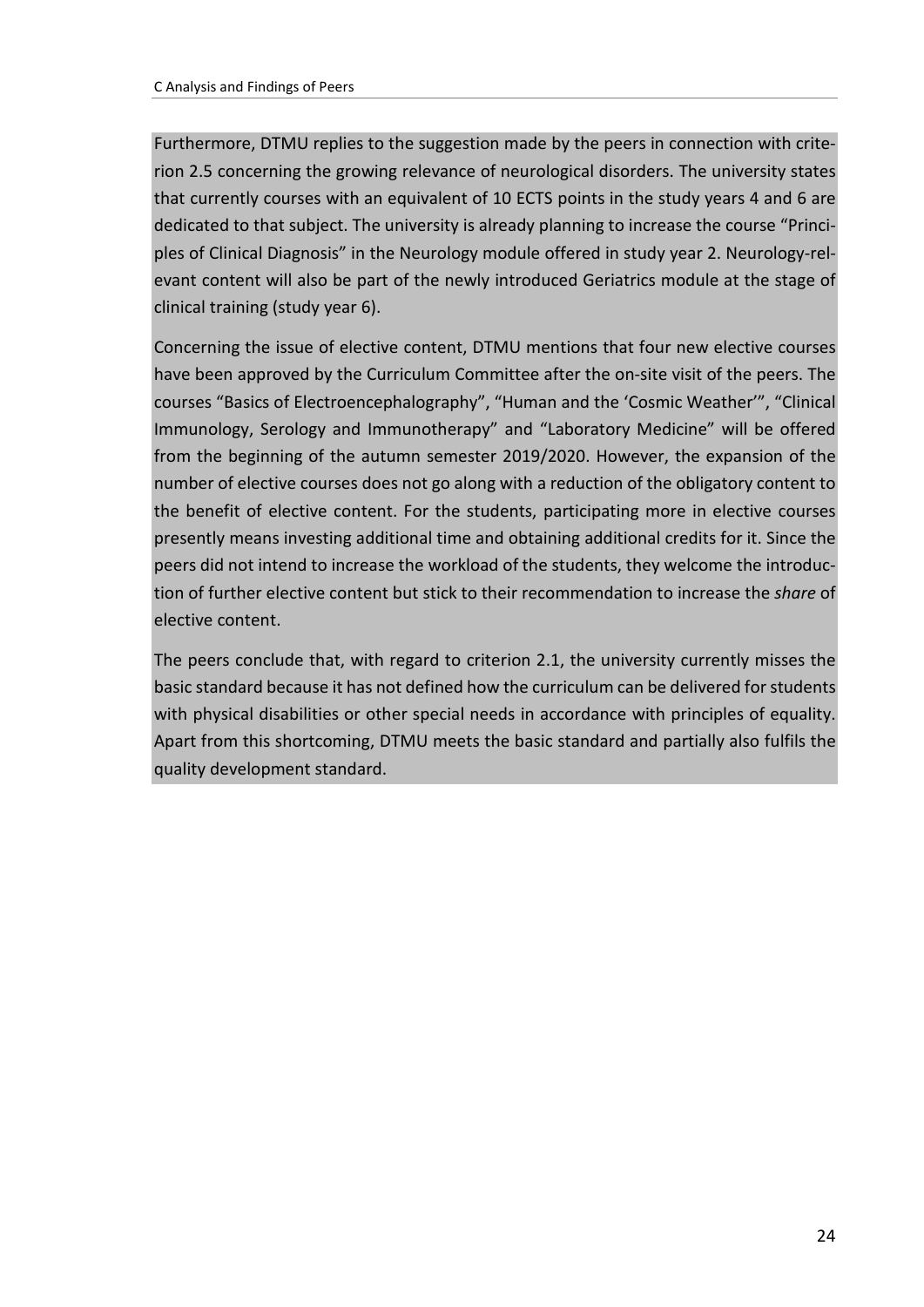# <span id="page-24-0"></span>**3. Assessment of Students**

# **Criterion 3.1 Assessment methods**

### **Evidence:**

- Curriculum of MD Educational Program
- Module descriptions
- Rules for Regulating the Educational Process at the University
- Statistical data on the progress of students
- Self-Assessment Report
- Discussions during the on-site visit

# **Preliminary assessment and analysis of the peers:**

DTMU has defined rules for conducting assessments and grading exams. As part of the "Curriculum of MD Educational Program", it informs about the key principles and the methods of assessment. The "Rules for Regulating the Educational Process at the University" provide further information on the organisation of exams and on the system of grading. The section "Assessment" of each syllabus defines the particular methods of assessment for the course or the different subjects of a complex module.

As outlined in the "Curriculum of MD Educational Program" and explained in detail in the syllabi, final assessment results of courses/modules are a combination of formative and summative assessment. The ratio between the contribution of formative and summative assessment to the final grade is 60 to 40 percent/points. Students are admitted to the summative assessment if they have obtained at least 31 points from the formative assessments; otherwise they are regarded as having failed the course and need to repeat it. While that summative assessment is usually a computer-based quiz, the formative assessments differ from subject to subject but always include a certain share for attendance and activity in class. Apart from their contribution to the final score, the formative assessments also serve as feedback for the students (and the teaching staff) about the progress of the students. In addition to the assessment of the modules, the three stages of the programme are also concluded with comprehensive summative assessments (stage exams), the first of which, after the first five semesters of "Basic and Clinical Sciences", is infamous among the students as "the filter".

DTMU uses a variety of assessment methods. The "Curriculum of MD Educational Program" lists multiple choice questions, mini-cases, questions of problem analysis, objectively structured clinical exams (OSCE); mini-clinical evaluation exercises (Mini-CEX), direct observation on procedural skills, case-based discussions (CBD), portfolios, reports, oral presentations or posters, critical evaluations of journal articles, interpretation of patient data, use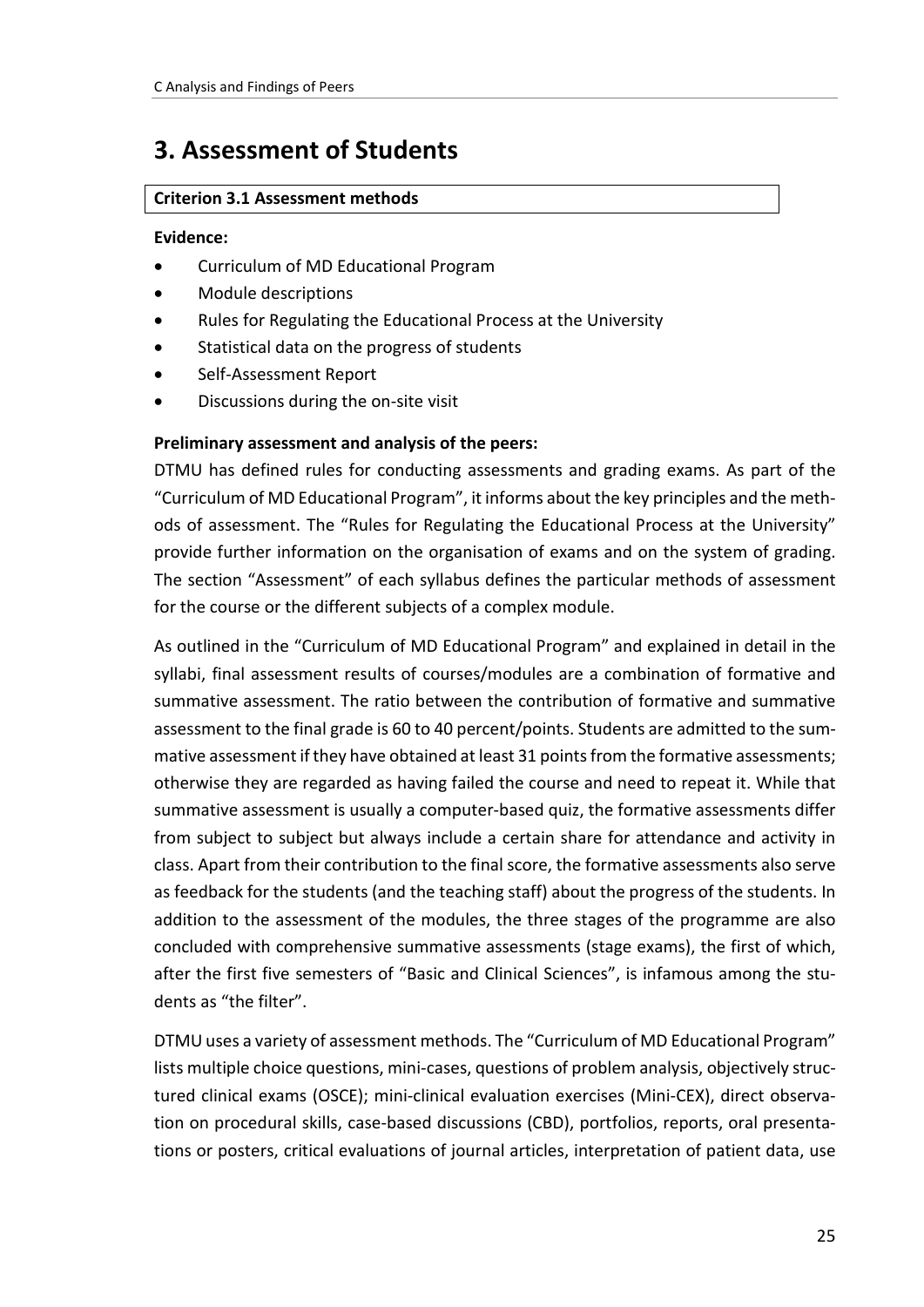of electronic recipe system and, finally, scientific research projects (cf. criterion 2.2). A special form of assessment mainly intended for giving feedback to the students is the participation in the international progress test delivered by EBMA.

For all courses and modules of the programme, students receive scores and grades at the end of the semester. In case of successful re-examinations after failed attempts, the score of the re-examination replaces the previous score. The schedule for both exams and reexams is determined and announced before the beginning of each semester.

As the peers learn in the discussion with the students, students' criticism moved the university administration to offer them a possibility to check the results of their exams and the corrections made. According to the Self-Assessment Report, the students may also appeal against the exam results. They may repeat the exam in any failed subject once during the semester; between the exam and the re-exam there has to be a period of not less than ten days in order to give enough time for preparation. If a student also fails on second attempt, it is necessary to take the course once again, which is tantamount to repeating one academic year. Failing an exam for the third time leads to termination of study.

The peers come to the conclusion that DTMU has defined and almost completely published the principles, methods and practices used for the assessment of its students and that a wide range of assessment formats is used in accordance with the intended learning outcomes. They acknowledge that the university frequently evaluates the validity of the assessment methods and is responsive to the implementation of new methods. However, they could find neither the regulations for the number of possible repetitions of failed exams nor the regulations concerning the appeal against exam results fixed in the relevant documents. They deem it necessary that DTMU records the respective practice in documents like the "Rules for Regulating the Educational Process at the University". Furthermore, the peers take the view that the university could come closer to the quality development standard if it continuously monitored the assessment results and thus established a full-scale academic controlling.

# **Criterion 3.2 Relation between assessment and learning**

#### **Evidence:**

- Curriculum of MD Educational Program
- Module descriptions
- Rules for Regulating the Educational Process at the University
- Statistical data on the progress of students
- Examples of exams, theses and student logbooks
- Self-Assessment Report
- Discussions during the on-site visit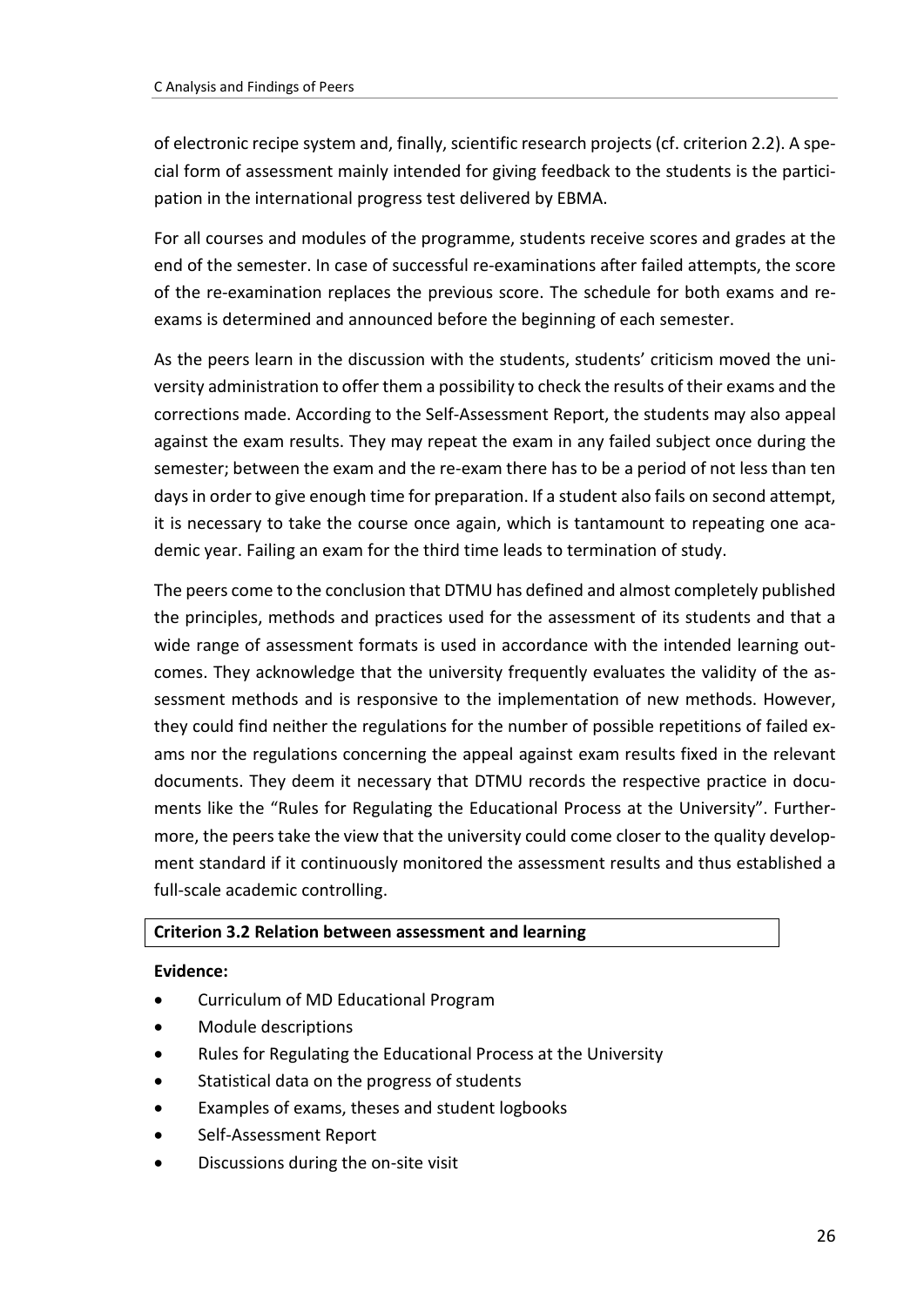#### **Preliminary assessment and analysis of the peers:**

Concerning the relation between assessment and learning, DTMU points out that it secures the success of the students by its combination of course and module exams and the stage exams, which are the precondition for advancement from one of the three stages of the programme to another. From the perspective of the programme coordinators, the varying forms of course/module exams that students have to pass during the first stage of "Basic and Clinical Sciences" and the competences they have to show (group activity and communication skills, discussion and decision-making, analysis and synthesis) facilitate feedback and recommendations from teachers on the progress in medical knowledge and clinical skills. On the advanced level of the second stage, "Clinical Medicine", this process is repeated, with some additional assessment formats like analysis of portfolio and assessment at patients' bedside. By passing the second stage exam and entering the final stage of "Clinical Clerkship", the students are prepared for controlled self-study, which is the guiding education principle on that level. As a proof for the quality and appropriateness of its assessment methods, the university claims that half of its graduates who try to pass the residency exams in the United States already succeed on first attempt.

On request of the peers during the on-site visit, DTMU provides statistical data on the progress of the students, the results of the stage exams from 2015 to 2018 and the failure rates in the first and second semesters since 2017. The data show that, following a remarkable increase in admission numbers since 2012, the number of terminations of the study programme has risen either. Most of the terminations occur during the first and second year, even before the first stage exam that the students describe as a "filter". Programme coordinators and students agree that a number of students enter the programme without the necessary preparation despite being formally qualified by having passed the national examination at the end of secondary school education in Georgia or other countries. The programme coordinators estimate that currently between 40 and 50 percent of the students drop out before finishing the study programme. At close look, the impact of the stage exams is not as significant as it seemed in the discussion with the students. Approximately 30 percent of the students fail the summative first stage exam on first attempt but almost all of them succeed in the re-exam.

The peers learn that the students judge the programme as demanding but worth the effort. The grading and scoring system is largely viewed as fair. It has happened that certain questions in the exams have provoked criticism by the students, and some inappropriate questions have been changed as a consequence. By the perusal of exams, theses and student logbooks, the peers gain the impression that the level of performance is above average.

In summary, the peers find that the assessment principles and methods of DTMU ensure that the intended educational outcomes are met by the students and promote student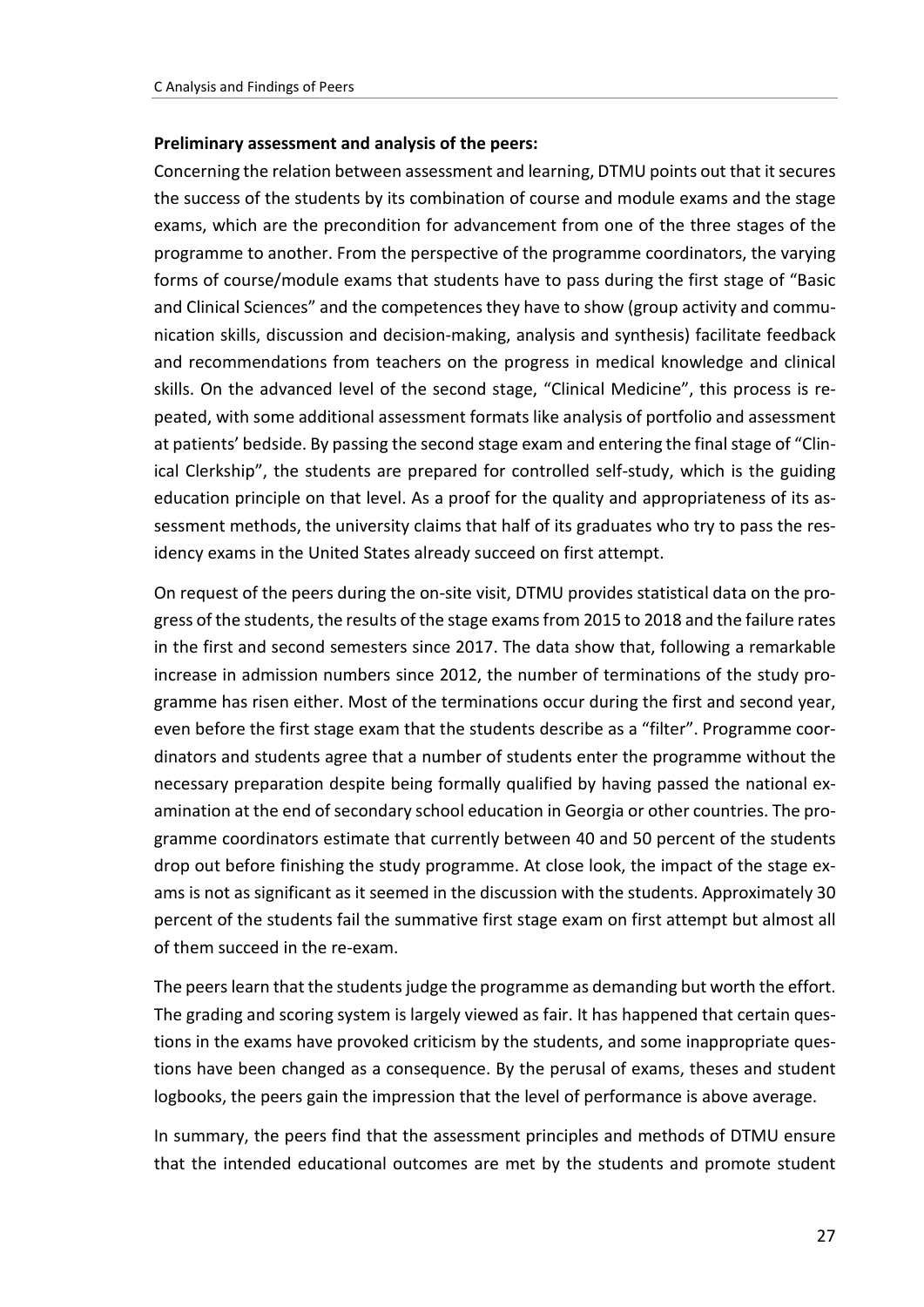learning. From their perspective, the balance of formative and summative assessment is appropriate, and students receive constructive and fair feedback on their assessment results.

# **Final assessment of the peers after the comment of the Higher Education Institution regarding criterion 3:**

Together with its reply to the preliminary report, DTMU hands in two additional documents in order to show that it has completely described the process of repeating failed exams and fixed the regulations for the appeal procedure either. It points to a passage in the "Rules for Regulating the Educational Process at the University" that grants students the right to pass the final exam of a module twice during a semester. If a student fails on both attempts, he or she has to retake the whole semester. The gap that the peers noticed with regard to the possible number of re-examinations is filled by the document "Additional Semester, Additional Credit, Their Definition, Procedural Rules and Conditions". It includes the stipulation that a student will not get an opportunity to repeat a semester more than two times.

The second additional document, "Testing Regulations & Rules of Conduct on the Quiz/ Summarizing Exam" describes the appeal procedure against exam results in the section "Results of the Quiz / Summarizing Exam". If students doubt about their scores they can address the Vice-Rector of Educational Affairs with a written application in which they have to indicate the specific questions/items they would like to contest.

Based on this additional information, the peers reconsider their provisional judgement and withdraw their plan to impose a requirement. However, they maintain their recommendation to develop a full-scale academic controlling of student assessments.

The peers conclude that, with regard to criterion 3, the university surpasses the basic standard and comes close to the quality development standard.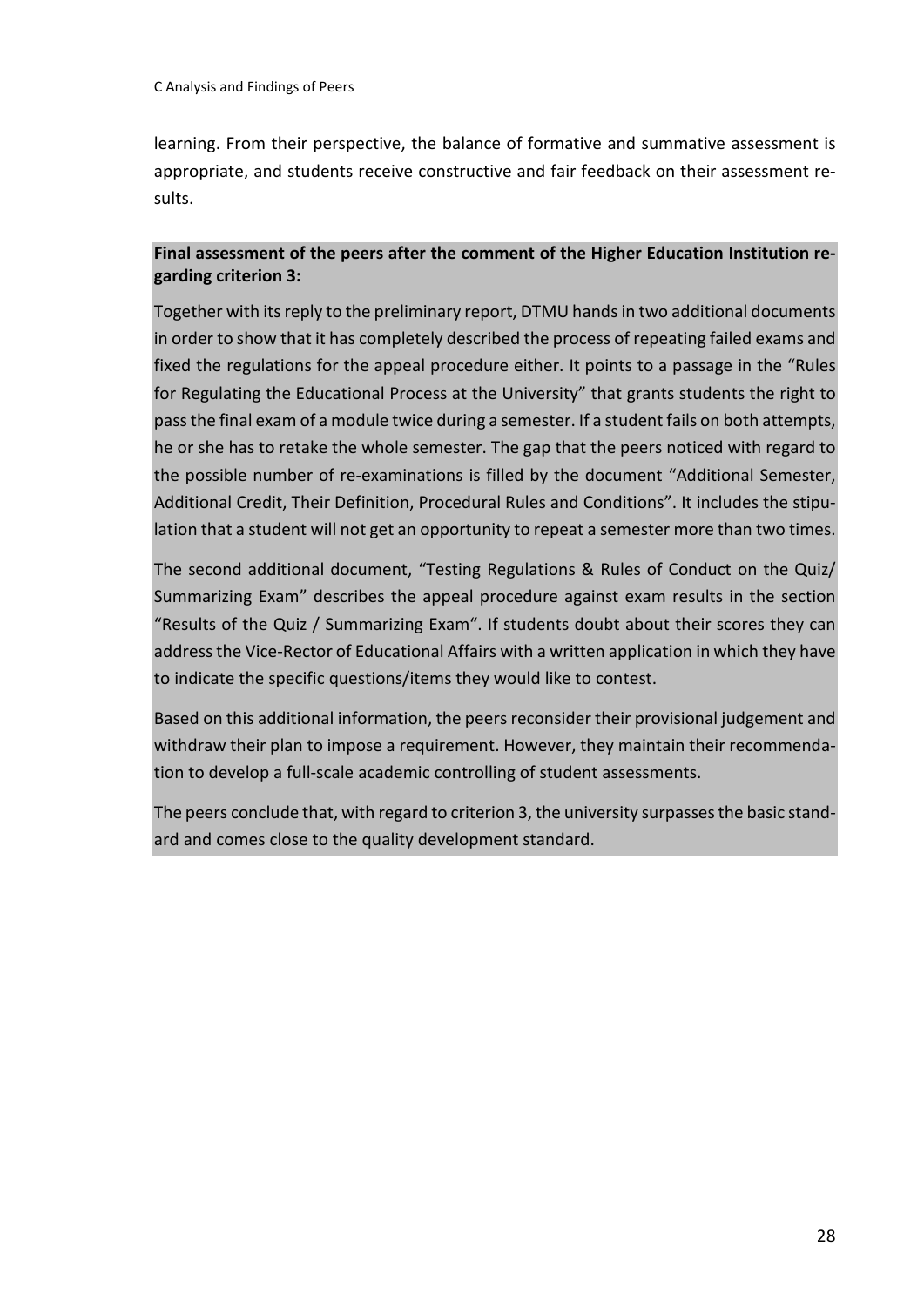# <span id="page-28-0"></span>**4. Students**

# **Criterion 4.1 Admission policy and selection**

#### **Evidence:**

- Rule on student status acquiring, academic leave, status termination, restoration, mobility and recognition of education obtained during the education period
- Rules for Regulating the Educational Process at the University
- Rules and Conditions on Registration
- Self-Assessment Report
- Discussions during the on-site visit

# **Preliminary assessment and analysis of the peers:**

DTMU has fixed rules for the admission to the programme and the process of registration and enrolment in a set of three regulatory documents: the "Rule on student status acquiring, academic leave, status termination, restoration, mobility and recognition of education obtained during the education period", the "Rules for Regulating the Educational Process at the University" and the "Rules and Conditions on Registration".

The admission policy of the university is in accordance with Georgian legislation. Applicants can obtain student status if they successfully passed the National Unified Exams. Obligatory subjects for admission are either biology, chemistry, physics or mathematics, an appropriate level of English language is mandatory. This is the usual way of access for the Georgian students. The international students are required to have their school education recognised by the Georgian National Center for Educational Quality Enhancement. As they tell the peers in the discussion during the on-site visit, they also need a recommendation and have to pass an interview with the international affairs manager of the university.

Equally in accordance with Georgian legislation, DTMU offers students from other programmes and institutions the possibility to join its MD programme. By reviewing the information provided by the applicants, checking the concordance of the educational programmes, evaluating the previous academic performance and  $-$  by way of an interview  $$ the motivation of the student, the university determines whether the applicant can be enrolled in a higher semester or has to start from the beginning.

The admission requirements and procedures of DTMU are periodically reviewed. Annually, the university defines priorities for profile subjects and the necessary level of knowledge in specific subjects and sends this information to the National Assessment and Examinations Center (NAEC). The last modification was made in 2018 and has become valid with the student intake for the academic year 2019/2020. The changes resulted from an analysis covering the previous two years, which had been conducted by the Quality Assurance Service.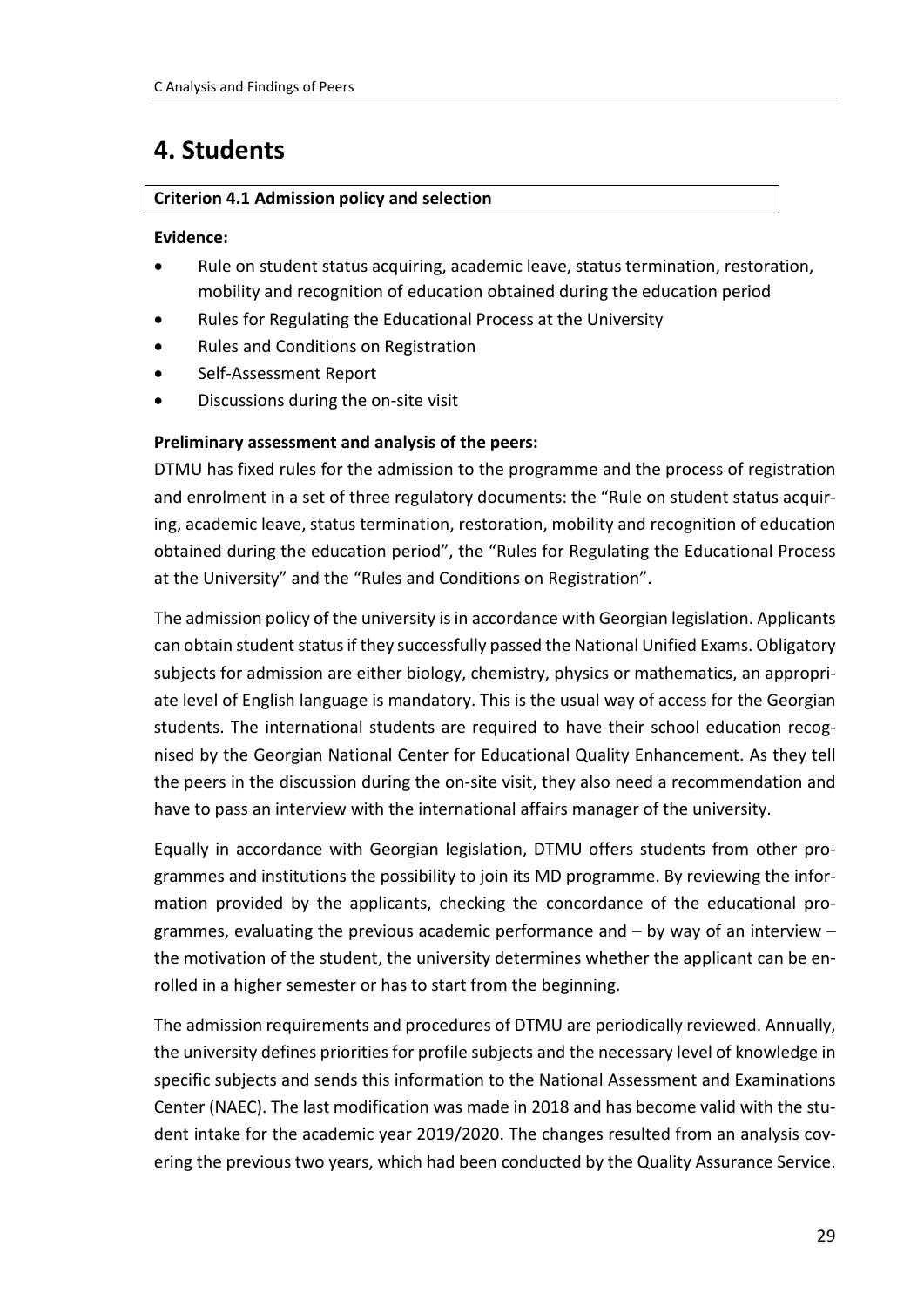The peers are convinced that DTMU has formulated and implemented an admission policy based on principles of objectivity. It has described the process of selection and set up regulations with regard to the transfer of students from other programmes and institutions. The peers also notice that the university periodically reviewsits admission policy. However, in order to match the WFME quality development standard the university should make the admission criteria for international applicants more transparent. The peers recommend that, in the entrance interviews, the university focus more on skills in relevant subjects apart from the English language skills.

#### **Criterion 4.2 Student intake**

#### **Evidence:**

- Mechanism for Student Contingent Planning
- Rules for Regulating the Educational Process at the University
- Rules and Conditions on Registration
- Statistical data on the development of student intake since 1992
- Self-Assessment Report

#### **Preliminary assessment and analysis of the peers:**

As DTMU states in the Self-Assessment Report and the programme coordinators explain during the on-site visit, the quota for the annual student intake is set by the National Center for Educational Quality Enhancement in connection with the authorisation of the university and the accreditation of the programme. The allowed intake quota depends on the numbers of teaching and administrative staff, facilities, computers, etc. Based on this external stipulation, the university itself analyses its resources and defines the admission numbers for the different programmes. The last revision for the MD programme dates back to 2016. DTMU has fixed the principles of its internal calculation in a document "Mechanism for Student Contingent Planning".

Statistical data on the development of student intake since 1992 show that AIETI Medical School started with admission numbers of about 50 students per year for the MD programme and that those numbers remained more or less stable for more than a decade. Particularly around the time of the Russo-Georgian War of 2008, the student intake declined (only 17 new enrolments for the academic year 2008/2009). Since 2012, the admission numbers have markedly increased. In recent years, the annual intake reached a number of around 130 to 150 first year students. As a consequence, the total number of students studying at DTMU, including PhD students, has exceeded the number of 900 persons. An important determinant in this process is the great demand by international students. For the MD programme, the numbers of international students (436 in spring semester 2019) have surpassed the numbers of Georgian students (349 in spring semester 2019).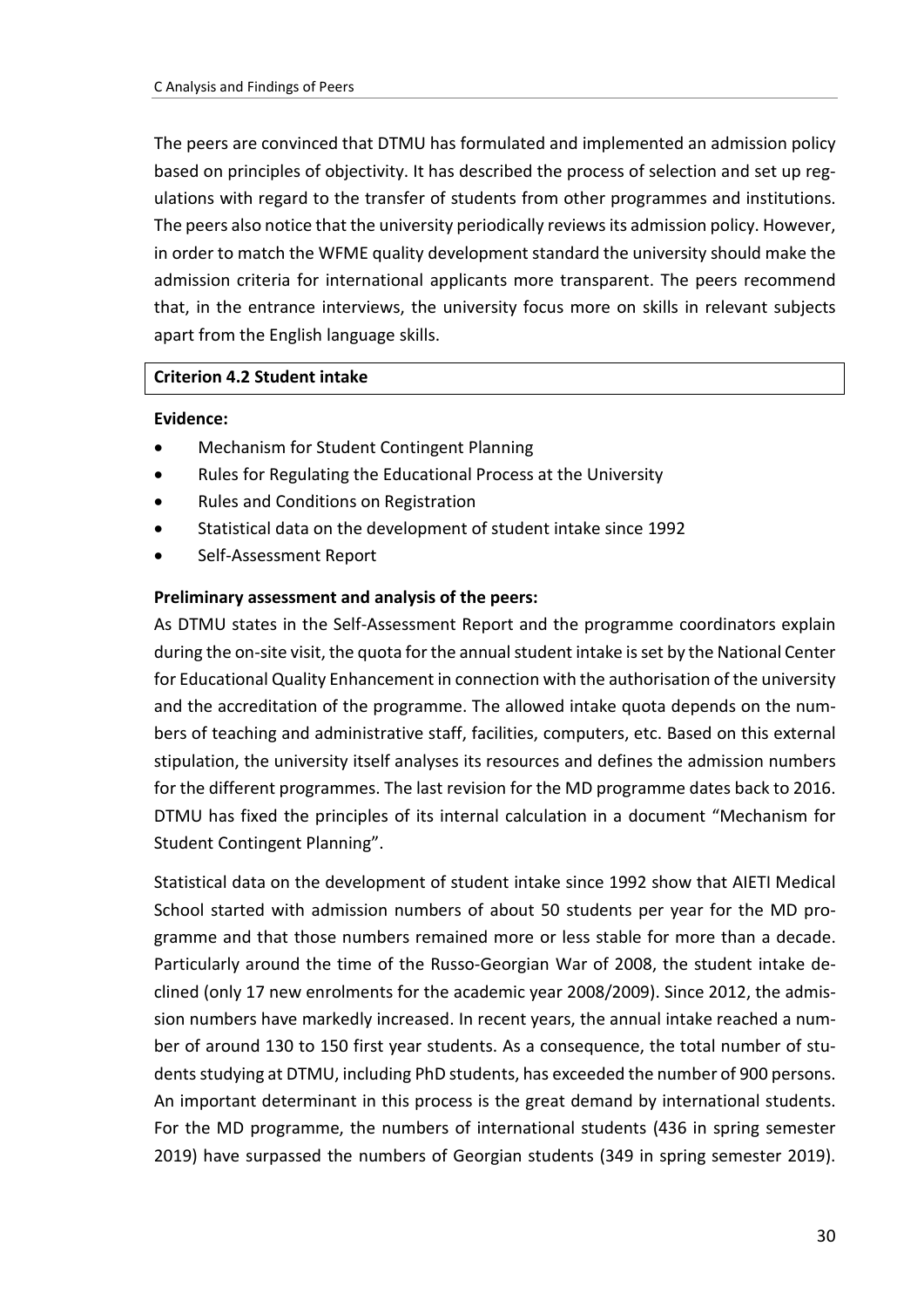The majority of the international students come from India and Nigeria. In the discussion with the peers, they explain their choice with the quality of the programme in connection with the lower costs compared with a reputable programme in their home countries.

Against this background, the peers ascertain that DTMU defines the size of student intake in accordance with its capacity and external requirements set by the government.

### **Criterion 4.3 Student counselling and support**

#### **Evidence:**

- Rules for Regulating the Educational Process at the University
- Career Development Center Statute
- Self-Assessment Report
- Discussions during the on-site visit

#### **Preliminary assessment and analysis of the peers:**

According to the Self-Assessment Report the provision of counselling and assistance for the students has been a guiding principle of the university since the foundation of AIETI Medical School. However, with the development of DTMU the procedures have become more formalised, for example by including such supportive activities into the calculation of the pedagogical workload of the academic staff.

The central point of contact for the students is the Dean's Office with its units Students' Registry Service and Coordinators' Service. The Dean's Office supports students with a number of services concerning documentations for different purposes, deals with visas and insurance-related issues of the international students and offers communication and advice to students who struggle with educational matters or personal problems. Students can also apply for individual or group assistance with regard to additional trainings in order to eliminate academic shortcomings. For the students' career guidance, the Medical School has established a separate organisational unit, the Career Development Center; that unit is also responsible for collaboration with the alumni who play an important role in the assistance for graduates.

The first person whom students usually address is the coordinator for the relevant study year. The coordinators either provide counselling themselves or refer to other employees of the Dean's Office. On the other hand, the coordinators also monitor the performance of the students, identify students who are at risk of negative assessments and address them with an offer of assistance. Regardless of the efforts of the coordinators, the students affirm that also the Dean of the Medical School is easily approachable.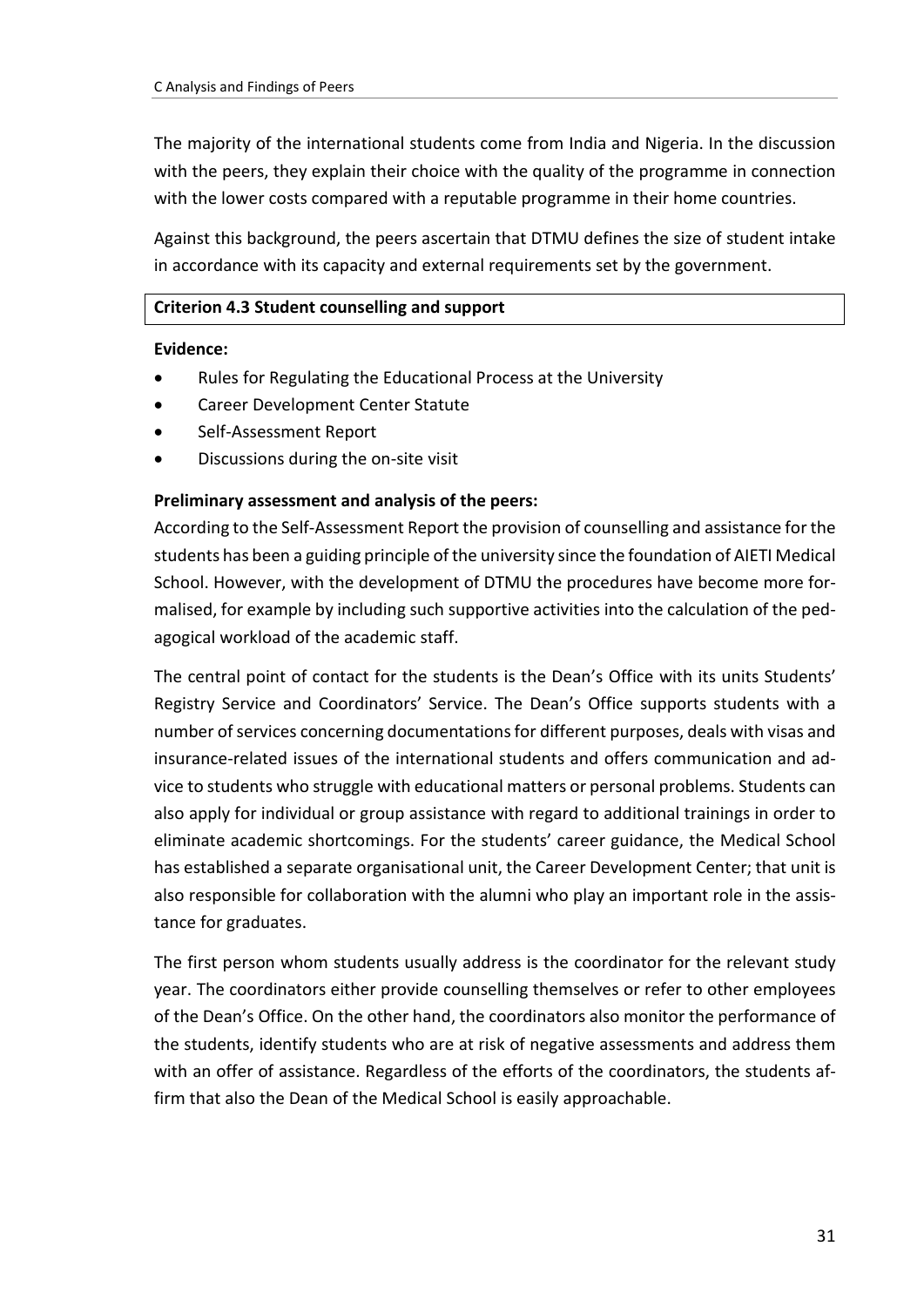With regard to the social-economic conditions of the students but also in order to honour students' achievements and activities, DTMU awards a number of scholarships or offers deductions from tuition fees. The David Tvildiani Scholarship is awarded to five students per year. It is a monthly scholarship for which the university has created rules of application and a commission that decides about the candidates. While the students can also apply for scholarships offered exclusively for DTMU by some partner organisations and clinics, the best graduate is honoured with a Rector's Scholarship. The system of deductions for excellent students is tripartite; the tuition fee for the following year of study can be reduced by 25, 50 or 100 percent. Finally, the university also offers the possibility to finance the participation in the US Medical Certificate Exams. All "forms of encouragement" are listed in the "Rules for Regulating the Educational Process at the University". In the discussion with the students, the peers learn that almost all of those present have at least benefitted from a deduction once during their studies.

The peers therefore confirm that DTMU has established a system for academic counselling and a programme of financial support for its students, for which it allocates resources. They acknowledge that the academic counselling is connected with the monitoring of student progress and that it includes career guidance and planning. However, since they did not find much information outside the Self-Assessment Report, e.g. in the programme descriptions and regulations that are available to the students, the peers recommend to advertise the counselling opportunities more.

#### **Criterion 4.4 Student representation**

#### **Evidence:**

- Statutes of DTMU
- Self-Assessment Report
- Discussions during the on-site visit

# **Preliminary assessment and analysis of the peers:**

According to the university (and laid down for certain bodies and committees in the Statutes of DTMU), it makes students participate in curriculum planning, management and evaluation processes via representation in all relevant governing bodies and working groups: the Rector's Council, the Faculty Council, the Curriculum Committee and the Quality Assessment's Self-Assessment Group. In the Disciplinary Committee that deals with violations of the student code of conduct, half of the members are students. DTMU claims that it tries to secure students' representation in any working group that discusses issues of academic practice, programme evaluation and development, students' support, etc. Self-governance of the students is performed by the Students' and Young Scientists Scientific Association (SYSSA).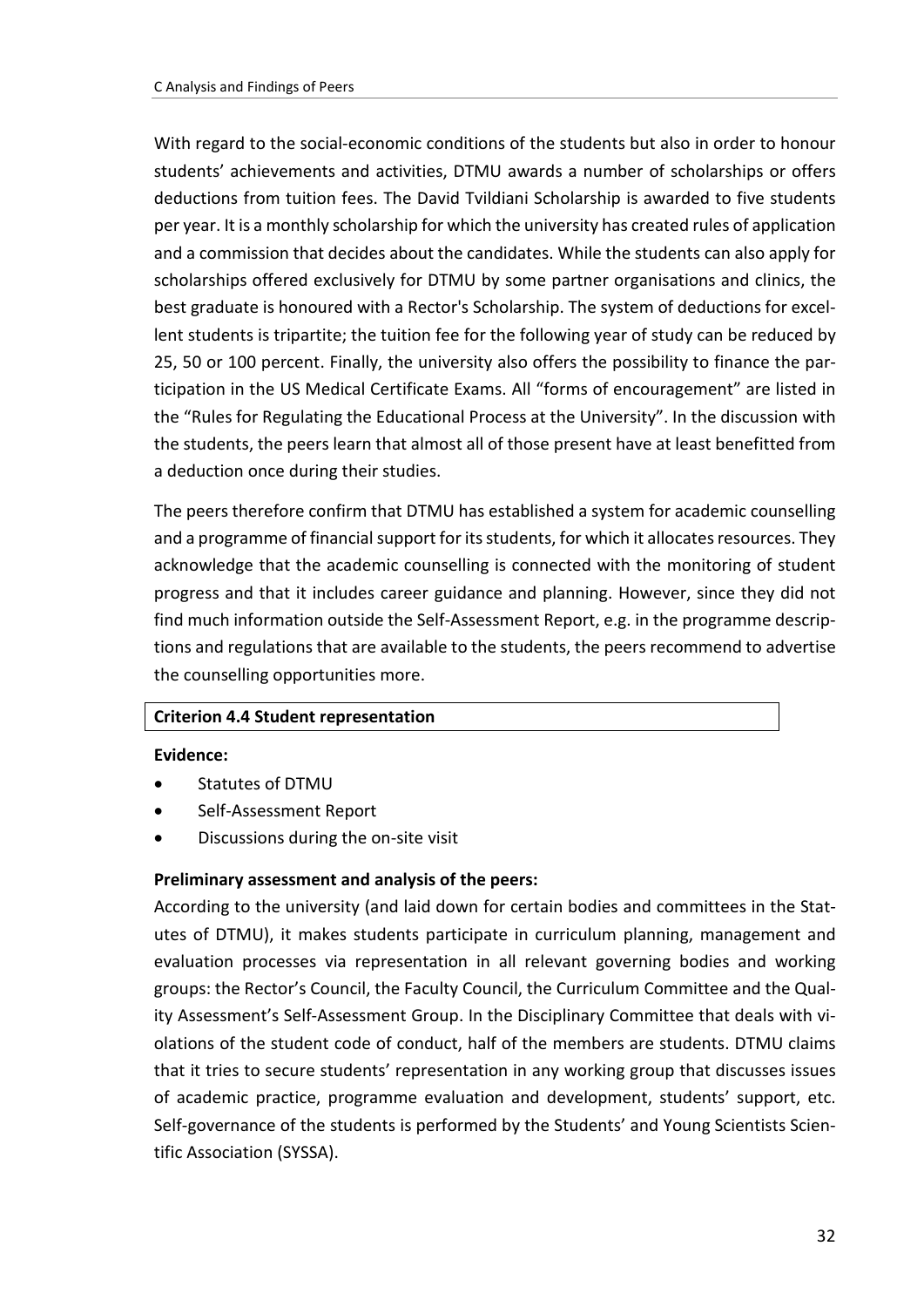As the university states in its Self-Assessment Report, it also supports student interest groups and various forms of extracurricular student activities. For instance, students are encouraged to take part in the Antwerp University Summer School in Vaccines, the Annual Symposium of Molecular Biology in Cologne or other international student and professional conferences. An example for the support of an extracurricular student initiative is the Basic Surgical Skill Interest Group (SIGA). It has been founded by students who are planning for a career as surgeons and has about 45 members. To assist that group, the university developed a peer course and trained a number of student tutors. For the two other initiatives, Gynaecology Interest Group (GIGA) and Neurology Interest Group (SIGN), the university equally offers support and assistance.

As already indicated with regard to criterion 2.7, the peers recognise that DTMU ensures participation of student representatives in the governing bodies of the university and the medical school, and that the student representatives are involved in the design, management and evaluation of the curriculum as well as other matters relevant to students. However, as becomes obvious in the discussion with the students, several student representatives have been asked by the academic leadership of the university to participate in one of the councils. In this practice, the peers see a risk that preferably docile students become student representatives. They urge the university to make sure that student representation be based on elections. Because of the large share of international students, the peers also suggest to consider a special representation for this group although they understand the argument of the university that this would require either that the representatives of the international students are fluent in Georgian or that the council meetings are held in English. Apart from that, the peers also notice that DTMU facilitates and encourages student organisations and student activities beyond the curriculum.

# **Final assessment of the peers after the comment of the Higher Education Institution regarding criterion 4:**

In its reply to the preliminary report, DTMU promises to establish an election process for the student representatives in the university's governing bodies starting with the academic year 2019/2020 in late September 2019. According to the university, the dean has already discussed this issue with the students of the basic and the clinical stage in two meetings following the on-site visit of the peers. It has been agreed that representation of students will be based on a democratic election system that is already operated by the SYSSA for the students' self-governance. The peers welcome this move but maintain their proposal for a requirement since the decision about the accreditation will be taken before elections are conducted for the first time.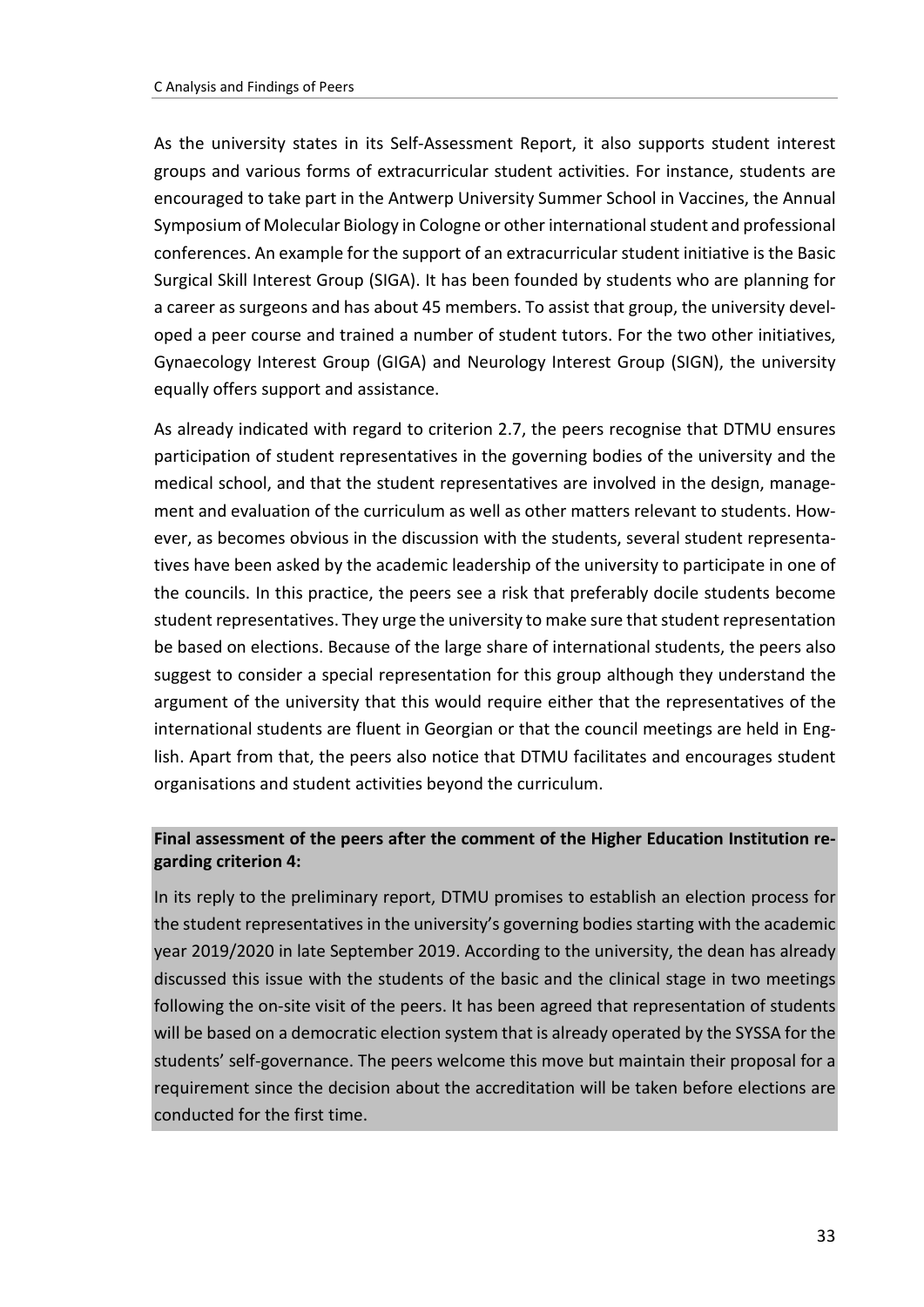Concerning two other suggestions made by the peers with regard to criterion 4.1 and 4.3, DTMU basically agrees with them and is willing to follow their recommendations. For the interviews with international applicants, the university plans to introduce a format of Multiple Mini Interviews based on the experience of the University of Dundee Medical School, designed to measure interpersonal skills, communication, empathy, logical reasoning and critical thinking, motivation and personal integrity. The university also admits that, so far, it has not prominently informed about the career guidance and planning opportunities. It commits itself to advertising the counseling opportunities more. Since those measures will take some time to be implemented and evaluated, the peers cling to their respective recommendations.

The peers conclude that, with regard to criterion 4, the university currently misses the basic standard due to the organisation of student representation by appointment rather than election. By conducting the elections as promised, it will achieve compliance with the basic standard. If this happens, DTMU also fulfils some quality development standards.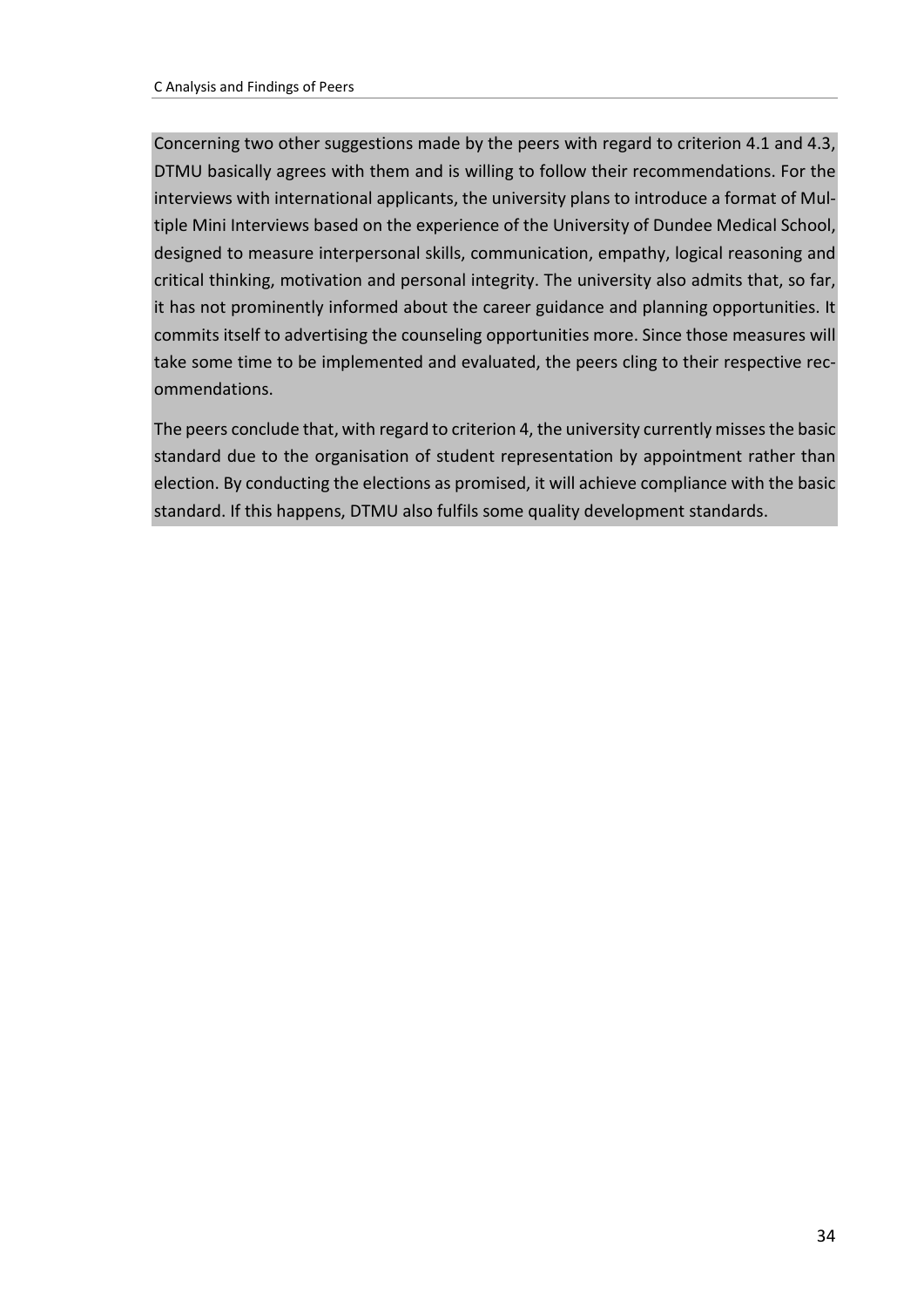# <span id="page-34-0"></span>**5. Academic Staff/Faculty**

# **Criterion 5.1 Recruitment and selection policy**

#### **Evidence:**

- Statistical data on staff numbers
- CVs of academic staff participating in the programme
- Procedure for Staff Recruitment
- Self-Assessment Report
- Discussions during the on-site visit

# **Preliminary assessment and analysis of the peers:**

At the time of the on-site visit, the academic staff of David Tvildiani Medical University numbered 70 persons: 19 professors, 39 associated professors, 10 assistant professors and 2 assistants. The number of invited staff involved in the teaching process was 155. A further 103 persons were employed as administrative and support staff. CVs of all academic staff members were provided by DTMU, thus proving that the academic staff is appropriately qualified for teaching on the level of the MD programme.

DTMU has compiled rules for the recruitment and selection of academic staff, invited staff, PBL tutors and administrative staff in a "Procedure for Staff Recruitment". In accordance with the "Law of Georgia on Higher Education", the university conducts the recruitment of academic personnel based on open and public competition, respecting the principles of transparency, equality and fair competition. The document describes the obligations of the different categories of academic personnel and the corresponding requirements for obtaining a position in each category.

While the educational departments estimate the demand for academic staff in their respective fields of study and define the qualifications for positions that need to be filled in order to cover the curriculum, the Rector's Council determines the members of a selection committee and the terms of the competition. When evaluating the applications, the selection committee considers pedagogical experience, the scientific/academic degree, scientific papers and publications in the field corresponding to the position, participation in scientific research, supervision of dissertation papers and doctoral examinations, membership in dissertation councils, participation in international scientific conference forums and membership in international scientific organisations. The selection committee finally makes a recommendation that has to be presented to the Rector's Council and be approved by Rector's decree.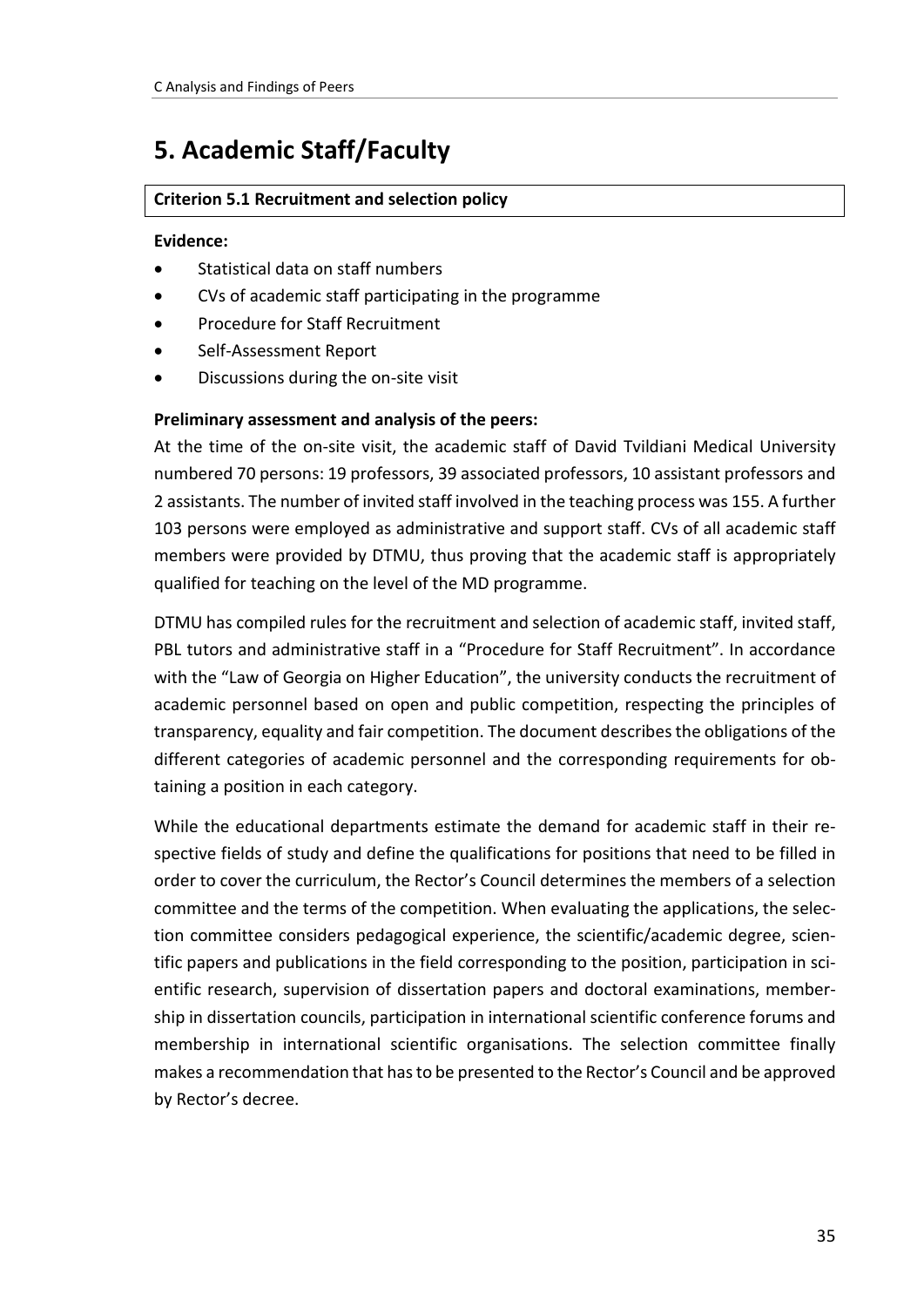The applications of invited lecturers and PBL tutors are evaluated by the respective educational departments in collaboration with the professors who lead the courses for which the teacher is needed. Selected candidates are presented to and approved by the Rector's Council.

The peers conclude that DTMU has formulated and implemented a staff recruitment and selection policy, which outlines the type, responsibility and balance of the academic staff required to deliver the curriculum adequately, and which addresses criteria for scientific, educational and clinical merit. With regard to the plan to expand its research activities, however, DTMU should place more emphasis on research achievements of the candidates in the medium run.

# **Criterion 5.2 Staff activity and development policy**

#### **Evidence:**

- Regulation on Academic Workload of Academic Staff at DTMU
- Fundamentals of teaching activities (Guide for DTMU teaching staff)
- Concept of DTMU in Development of Human Resource Management
- Self-Assessment Report
- Discussions during the on-site visit

#### **Preliminary assessment and analysis of the peers:**

In order to define the different tasks of the teaching staff and to calculate the workload of teaching activities, DTMU has set up a "Regulation on Academic Workload of Academic Staff". For the different categories of teaching staff members, the annual workload is fixed as follows:

- Professors: between 300 and 650 hours
- Associate Professors: between 400 and 750 hours
- Assistant Professors: between 500 and 850 hours
- Assistants: between 220 and 350 hours

Within that range for the respective groups, the individual workload is defined by the employment contract. The total workload is composed of teaching activities and a number of other preparatory, research or organisational activities.

Teaching activities encompass work "in the classroom" (e.g. lectures, seminars, practical trainings) and "outside the classroom" (e.g. consultations, observation of students' clinical practice with report on evaluation), furthermore all types of formative and summative assessments and supervision of students' essays and scientific projects. Some other teaching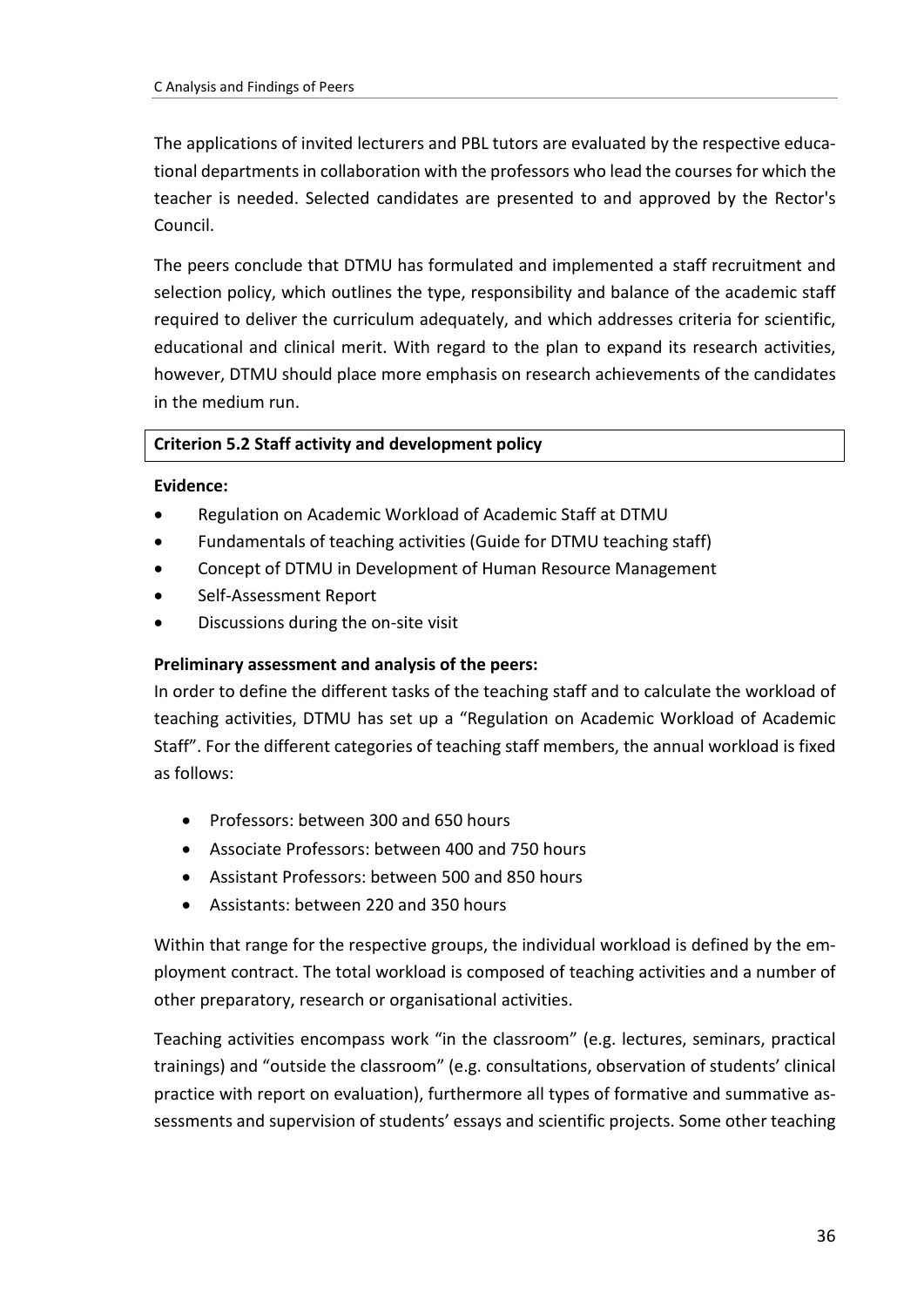tasks can add to the workload if the staff member is involved in the PhD or the Continuous Education / Residency programme.

Other activities within the academic workload that are listed in the "Regulation on Academic Workload of Academic Staff" include "academic-methodic work" (e.g. preparation for lectures, practical and laboratory classes, adaptation of new academic and revised courses/modules, design of cases and project topics, development of materials for assessments, revision of textbooks and education videos and qualification upgrade), "scientific work (e.g. publication of textbooks and scientific articles, recension of scientific materials, work on research projects) and "organisational-methodic work" (occupation of an administrative position, participation in councils and committees, active participation in professional societies). For those teachers who mainly work as clinicians for one of the partner institutions, "medical activity" is counted as part of the workload.

In the discussion with the teaching staff (with attendants employed by DTMU as well as by the cooperating clinical settings) the peers learn that the actual workload for most of them is higher than the theoretical 40 hours per week. Nevertheless, they are highly motivated to contribute to the educational programme.

For pedagogical development, the DTMU Medical Education Center is preparing and providing the academic staff with courses/trainings in medical education. As indicated above, "qualification upgrade" can be a part of the individual workload. According to the "Regulation on Academic Workload of Academic Staff", this includes learning about new academic-methodical materials, programme retraining and obtaining additional qualifications, obtaining advance experience in medical education and attendance of the lectures of course coordinators or other teachers with further discussion.

The Medical Education Center (MEC) of the university has been established in 2012 in the framework of the TEMPUS Project "ePBLnet". Among others, its main foci are the development of human resources in the field of medical education in terms of professional as well as personal skills, the updating of existing curricula and the development of new ones. For the pedagogical training in medical education, the MEC offers a number of courses, which currently comprise an "Instructional Course for Academic Staff" particularly designed for new staff members who are teaching for the first time, "Principles of Teaching in Medical Education", "Development of Modern Medical Curriculum", "Running and Facilitation of Problem-Based Learning Sessions", "Writing of Clinical Problem-Based Cases", "Basic Principles of Higher Education Institution`s Management" and "Training of Trainers (ToT) for Running Scientific Seminars in the format of Journal Club". In the discussion with representatives of the partner institutions, the peers learn that doctors from the clinical partners actually took didactical training sessions before teaching in the programme. As a written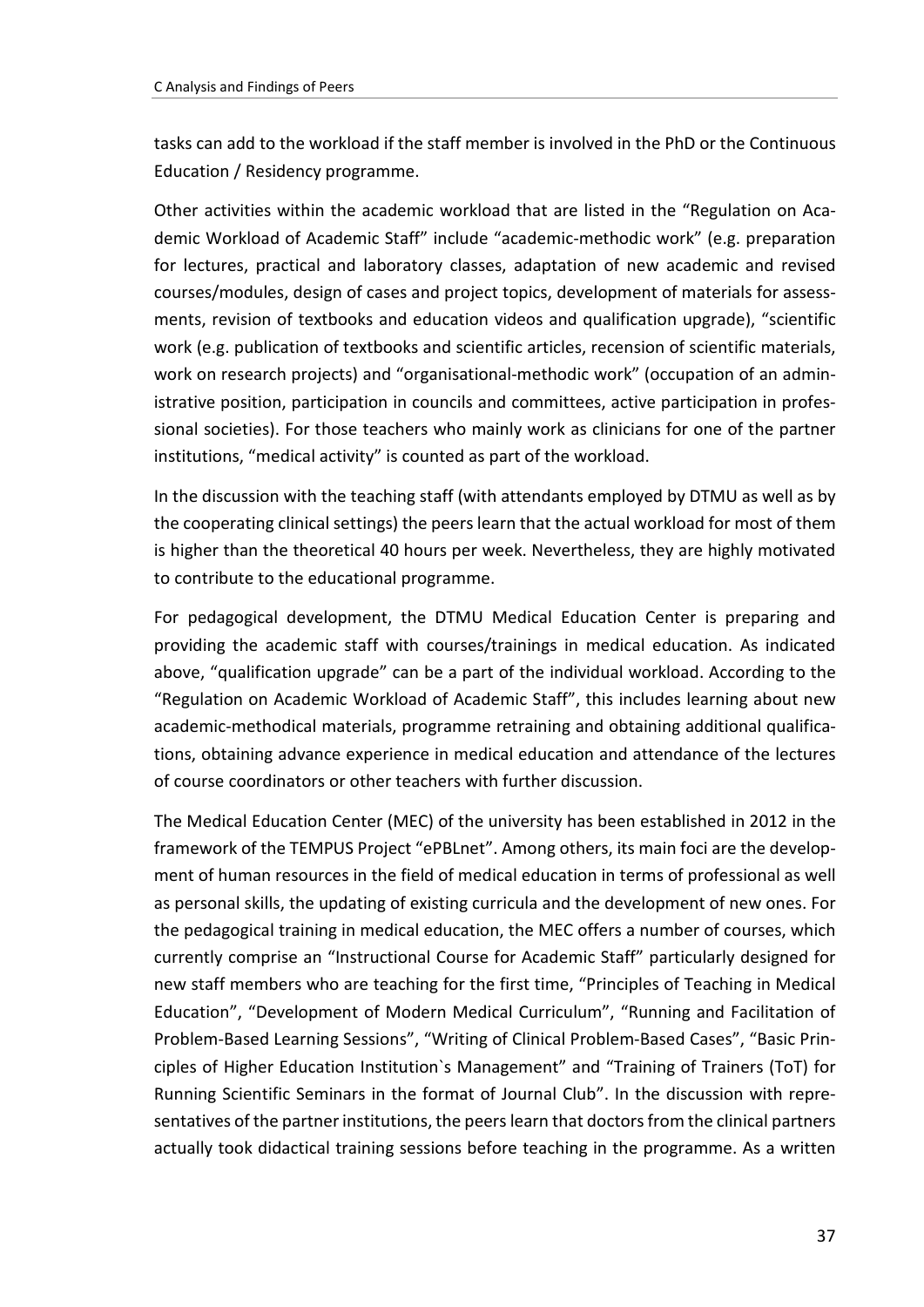guideline, the university has issued "Fundamentals of teaching activities (Guide for DTMU teaching staff)".

The peers acknowledge that DTMU has formulated and implemented a staff activity and development policy, which considers teaching and research as well as service functions. Since the establishment of its Medical Education Center, teacher training, development and support has become one of the particular strengths of the university.

**Final assessment of the peers after the comment of the Higher Education Institution regarding criterion 5:**

As DTMU does not comment on this chapter of the report, the peers confirm their preliminary assessment without any changes.

They conclude that, with regard to criterion 5, the university goes beyond the basic standard and partially fulfils the quality development standard.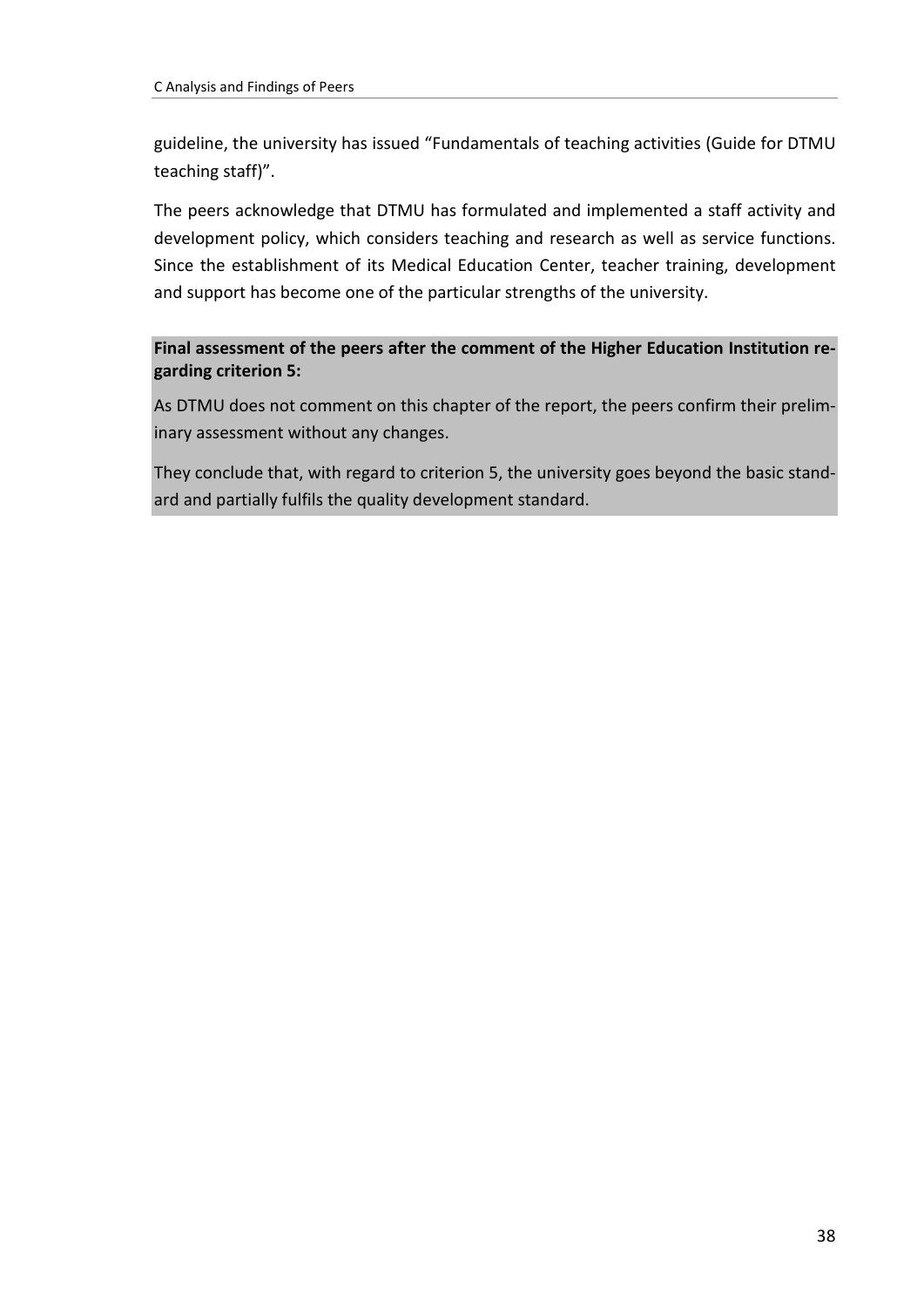# <span id="page-38-0"></span>**6. Educational Resources**

# **Criterion 6.1 Physical facilities**

#### **Evidence:**

- Results from internal surveys and evaluations with respect to physical facilities
- Self-Assessment Report
- Inspection of the facilities during the on-site visit

# **Preliminary assessment and analysis of the peers:**

According to the Self-Assessment report, DTMU usestwo facilities for educational purposes and additionally owns a student dormitory that can host up to 369 students. The main educational facility, which is also the seat of the university administration, is located in a district where a number of hospitals can be found in the immediate vicinity, including the Tbilisi Central Hospital. The DTMU building itself is part of a former hospital. It has been renovated and presently offers classrooms either for medium-size classes or for smaller groups working on tasks in the context of PBL. As the peers notice during the inspection of the facility, the classrooms are furnished with modern IT equipment. The peers agree with the claim of the university that the available classroom space is sufficient with respect to the student numbers.

The analysis of a "Survey on Material and Technical resources of DTMU" (2018) shows that the students are generally satisfied with the material resources, particularly with the PBL rooms and the rooms at the newly equipped, second educational facility. The survey also reveals that students and teachers both identify the labs as one of the few weaknesses.

Two other surveys focusing on the university library (Daphne Hare Medical Library) come to similar results. While particularly the library staff receives a positive evaluation, the students name the lack of space (e.g. size of the reading room and lack of individual workplaces) as the main critical aspect. Presently, Daphne Hare Medical Library offers the students a book storage area with about 5,500 books and 1,700 periodicals, a reading room, an IT space and a group working space. In recent years, the amount of electronic sources has quickly expanded. The library's electronic catalogue and databases can be accessed from the university's website.

Based on the impressions from the inspection of the main educational facility (classrooms, offices, laboratories, library), the peers confirm that the university has sufficient physical facilities for staff and students to ensure that the curriculum can be delivered adequately. However, there is only limited space for laboratory practice at the educational facility, and the technical equipment of the labs is average. The peers suggest that the university spends more of its financial resources on improving the labs. Furthermore, they would welcome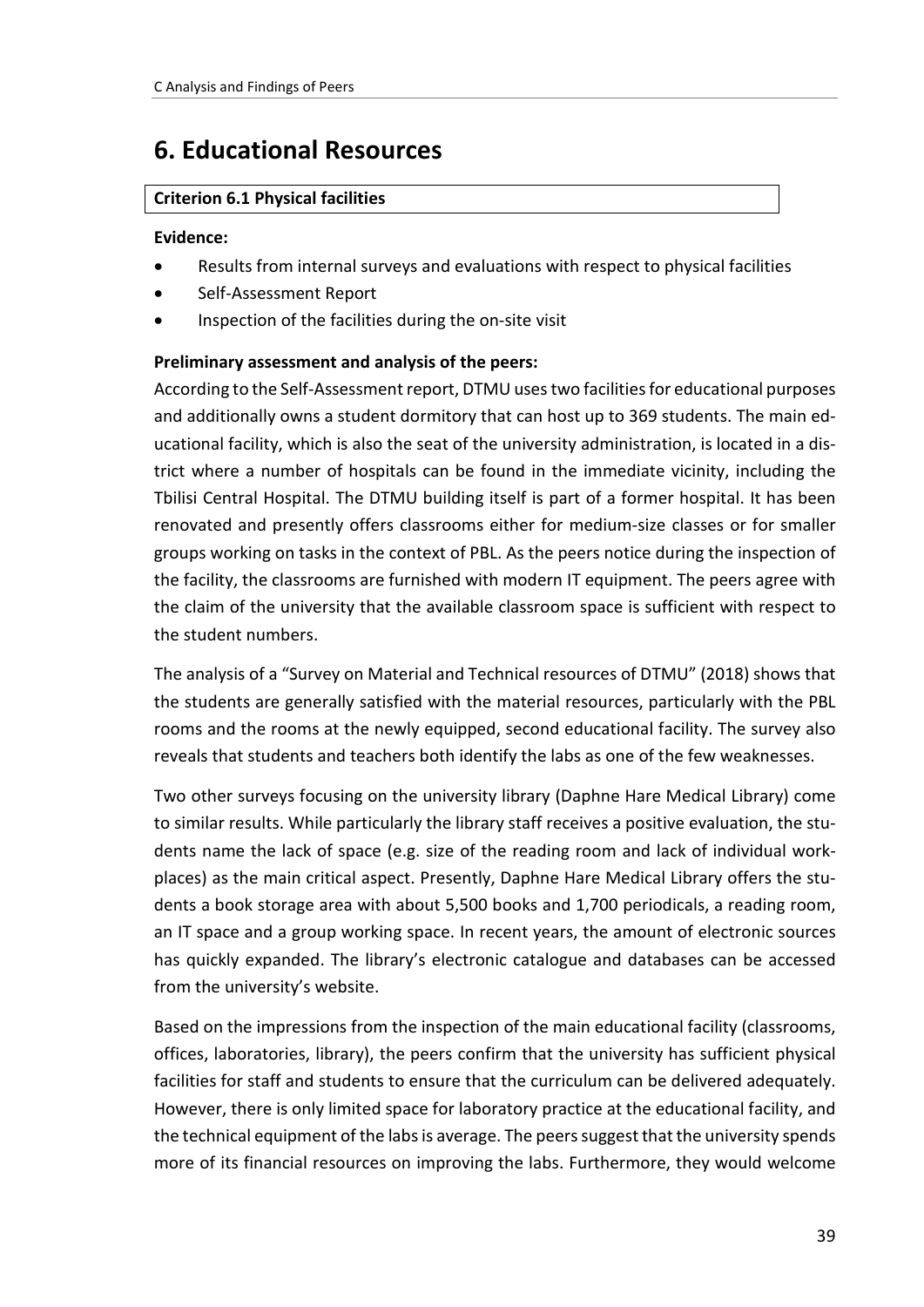the realisation of the university's plans to establish its own clinic (cf. criterion 6.2) since this could be another opportunity to increase the space for labs in connection with allocating more space for research purposes in general.

#### **Criterion 6.2 Clinical training resources**

#### **Evidence:**

- List of DTMU Clinical Settings
- Self-Assessment Report
- Inspection of two partner clinics during the on-site visit

# **Preliminary assessment and analysis of the peers:**

As explained with regard to criterion 2.5, DTMU does not have its own clinical training resources but relies on the resources of 31 hospitals and other clinical settings with which it has concluded agreements of partnership. The cooperation mostly focuses on one particular discipline. Altogether the specialisations of the clinical settings, the amount of patient beds, etc. match with the student numbers of DTMU and the educational requirements of the MD programme. Through this approach, DTMU students have access to patients of various age groups and can obtain knowledge to manage urgent cases as well as to deal with chronic patients. During the on-site visit, the peers inspect the cooperating partners David Gagua Maternity Clinic and MediClub Georgia; according to their impression, both hospitals are on a high quality level.

In the meeting with the academic leadership, the peers learn that the university finally intends to build its own hospital in the near future. The plan for this project has been outlined and approved by the university bodies, and DTMU has found business partners for the realisation of the construction.

Due to the large number of partnerships with clinical settings – general hospitals as well as clinics specializing in particular medical disciplines – and based on their impressions from the inspection of two collaborating institutions, the peers acknowledge DTMU to dispose of the necessary resources for giving the students adequate clinical experience, including sufficient numbers and categories of patients, well-equipped clinical training facilities and supervision of their clinical practice. By way of contrast, this concept of a "teaching university" with outsourced clinical training also means that adaption and improvement of the clinical facilities lies beyond DTMU's authority. By realizing the plans to build its own university hospital, DTMU could gain this opportunity to match the WFME quality development standards.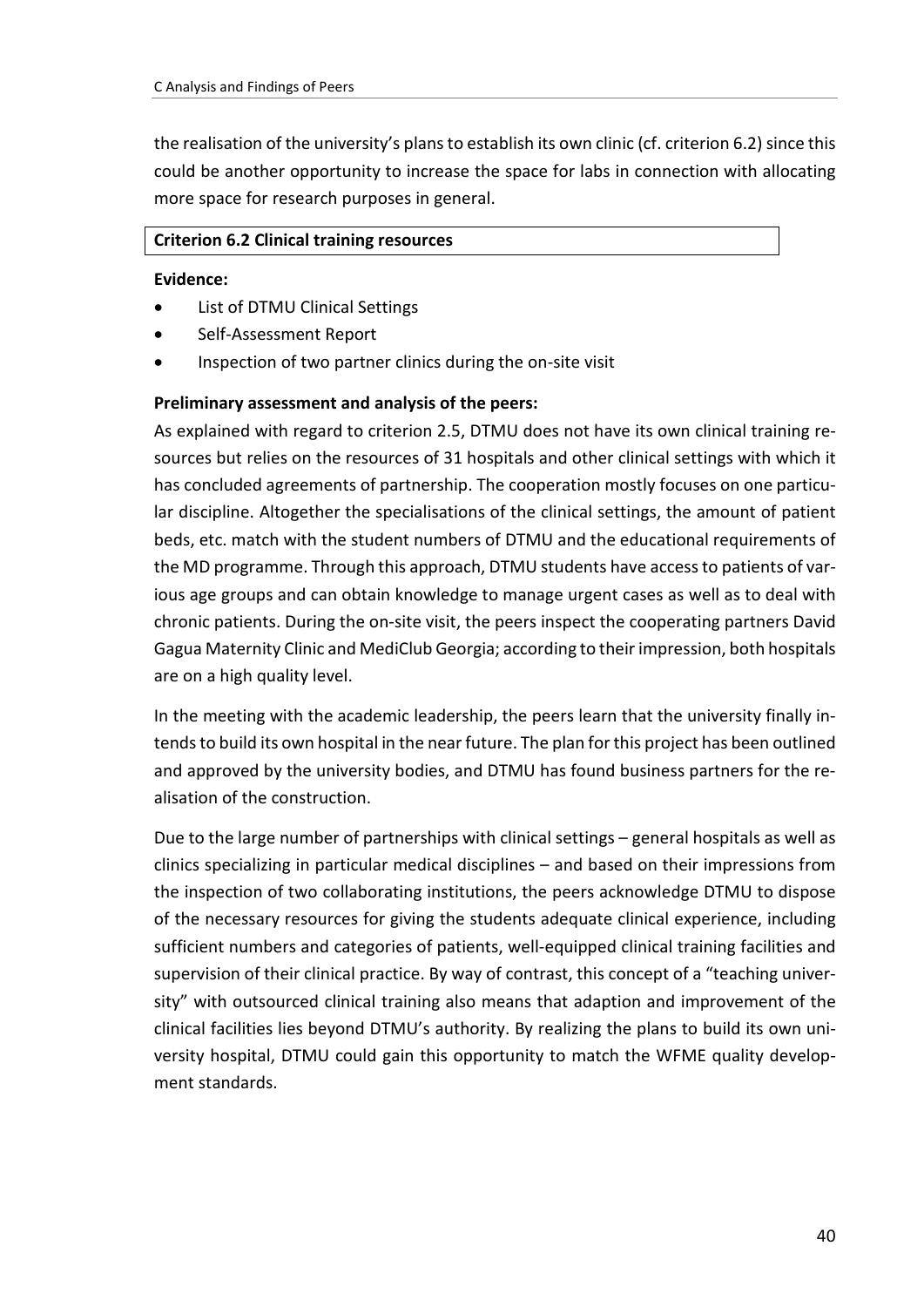#### **Criterion 6.3 Information technology**

#### **Evidence:**

- Self-Assessment Report
- Inspection of the facilities during the on-site visit

#### **Preliminary assessment and analysis of the peers:**

As the peers notice during the on-site visit, DTMU has a well-organised information technology infrastructure with regard to hardware and communication/network equipment. The university makes extensive use of information technology both for teaching and for student administration purposes. For assessments in the form of computer-based tests, teachers can use the university exam center equipped with 61 computer units.

Through the DTMU server, students can access resources like OpenLabyrinth 3, an electronic platform, which allows them to work on cases involving virtual patients in the PBL format. Furthermore, the university uses interactive electronic patient simulation, the socalled Body Interactive Cases, in its study process. Electronic resources for academic work also include ANATOMY.TV, by which users can explore human anatomy in detail and in three dimensions, and the education platform Moodle.

For the student administration, DTMU has set up its own internal platform (lms.aieti.ge) where student data like attendance, activity and oral exam marks are stored and grades are written in electronic journals. Students can check their assessments via a student portal db.dtmu.ge, and the university also uses that portal as a channel for communication with the students.

The peers gain the impression that DTMU effectively uses information and communication technology for the support of the educational programme. They appreciate that the IT resources enable students to use them for accessing information, for learning independently and – within the framework of simulations – for managing patients.

#### **Criterion 6.4 Medical research and scholarship**

#### **Evidence:**

- University's Development Strategy, as an Institution of Research Activities
- Information Regarding DTMU Academic and Scientific Personnel Scientific Activities
- Research-Based Learning University Concept
- Self-Assessment Report
- Discussions during the on-site visit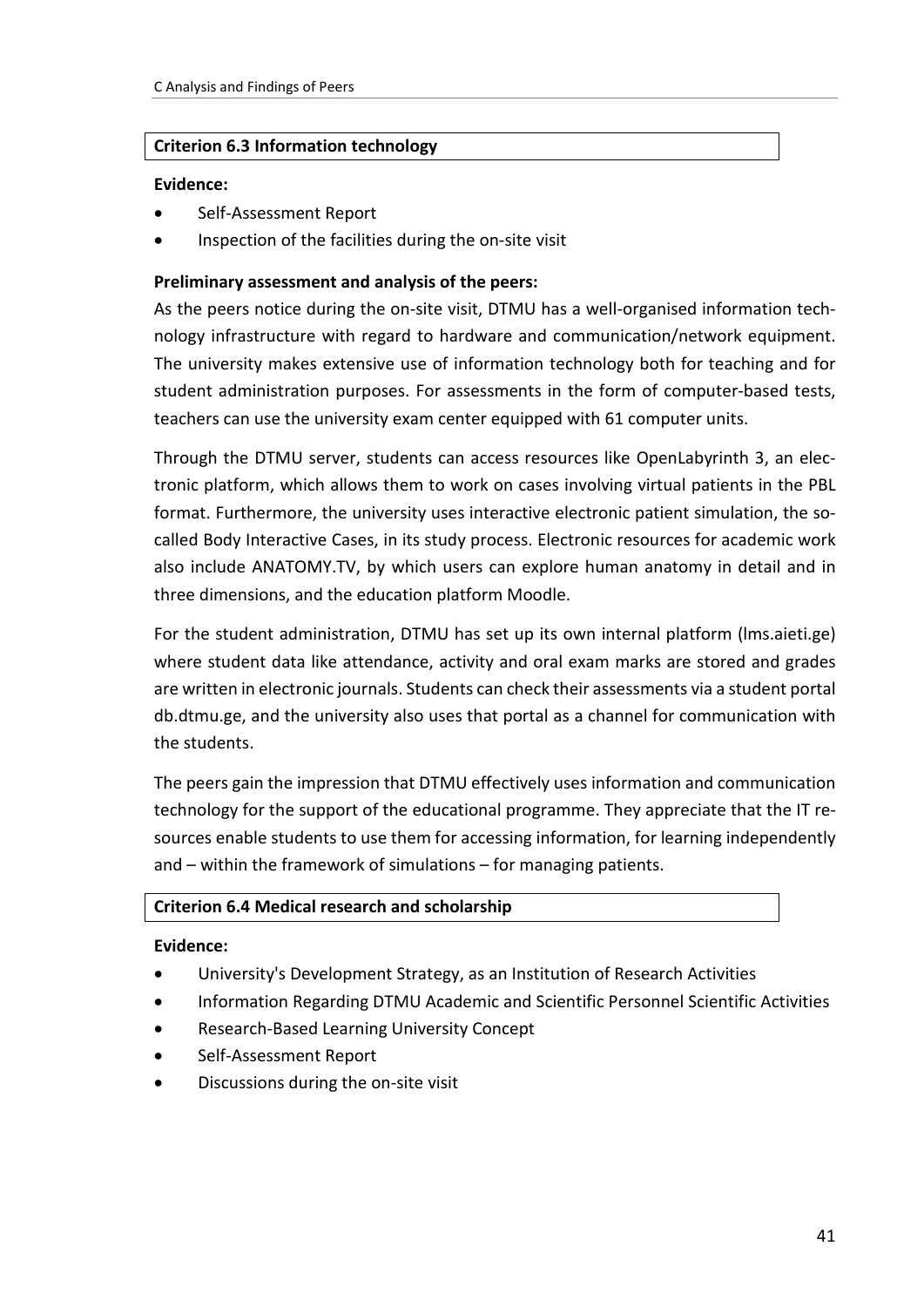# **Preliminary assessment and analysis of the peers:**

As DTMU claims in its Self-Assessment Report, the university has a vision of long-term development in the direction of research, which considers both research project development and performance and active involvement in international organisation frameworks. Another important aspect is the enhancement of research skills training in the undergraduate education and the residency programmes of the university. For this purpose, DTMU has formulated a development strategy and a concept for research based learning (RBL). A central research laboratory has been installed in order to support the process and periodically use it in educational programmes.

At the present stage, DTMU focuses on research in three particular fields:

- normal and pathological processes with the subcategories modern use and future perspectives of biomarkers and human organism molecular and cellular response to pathologic processes
- factors defining aetiology, clinics and treatment, also prevention, screening and epidemiology of diseases and
- leadership in medical education.

The University offers support for research development and innovation, for example for the participation of academic staff and students in international forums. For the field of medical education, DTMU has recently established a scientific conference "Improvement of Standards in Education" (ISE), which has been held two times.

As first steps towards RBL, DTMU has strengthened the role of academic writing skills in the MD programme as well as the awareness for academic integrity. Topics as "scientific language", "research writing styles", "writing of research work and its types", "research as an intellectual property", "copyright and plagiarism" and "research ethics" have been integrated in relevant modules. Furthermore, the university developed and introduced courses on "Principles of Scientific Research" (cf. criterion 2.2) in a "Journal Club" format.

The peers confront the academic leadership with their finding that only a very limited number of entries in PubMed document research activities of the university. DTMU presents them an "Information Regarding DTMU Academic and Scientific Personnel Scientific Activities", in which it claims that during five years between 2013 and 2017 the 68 professors of the university published 268 scientific articles. 183 articles were published in referred journals (some of them with a high impact factor) and 105 of them registered in PubMed. Apart from that, academic staff members have also published 10 monographs or textbooks either as authors or co-authors in the respective period. The peers conclude that the university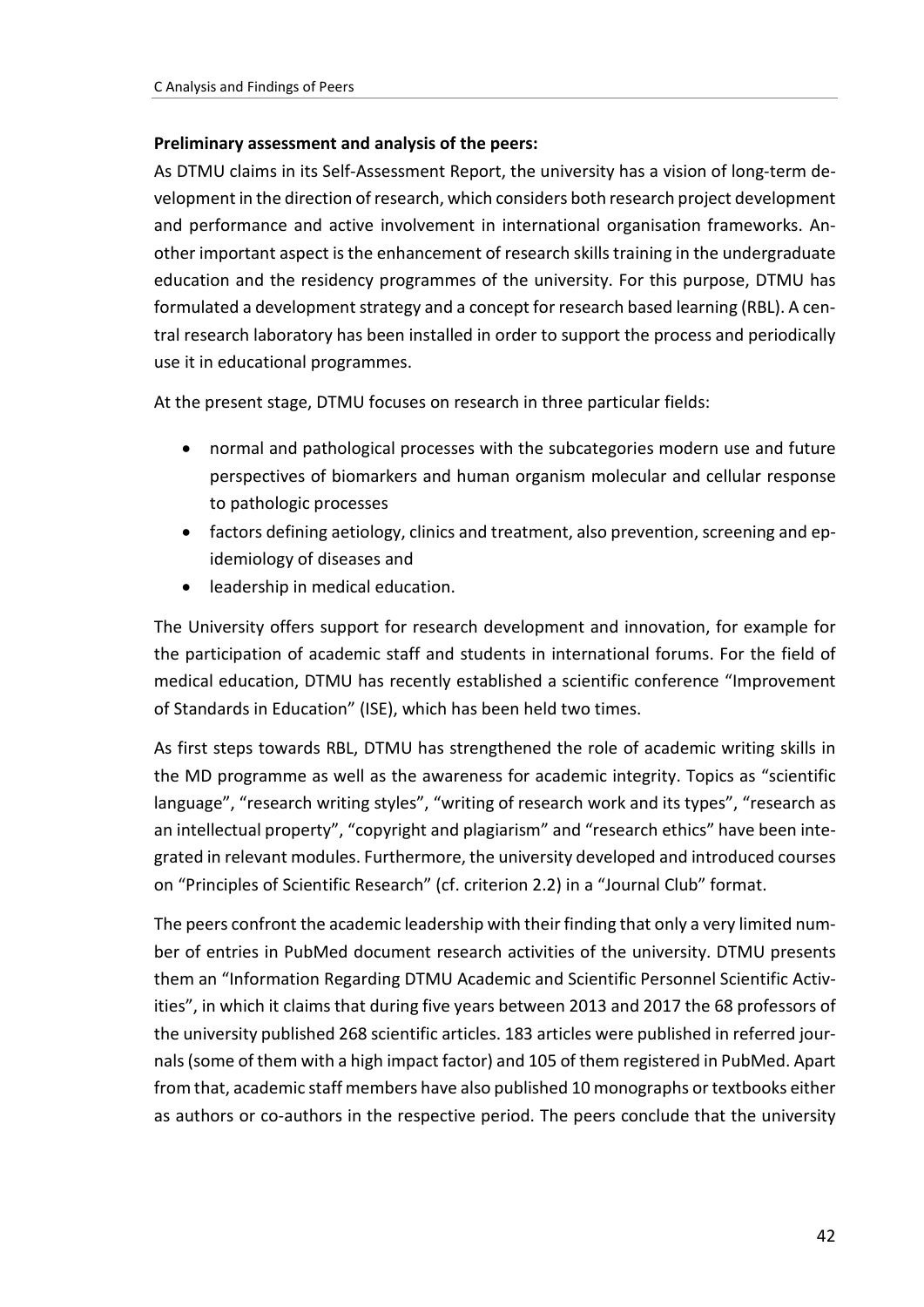needs to take care for a better visibility of the research activities by urging its teaching staff to refer to their affiliation with DTMU in their publications.

Although the peers continue to deem that, currently, research is still the weakest part of the university and the MD programme, they admit that the teaching staff is more engaged in research than is visible by checking the relevant international databases. The peers thus concede that DTMU uses medical research as a basis for the educational curriculum to a sufficient extent. Particularly, the university has formulated a policy that fosters the relationship between medical research and education, and it also encourages students to engage in medical research and development. In order to make the research achievements more visible, the peers strongly suggest that the university induces all of its teaching staff to make sure that DTMU is named among the affiliations in database entries for their research publications.

#### **Criterion 6.5 Educational expertise**

#### **Evidence:**

- Fundamentals of teaching activities (Guide for DTMU teaching staff)
- Results from internal surveys and evaluations with respect to educational expertise
- Self-Assessment Report
- Discussions during the on-site visit

# **Preliminary assessment and analysis of the peers:**

As explained with regard to criterion 5.2, DTMU has established an organisational unit that focuses on providing educational expertise for its academic staff. Since 2012, the Medical Education Centre (MEC) organises and delivers internal courses and trainings like PBL tutoring, Journal Club tutoring, case-writing, etc. for the purpose of educational staff development. Apart from the development of human resources in the field of medical education, the MEC also plays an important role in the revision of existing curricula and the development of new ones. Further objectives of the center are the dissemination of information regarding modernised and newly developed curricula achievements and evaluation methods, the development and implementation of new educational technologies and systems, including online assessment systems, and the participation in networks of international cooperation in the field of medical education.

DTMU regularly carries out course evaluations with the help of standardised questionnaires. The university has been using the DREEM questionnaire for years as a tool for the measurement of the educational environment and the quality of teaching. The evaluation of the teaching staff is performed continuously in every academic year or on special occasions, for instance after changes of the educational course format. From the perspective of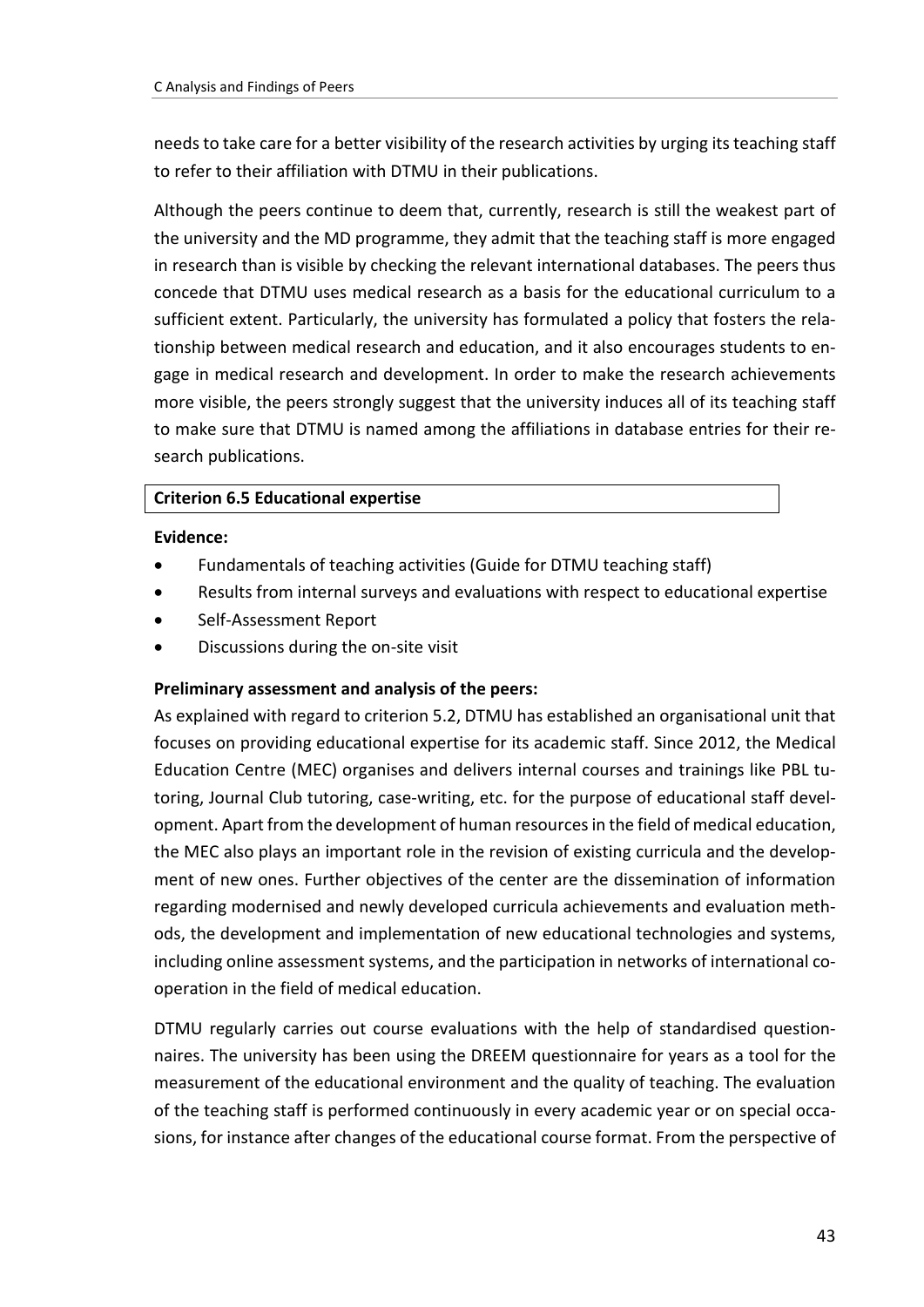the DTMU Quality Assurance Service, the comparison of evaluation results from ten years ago with recent results shows a clear tendency of improvement. The average score has reached a level that corresponds to "ideal teachers". However, some issues remain to be addressed: For many students, the teaching staff still behaves too authoritarian and has difficulties with giving students adequate feedback and reacting on students' criticism.

In contrast to the judgement for the previous criterion, the peers consider the educational expertise to be one of the strongest points of DTMU. Particularly since the establishment of the Medical Education Center, the university pursues a policy on the use of educational expertise for curriculum development as well as for the development of teaching and assessment methods. Through the activities of the Medical Education Center, DTMU demonstrates evidence of the use of in-house educational expertise in staff development and engages in research in the discipline of medical education.

#### **Criterion 6.6 Educational exchanges**

#### **Evidence:**

- Internationalisation policy
- Statistical data about students going abroad for the clinical clerkship.
- Self-Assessment Report
- Discussions during the on-site visit

# **Preliminary assessment and analysis of the peers:**

International exchange and cooperation is an integral part of the self-conception of DTMU. The university argues that already its foundation was based on the idea of bringing more internationalisation, especially in the field of medicine, to Georgia. The university's curriculum was influenced by progressive international concepts and required to study with English textbooks. From the beginning, Georgian and English were jointly defined as study languages. Today, the most obvious element of internationalisation is the high number of international students that also fosters intercultural understanding, dialogue and collaboration.

DTMU has drawn up an internationalisation policy that describes the participation of the university in international professional associations and networks but also lists measures for internationalisation at the level of individual support. Those measures include the support of joint participation of Georgian and international students in DTMU student organisations, groups of interest, student conferences and workshops, the establishment of the compulsory course of Georgian language for the international students, the provision of the Maastricht Progress Test for DTMU students and the educational and research collab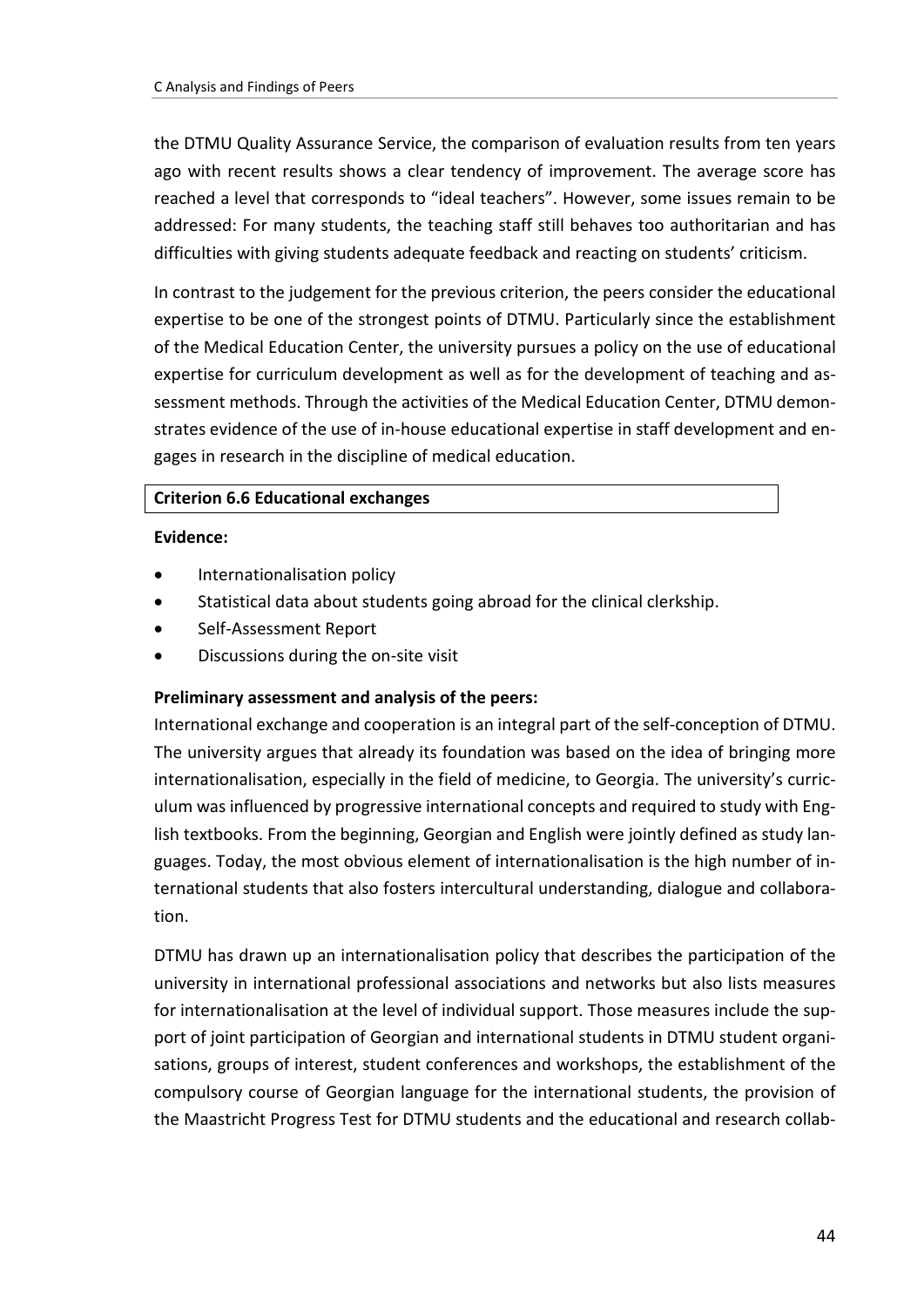oration with DTMU alumni working abroad. Both university teachers and students can receive support for the participation in international scientific conferences and the collaboration with European educational and research organisations.

During the stage of the Clinical Clerkship, students often use the opportunities for external mobility. In the academic year 2016/2017 30 out of 32 students spent their clerkship year abroad; in 2017/2018 and 2018/2019 the numbers were smaller but still 16 out of 43 and 17 out of 37 respectively went to other countries. One of the main destinations is Klaipeda University in Lithuania, with which DTMU has a contractual relationship. Equally based on a signed agreement is the cooperation with a Clinical Center for Metabolism and Hormones in Mainz (Germany), which two or three students per year choose as their destination. Finally, many students head for clinics in the USA. With the help of DTMU graduates working in the USA, the Department for Career Development and Collaboration with Alumni has implemented a project that makes it possible for up to 20 sixth-year students to gain practical experience in different clinics. DTMU has implemented a guideline for recognizing education received in courses abroad. According to the students, the recognition works well with regard to the clinical clerkship whereas it becomes difficult if a student wants to participate in international exchange at an earlier stage.

Another possibility to go abroad is provided by the exchange programme of the International Federation of Medical Students' Associations (IFMSA). In 2018/2019 five DTMU students participated in this programme while five students from other countries spent the exchange season at DTMU.

The peers acknowledge that DTMU has formulated and implemented a policy for international collaboration with other educational institutions and academic networks. For the stage of Clinical Clerkship, it has established rules for the transfer of educational credits. The peers take the view that DTMU facilitates international exchange of students by providing appropriate resources and ensures that the exchange is purposefully organised. However, they also notice that staff mobility lags behind in comparison with student mobility. The peers suggest that, for instance, more lecturers from other countries could be invited to teach as visiting lecturers in the programme.

# **Final assessment of the peers after the comment of the Higher Education Institution regarding criterion 6:**

In its reply to the preliminary report, DTMU comments on the issue of original research and the improvement of facilities for research in connection with criterion 2.

Concerning criteria 6.4 and 6.6, the peers confirm their preliminary assessment. They advise the university to make sure that all teaching staff refers to their affiliation with DTMU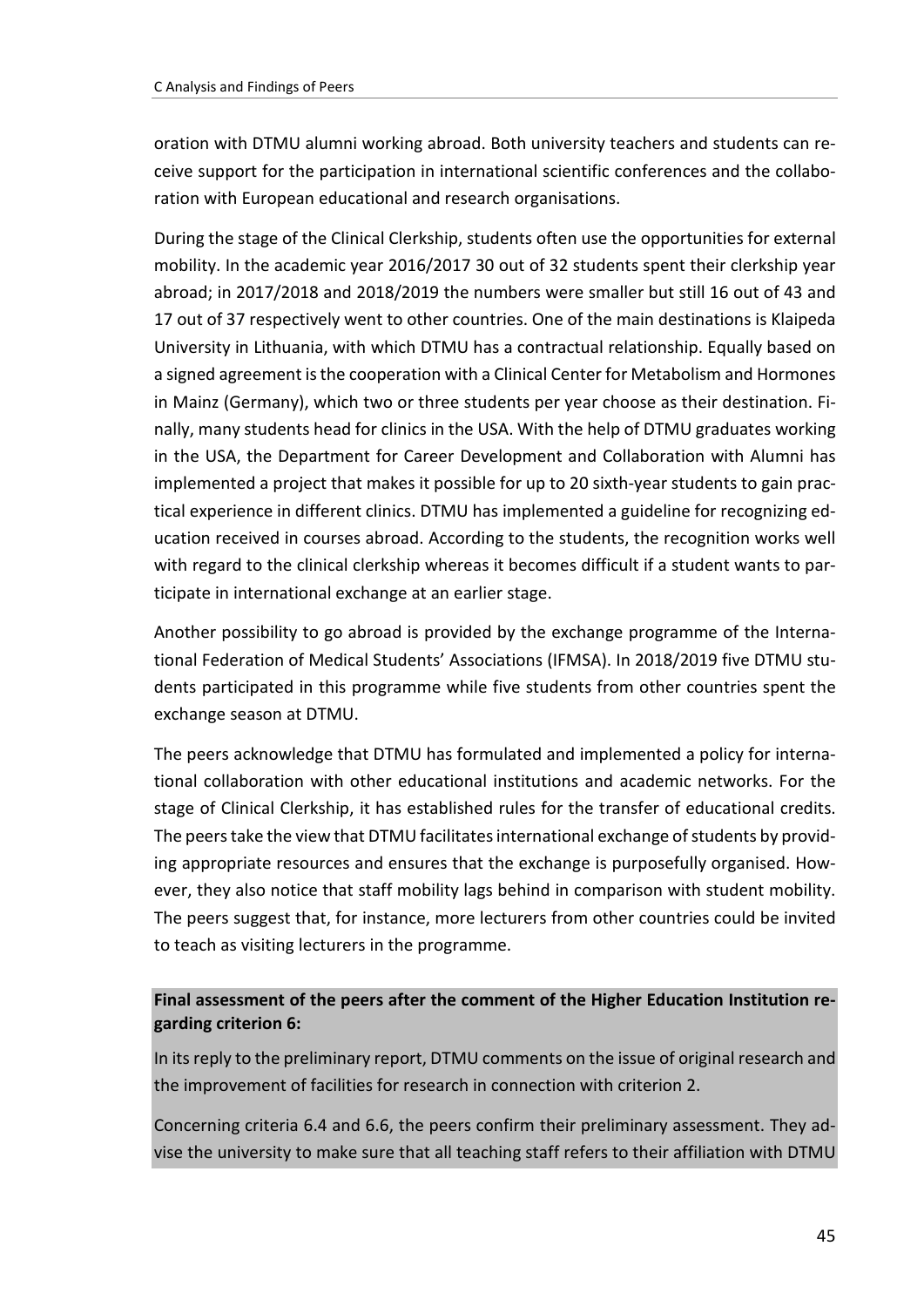in scientific publications and respective database entries, and they recommend to increase the (international) mobility of the teaching staff.

The peers conclude that, with regard to criterion 6, the university meets the basic standard but falls short of the quality development standard, particularly with regard to the documentation of research activities and its facilities for research.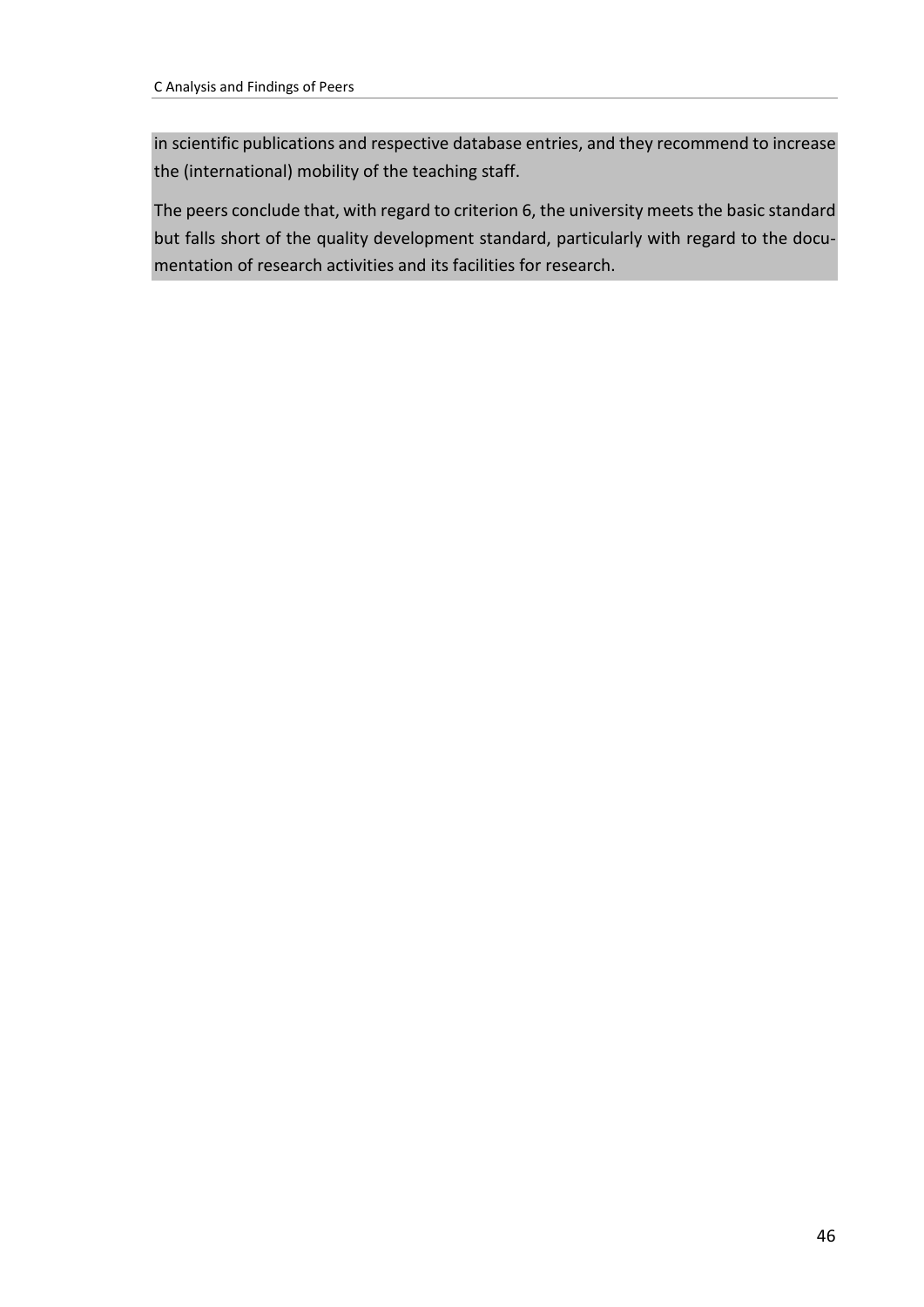# <span id="page-46-0"></span>**7. Programme Evaluation**

# **Criterion 7.1 Mechanisms for programme monitoring and evaluation**

#### **Evidence:**

- Important Characteristics and Important Principles of Development of Quality Assurance of DTMU
- Self-Evaluation Report 2018 for the National Center for Educational Quality Enhancement
- Procedures of Development, Approval, Changes and Cancelling of the Educational Program
- Self-Assessment Report
- Discussions during the on-site visit

# **Preliminary assessment and analysis of the peers:**

The Quality Assurance Service of DTMU plays a central role in the monitoring and evaluation of the programme. The university has established the Quality Assurance Service as an independent structural unit. It deals with the evaluation of research as well as institutional management, develops guidelines and closely cooperates with external quality control agencies. Representatives of the academic staff and students are involved in the self-assessment group that prepares the annual self-assessment report. The Quality Assurance Service cooperates with the governing bodies of the university and provides them with information required for the setup of strategic plans. Particularly the Curriculum Committee and the Medical Information Center use the findings of the Quality Assurance Service for the further development of the MD programme.

As the main elements for internal quality assurance, the university has identified

- the definition of programme aims and learning outcomes;
- the selection and development of teaching methods;
- the selection of literature and other educational materials and
- the relation between the methods of assessment and the evaluation regarding the achievement of the learning outcomes.

For the assessment of the programme quality, DTMU performs inquiries of the most relevant stakeholders (students, teachers, employers, graduates) and analyses students' academic achievements, the development of the material-technical base and the integration of survey results in the academic process. A relatively new opportunity to assess the programme has emerged from the collaboration with the European Board of Medical Assessors (EBMA) and the participation of DTMU students in the online progress-test provided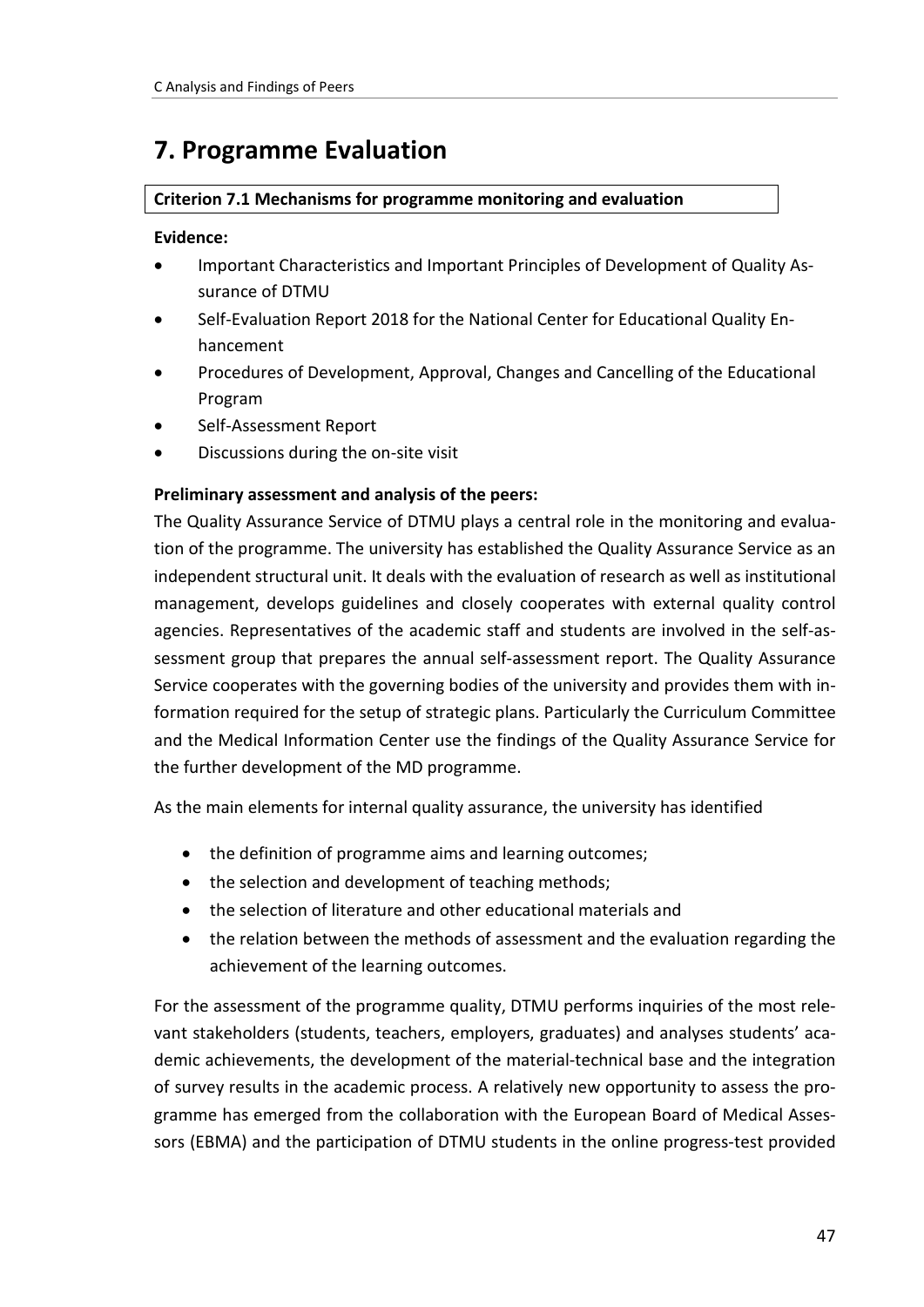by Maastricht University. Besides giving the students feedback about their individual achievements, the results also helped the university to identify weaknesses of the curriculum.

As an example for changes that have been implemented due to student feedback on the programme design, the university refers to the course "Clinical Skills 5" that received very positive ratings from students in surveys between 2014 and 2016. Since the students had expressed a desire to shift this course from the clinical to the pre-clinical stage, the Quality Assurance Service elaborated recommendations how to adapt this course for pre-clinical stage modules, so that it is nowadays included in the organ-based modules during the semesters 3 to 5.

In summary, the peers recognise that DTMU has developed mechanisms for programme evaluation and regularly applies them. The evaluation process addresses the curriculum and the student progress and serves to identify concerns. Relevant results of the evaluation are used for reforms of the curriculum. The evaluation criteria also consider the context of the educational process and the overall outcomes of the programme.

# **Criterion 7.2 Teacher and student feedback**

#### **Evidence:**

- Important Characteristics and Important Principles of Development of Quality Assurance of DTMU
- Results from internal surveys and evaluations with respect to programme quality
- Self-Assessment Report
- Discussions during the on-site visit

# **Preliminary assessment and analysis of the peers:**

According to the Self-Assessment Report, DTMU collects feedback with regard to issues of teaching and learning from all relevant stakeholders, including students, teachers and administrative staff. The questionnaires used for programme evaluations cover a broad range of aspects. They also encompass university mission and faculty objectives as well as working environment and support. The participation of the students in the quality assurance process is not limited to giving feedback via surveys. More active forms of student participation are the involvement of students in the team that prepares the self-assessment reports (for the national authorisation and accreditation procedures) and the involvement in university governance and management. The university claims to regard the students as equal partners in the development of the quality assurance and improvement and to make them realise their own responsibility for education quality.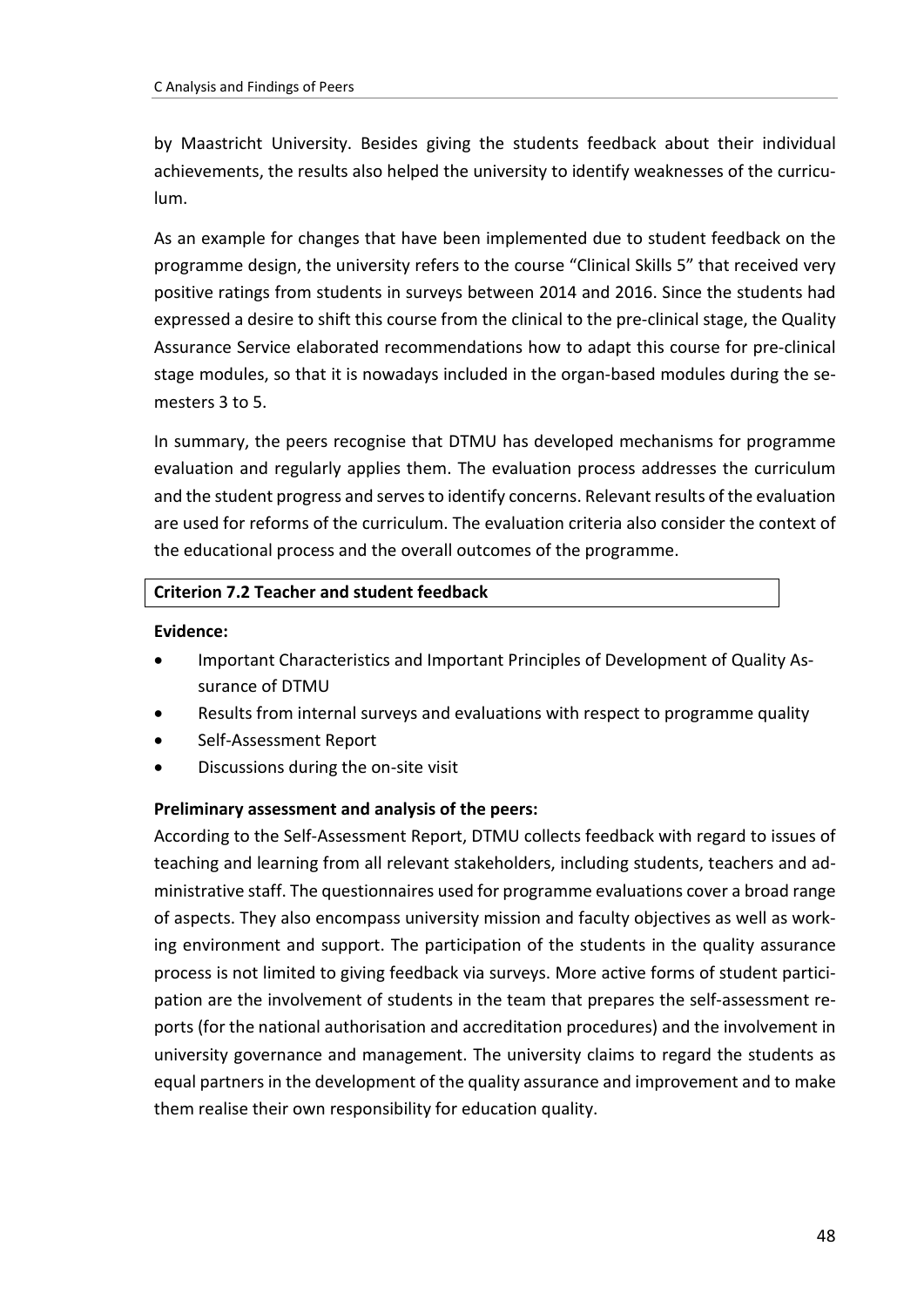In addition, the university stresses the importance of feedback from its graduates for programme improvement, since they can evaluate best the influence of specific features of the programme on their career achievements. DTMU therefore tries to stay in contact with its alumni through the organisation of meetings and joint activities and by creating opportunities for continuous professional development.

The peers acknowledge that DTMU seeks, analyses and responds to teacher and student feedback and uses the feedback results for programme development. However, based on the evaluation surveys and analyses presented by the university, they are not quite sure whether the evaluation is conducted regularly and systematically. Therefore, they recommend to develop a regular automated mechanism of feedback collection and evaluation analysis.

#### **Criterion 7.3 Performance of students and graduates**

#### **Evidence:**

- Statistical data on the progress of students
- Analysis of the first-year students' academic performance in the context of Unified National Examinations (Academic Year 2017-2018)
- Survey "Graduates of David Tvildiani Medical University and their career development" 2018
- Self-Assessment Report
- Discussions during the on-site visit

#### **Preliminary assessment and analysis of the peers:**

As DTMU proves by presenting statistical data and a number of surveys and analyses carried out in previous years, the Quality Assurance Service of the university monitors and analysesthe achievements of the students and graduates. By making use of its continuously updated data and information system, DTMU stores data about students' progression from semester to semester, teacher-student ratio, number of graduates per year, etc.

An important evaluation project that also regarded the entrance qualification of the students was performed in the academic years 2016/2017 and 2017/2018. In the framework of this study, the university tried to measure the academic success of the first year students against the background of their results in the National Unified Exams. The findings of the study led to practical recommendations for the definition of the future admission numbers and admission requirements. As a consequence, the university changed the admission criteria that it notifies to the National Assessment and Examinations Center.

The peers are convinced that DTMU conducts analyses of the performance of students and graduates in relation to the intended educational outcomes of the MD programme, partly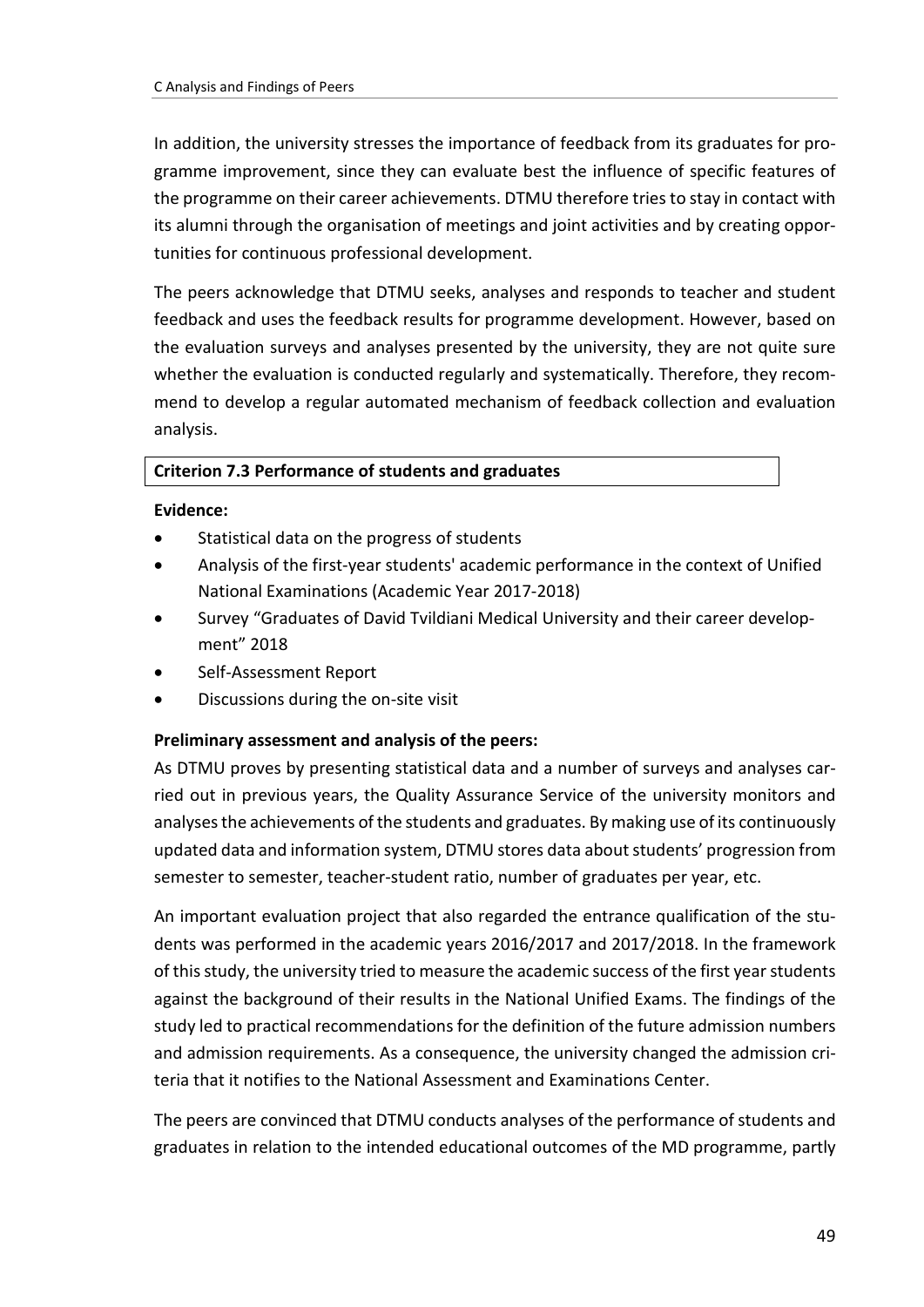also with regard to the entrance qualifications. Furthermore, the results of such analyses are reported to the committees responsible for student selection and curriculum planning, and have been considered for revisions of the curriculum or the admission policy.

#### **Criterion 7.4 Involvement of stakeholders**

#### **Evidence:**

- Analyses of surveys among employers and alumni
- Self-Assessment Report
- Discussions during the on-site visit

# **Preliminary assessment and analysis of the peers:**

DTMU makes sure that academic staff and students take part in the self-assessment team of the Quality Assurance Service. As mentioned before, both groups are also represented in the councils and committees that are responsible for planning, implementation, management and governing of educational programmes like the Rector's Council, the Curriculum Committee and the Faculty Council. They are equally involved in working groups that discuss revisions of the curriculum.

By surveys and analyses, the Quality Assurance Service of DTMU asks alumni and employers for their opinion on the quality of the MD programme. In order to facilitate direct feedback on the programme and an exchange about learning outcomes and other important issues, DTMU ensures that employers are invited to faculty events including career days, students' conferences or meetings for joint initiatives. The participation of employers in lectures and seminars is seen as another opportunity to keep employers informed about the programme and obtain useful feedback from them.

The peers confirm that DTMU involves academic staff, students and the university management in its monitoring and evaluation activities. The university also seeks the feedback of external stakeholders on the curriculum and on the performance of graduates. From the perspective of the peers, however, the involvement of the cooperating hospitals could still be improved.

# **Final assessment of the peers after the comment of the Higher Education Institution regarding criterion 7:**

In its reply to the preliminary report, DTMU comments on the assessment of the peers with regard to criteria 7.2 and 7.4. Concerning the collection and analysis of teacher and student feedback, the university affirms that the Quality Assurance Service conducts course evaluations annually while the DREEM survey (cf. criterion 6.5), which serves to measure the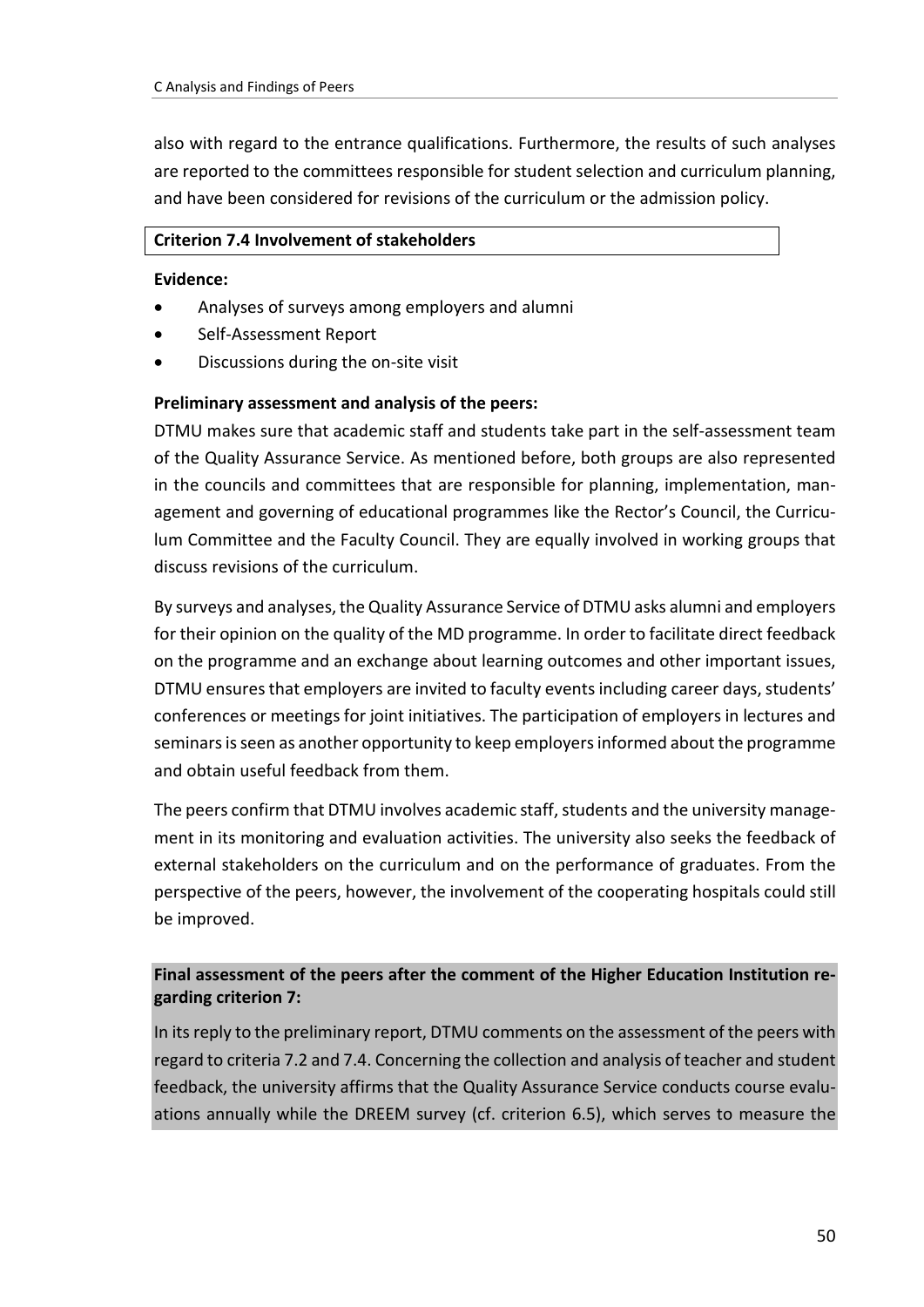overall satisfaction of the students with the study conditions, is conducted biannually. The Quality Assurance Service reports about its findings and analyses every year.

Regarding the involvement of cooperating hospitals in monitoring and evaluation activities, DTMU states that, following the discussions during the on-site visit, its governing bodies have decided to involve those hospitals in Academic Council meetings starting from September 2019 as well as in the Quality Assurance working groups. The university claims that some of the hospitals have already agreed to send representatives.

The peers welcome the decision concerning the involvement of the cooperating hospitals as important stakeholders but provisionally stick to their recommendation since the implementation cannot be proven before the decision about the accreditation. However, they are satisfied with the explanation of the university regarding criterion 7.2 and abstain from a recommendation.

The peers conclude that, with regard to criterion 7, the university goes beyond the basic standard and comes close to the quality development standard.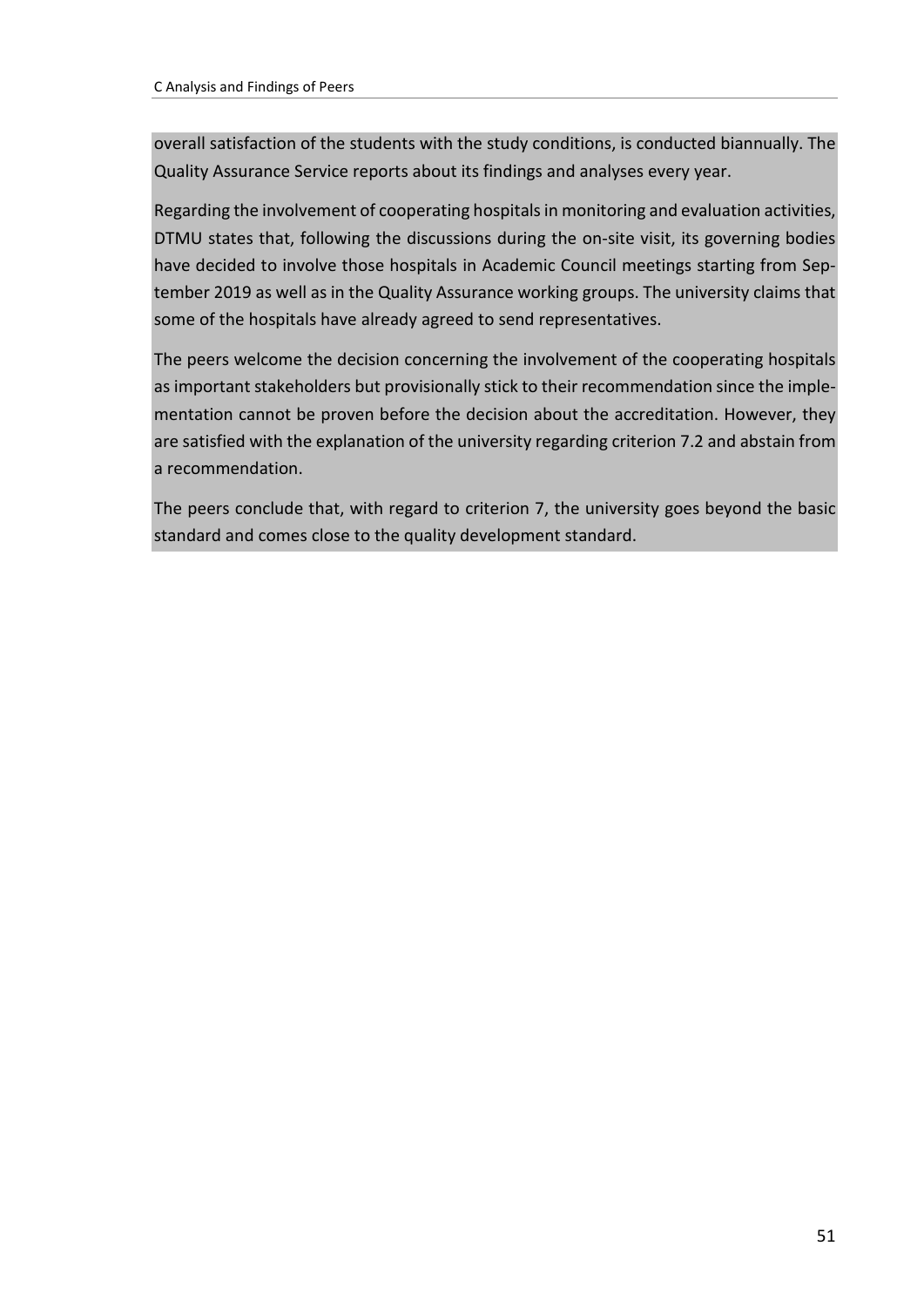# <span id="page-51-0"></span>**8. Governance and Administration**

### **Criterion 8.1 Governance**

#### **Evidence:**

- Statutes of DTMU
- Organisation Chart
- Self-Assessment Report
- Discussions during the on-site visit

# **Preliminary assessment and analysis of the peers:**

David Tvildiani Medical University (DTMU) has outlined the structure of its governance and administration, functions and responsibilities in its statutes. The main governing bodies of the university are the Managing Group, the Rector's Council and the Academic Council.

The Managing Group consists of the founder and President of the university, the Rector, the Vice-Rectors and the Chancellor. It elaborates long-term strategic plans and short-term action plans as well as the annual budget plan.

The Rector's Council is the highest self-governing body of administrative management, in which academic society members (teachers, students) and the heads of relevant administrative units are represented. It discusses and approves internal regulations, budget plans, other documents, reports and applications dependent on the decision of the Rector, issues of establishing organisational units and annual reports presented by the Dean of the Medical School.

The Academic Council is the primary body in terms of scientific and academic activities. It considers the strategic plan and approves the curricula of faculty educational programmes. Representatives of the students' self-governance (Students and Young Scientists' Scientific Association) are members of the Academic Council.

The AIETI Medical School or Faculty of Medicine acts as an independent part within the university but does not dispose of an independent budget. It is responsible for the implementation of strategic goals and plans of the university, particularly with regard to the development of the educational programmes, as well as for the organisation of scientific and research activities.

For the peers, it is obvious that DTMU has defined appropriate governance structures and functions for the university. Governance is exercised and controlled by several bodies in the form of committees both on the level of the university and on the level of the faculty/medical school. Academic staff and students are represented in all relevant governing bodies, and the work of governance and its decisions are largely transparent. As mentioned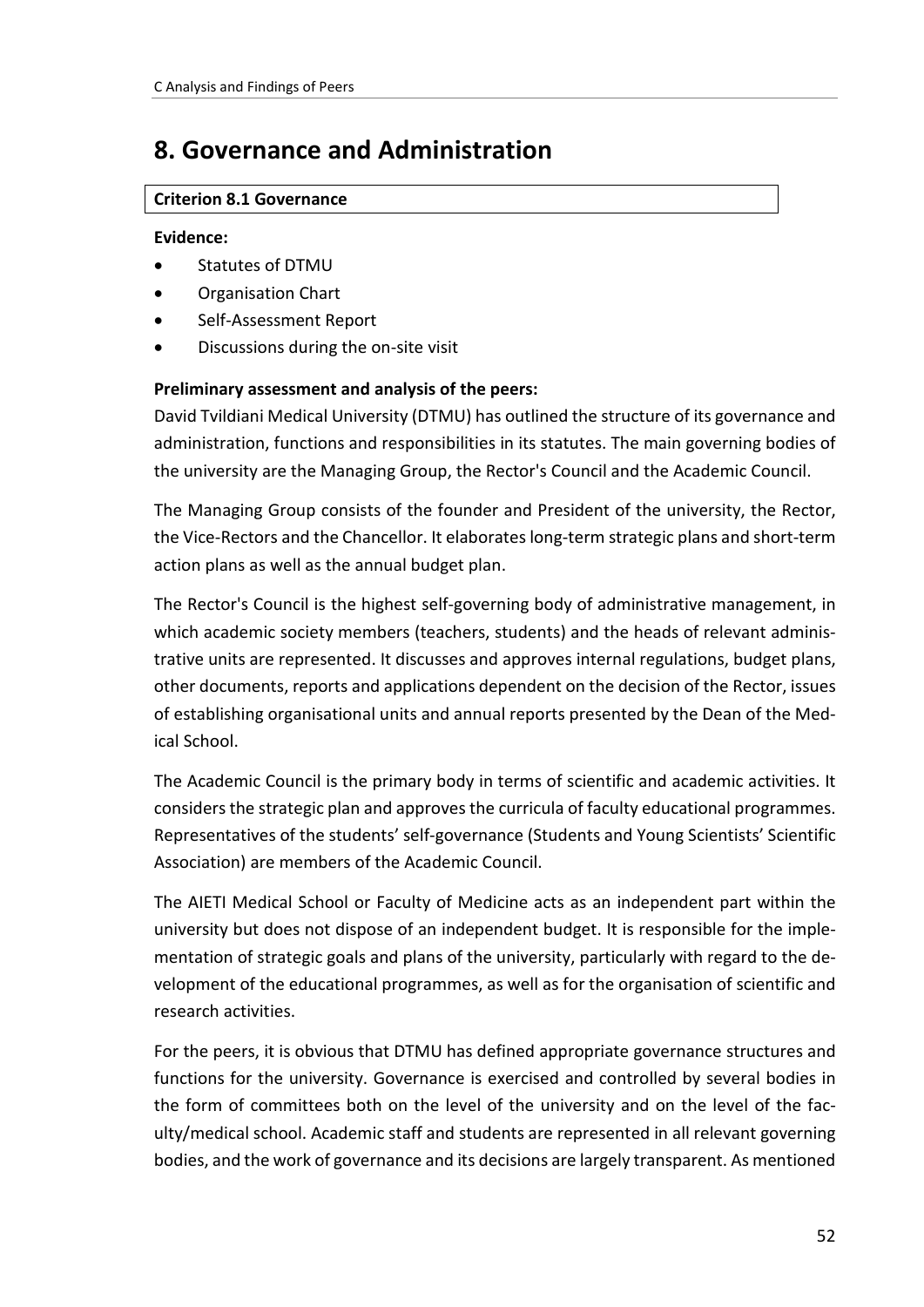before with regard to other criteria, the peers criticise the way in which students are appointed as members of the committees and suggest extending the participation of other stakeholders.

#### **Criterion 8.2 Academic leadership**

#### **Evidence:**

- Statutes of DTMU
- Self-Assessment Report
- Discussions during the on-site visit

#### **Preliminary assessment and analysis of the peers:**

The Statutes of DTMU describe the roles and responsibilities of the university's academic leadership. They define the positions of the Rector, the different Vice-Rectors, the Chancellor and the Dean of the Medical School/Faculty. As mentioned before, Rector, Vice-Rectors, Chancellor and the President/Founder of the university form the Managing Group.

The Rector is the executive head of the university. As a professor, he is at the same time a member of the university's academic community. Being appointed by the President, he approves and issues orders and acts on decisions made by the Academic Council or other self-governing bodies of the university, plans the budget according to the strategic plan and presents it to the managing group, which has to approve it. Furthermore, he is responsible for the conclusion of contracts on behalf of the university. The Rector has three Vice Rectors in the fields of Educational Affairs, Strategic Management and Development, and Research. The Chancellor is the highest-ranking administrative manager in the field of economic, material and human resources (administrative and technical personnel). Within the scope of his authority, he represents the university in financial and economic relations. Like the Vice-Rectors, he is appointed by the Rector.

The Dean of the Medical School/Faculty is responsible for maintaining the standards in teaching, research and professional practice, promoting educational development, building research capacity, developing external relationships of the faculty, supervising academic administration and the Medical Educational Center, dealing with quality assurance and accreditation and managing human resources.

The peers find that DTMU has appropriately described the responsibilities of its academic leadership for the definition and management of the MD programme. In the context of reports for the National Center for Educational Quality Enhancement, the university periodically evaluates its academic leadership in relation to achievement of the university's mission and goals.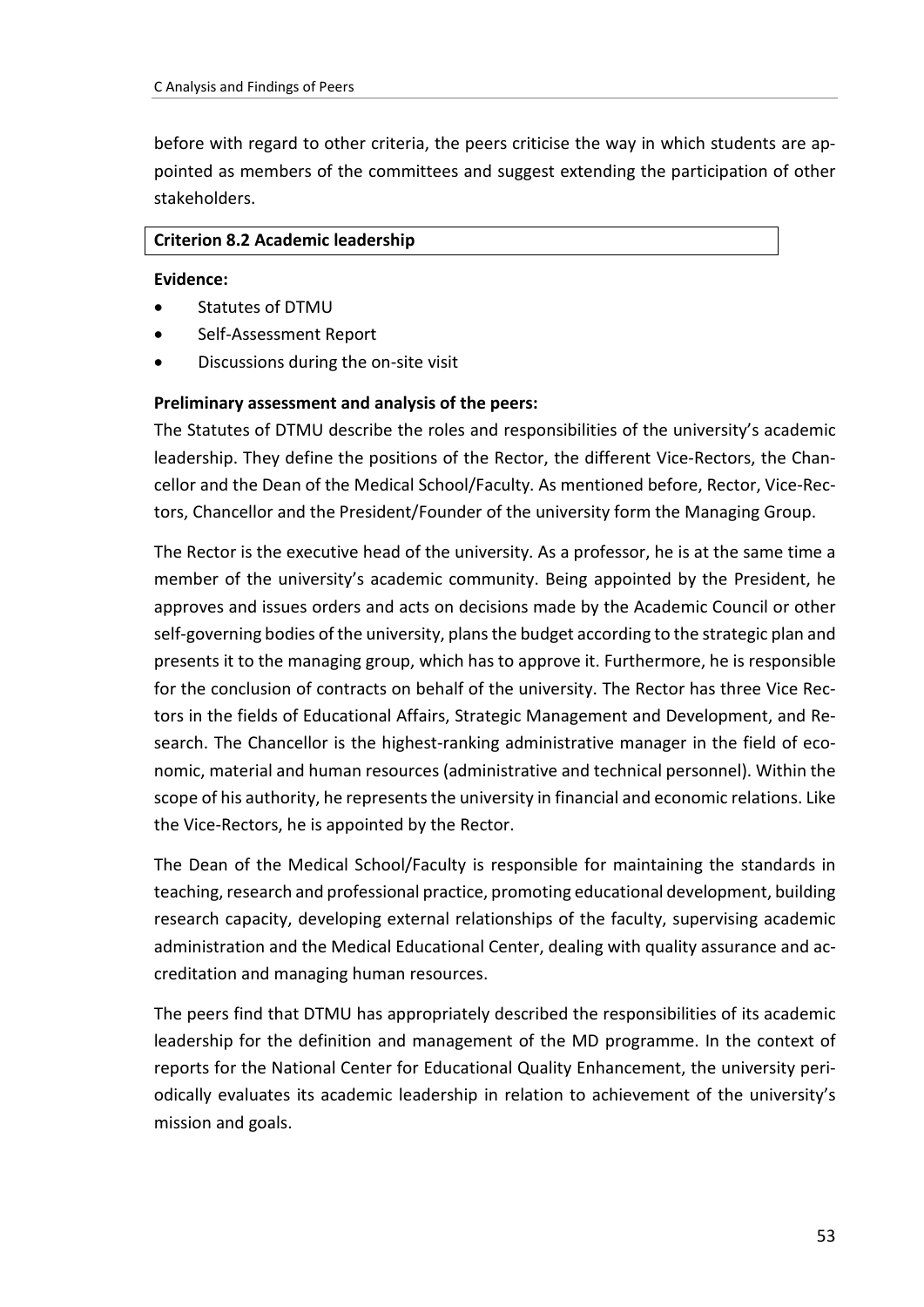# **Criterion 8.3 Educational budget and resource allocation**

#### **Evidence:**

- Statutes of DTMU
- Budget Plan for 2019
- Self-Assessment Report
- Discussions during the on-site visit

# **Preliminary assessment and analysis of the peers:**

The main mechanisms of managerial accountability, financial management and control are laid down in a section "Economic Issues" of the university's statutes. As the owner of the limited liability company, the President has the full managerial power but delegates it by appointing the Rector. However, he remains involved in the control of budgeting and execution as a member of the Managing Group. The Financial Department under supervision of the Rector is responsible for the reporting and accounting within the framework of the approved budget.

According to the Self-Assessment Report, the financial state of the university is stable and improving further. The budget ensures the realisation of activities outlined in the strategic plan. For 2019, the university expects a surplus of about seven percent of the turnover. Almost 89 percent of the university's income is made up of students' tuition fees, a further 9 percent comes from students' payments for dormitory and catering. Salaries account for more than 40 percent of the expenses, "increase of non-financial assets" (including investment in buildings, computer hardware, machinery and equipment) for another 20 percent. Other expenses encompass office expenses, purchased goods and services, travel expenses, expenses for student and scientific activities, interests and taxes.

The Academic Leadership of the university regularly defines budget priorities. For the year 2018, those were the following:

- Development of educational and informational resources
- Intensification of relationships with leading European universities (exchange programmes, official missions, conferences, etc.)
- Scientific-research activities
- Implementation of infrastructural projects (e.g. renovation of the building)
- Improvement of the learning environment
- Improvement of staff qualification
- Support for initiatives (individual scholarships, staff encouragement, students' initiatives, etc.)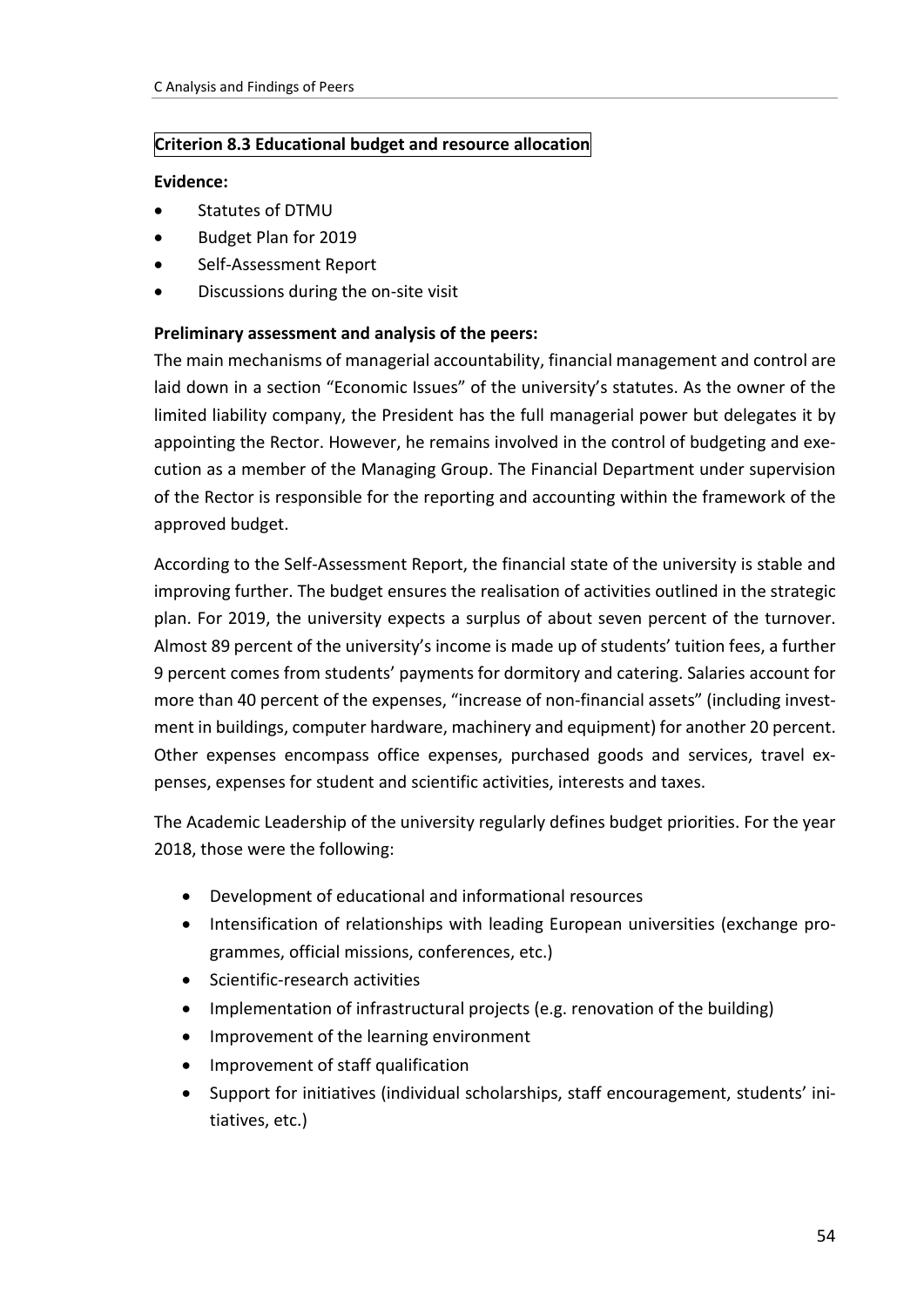The peers recognise that DTMU has clearly defined responsibilities and authorities for resourcing its educational programmes and distributes the resources in relation to educational needs. As a private university, it has full autonomy to direct resources, including teaching staff remunerations.

#### **Criterion 8.4 Administrative staff and management**

#### **Evidence:**

- Organisation Chart
- Self-Assessment Report
- Discussions during the on-site visit

#### **Preliminary assessment and analysis of the peers:**

As mentioned with regard to criterion 3.1, 103 of the university's employees belong to the administrative staff that supports the educational activities of DTMU. On its website, the university displays an organisation chart that shows the structure of the administrative units and the responsibilities of the academic leadership (http://www.dtmu.ge/index.php?Cat=1&sub=3&lang=1, retrieved on 18 July 2019).

While the Quality Assurance Service is independent of any direct governance, all other administrative units are subordinated to one of the members of the Managing Group or to the Dean of the Medical School. The Rector governs the Legal Department and the Financial Department and also supervises the Daphne Hare Medical Library, the Medical Education Center and the Dean of the Medical School.

The Vice-Rector in Strategic Management and Development is responsible for the Department of Foreign Relations, The Department of Documentation and Human Resources and the Department of Public Relations and Marketing. The Vice-Rector in Science supervises the Central Scientific-Research Laboratory. The Vice Rector in Educational Affairs governs the Department of Educational Methodology (which administers the functioning of the learning process: planning, organisation, control and analysis) and the Center for eLearning and Computer-Based Assessment. The Chancellor's Administration includes the IT Department, the Logistics Office, The Security Office and the Students' Dormitory.

The Dean is responsible for administrative units on the level of the Medical School. Those units include the Dean's Office with the Dean's Assistant, the Students' Registry Service and the Coordinators' Service but also the Department for Career Development and Collaboration with Alumni, the Scientific Research Department and the Center for Postgraduate Education and Continuous Professional Development (which administers the university's residency programmes "Family Medicine" and "Internal Medicine"). The Dean also supervises the seven Educational Departments that are no administrative units in the strict sense but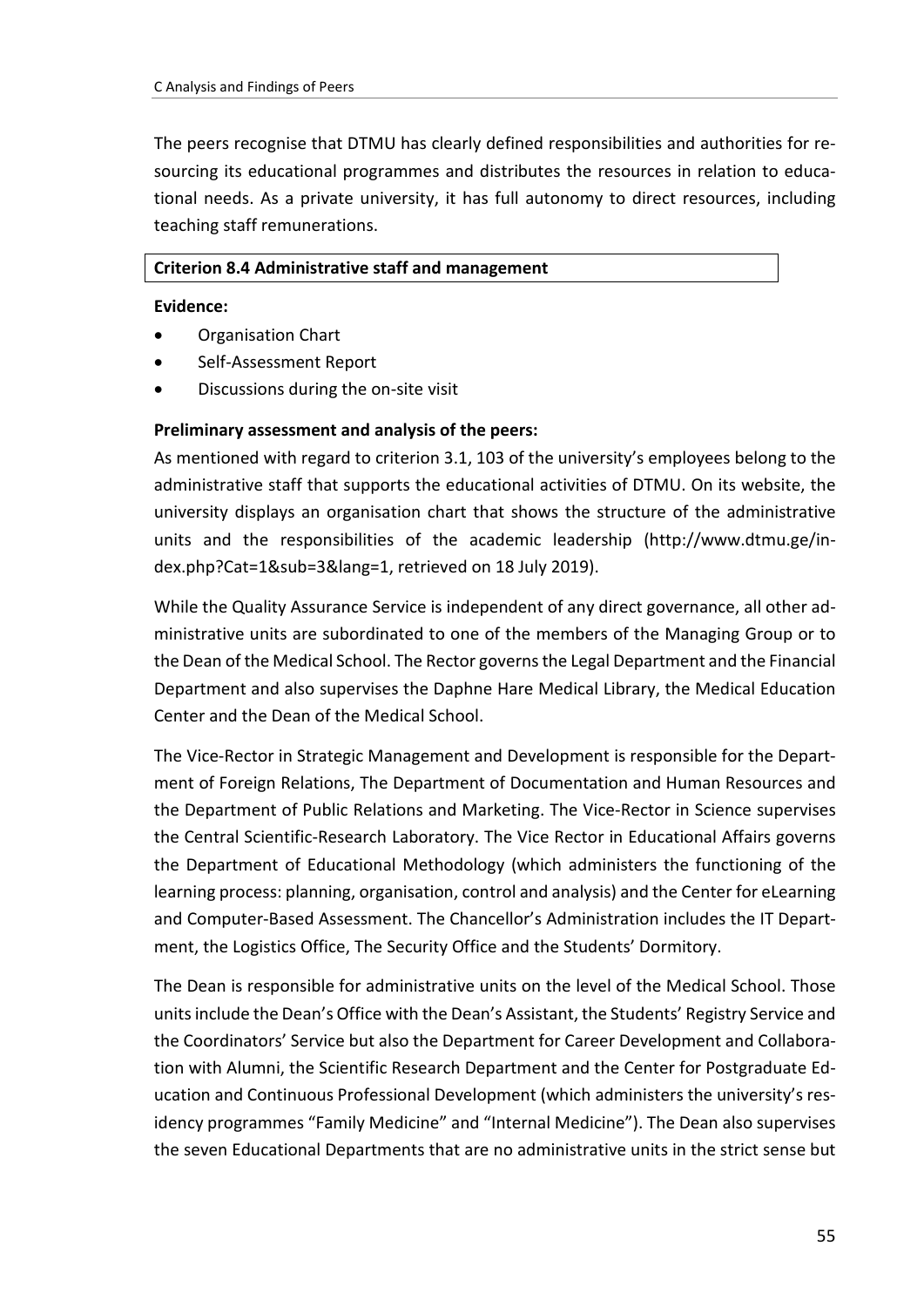formed by the collaboration of the academic staff: Human Morphology and Pathology Department, Department of Molecular and Cellular Bases of Human Normal and Pathologic Processes, Internal Medicine Department, Surgery Department, Social and Behavioural Science Department, Scientific-Research Department and Clinical Skills Department.

The peers ascertain that DTMU has an administrative staff that is appropriate to support implementation of the MD education programme and related activities and that ensures good management and resource deployment. However, although the university claims in the Self-Assessment Report that the Quality Assurance Service performs internal audits for managerial work, they could not find evidence for an internal programme for quality assurance of the administrative units.

#### **Criterion 8.5 Interaction with health sector**

#### **Evidence:**

- List of DTMU Clinical Settings
- Self-Assessment Report
- Discussions during the on-site visit

# **Preliminary assessment and analysis of the peers:**

Following the goal of contributing to a knowledge-based society, DTMU collaborates with governmental and non-governmental organisations, professional associations, other universities and academic groups. Apart from participating in events organised by such partners, DTMU also organises a conference on "Improving Standards of Education (ISE)". AIETI Medical School provides two residency programs of Family Medicine and Internal Medicine.

At the core of DTMU's interaction with the health sector are the official contracts with 31 clinical settings in order to ensure the implementation of the MD programme on its clinical stages. Additionally, scientific research projects have been and are conducted in cooperation with 37 clinical settings and 13 research organisations. Relying on the expertise of its Medical Education Center, DTMU collaborates with other universities in terms of setting up new educational programs and providing training courses about new teaching methods.

DTMU encourages its students to participate in extracurricular activities addressing issues of public health and prevention. Examples for events that were organised and conducted by DTMU students in recent years (some of them annually) are first aid trainings at the university and at schools, training courses for nurses, information activities with stands, flyers and theatrical play on the World Heart Day and the International Day of Diabetes, and volunteering (providing aid for the victims) after a flooding in the Vere Gorge. In the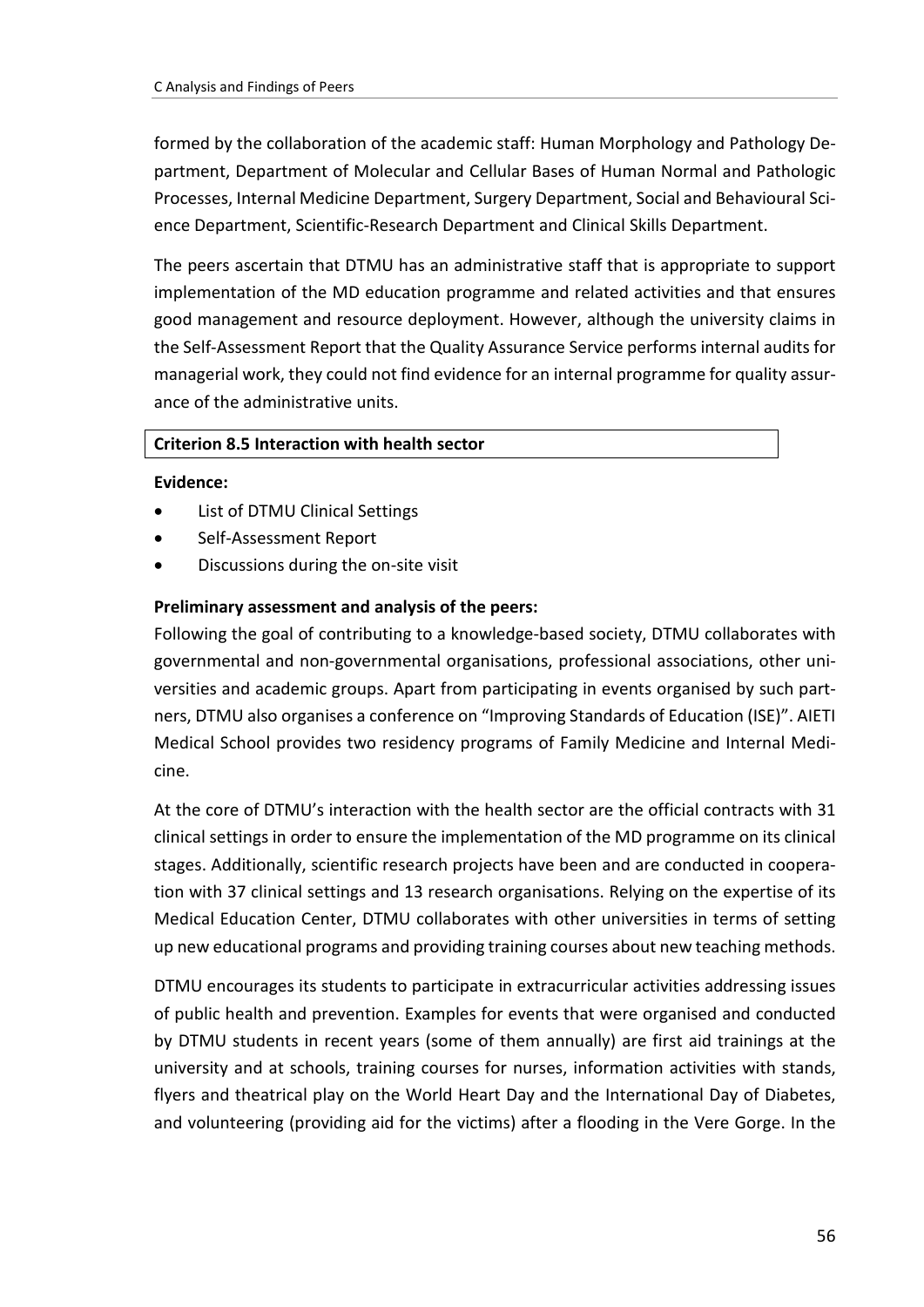same way, DTMU teachers and PhD candidates perform free of charge medical examinations for underprivileged groups and organise consultation seminars about healthy lifestyle and preventive medicine at secondary schools.

The peers acknowledge DTMU's constructive interaction with the health and health related sectors of society and government. As for the cooperation with hospital/clinic partners in Georgia and abroad concerning the realisation of the clinical education and clinical clerkship for DTMU students, they also affirm that this collaboration is based on formal agreements.

# **Final assessment of the peers after the comment of the Higher Education Institution regarding criterion 8:**

In its reply to the preliminary report, DTMU refers to the document "Important Characteristics and Important Principles of Development of Quality Assurance of David Tvildiani Medical University" and points to a list of functions of the Quality Assurance Service on page 3, which includes as one item "Monitoring the quality of activities of the services and gathering information, for example, for the strategic management purposes". The university mentions a number of reports and surveys that have focused on the quality development of administrative services in recent years: "Personnel Performance and Satisfaction Research Findings and Report of its Use" (2018), "Medical Education Center Activity Report for the 2018-2019 Education Year", "DTMU School of Public Health Activity Report and 2019-2020 Action Plan" and "Administrative Staff Satisfaction Survey" (2019). Particularly the document "Personnel Performance and Satisfaction Research Findings and Report of its Use" that the university provides together with the statement demonstrates how analyses of the performance of the administrative staff have led to proposals for changes in the structure of administrative units and job descriptions, for the employment of additional staff or for specific training measures for certain units.

Based on this additional information, the peers are convinced that quality assurance at DTMU is also applied to administrative units and processes. They reconsider their provisional judgement concerning criterion 8.4 and abstain from a recommendation.

The peers conclude that, with regard to criterion 8, the university goes beyond the basic standard and partially fulfils the quality development standard.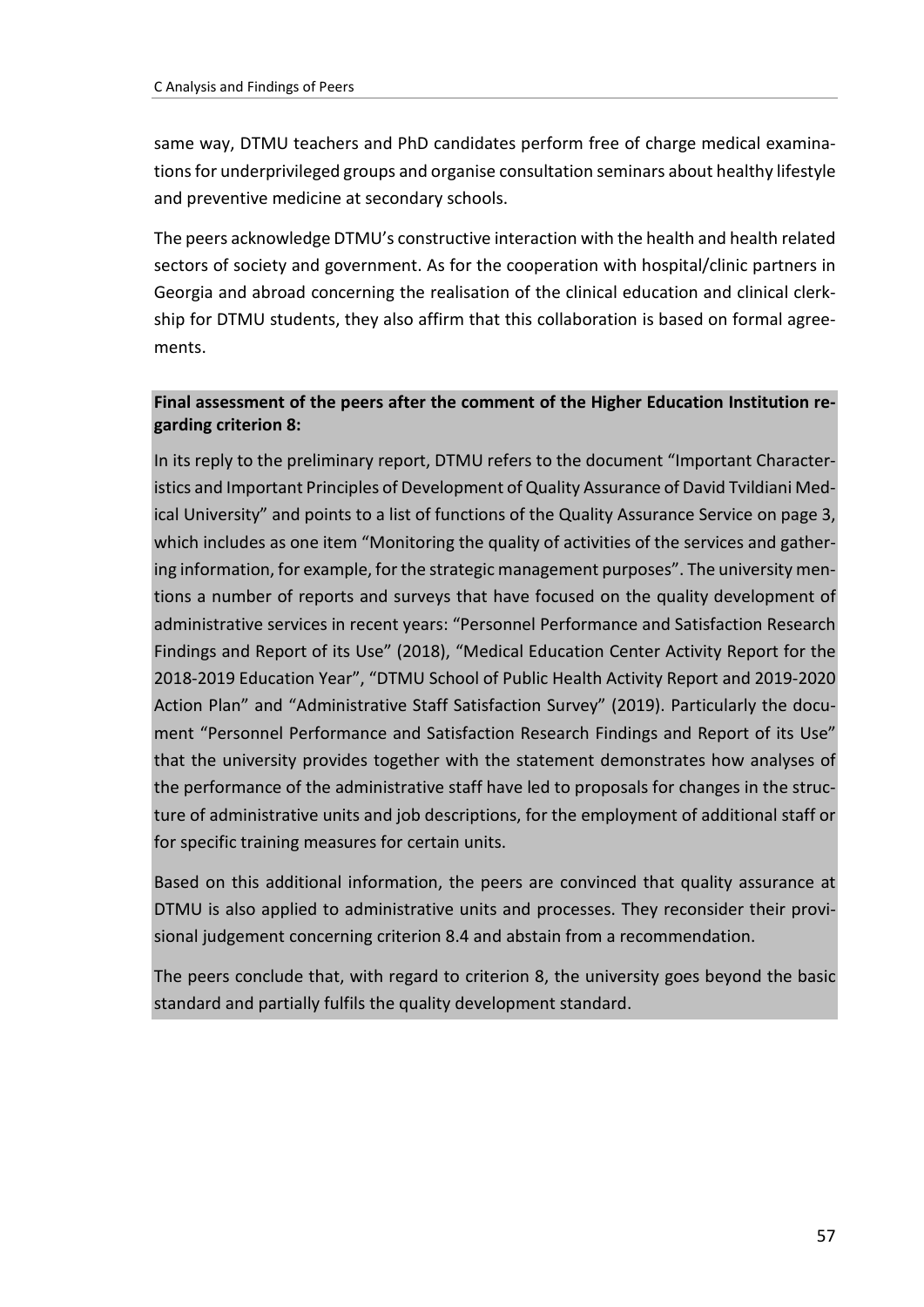# <span id="page-57-0"></span>**9. Continuous Renewal**

# **Evidence:**

- Statutes of DTMU
- Strategic Plan (2017-2023)
- Action Plan (2017-2019)
- Self-Evaluation Report 2018 for the National Center for Educational Quality Enhancement
- Self-Assessment Report
- Discussions during the on-site visit

# **Preliminary assessment and analysis of the peers:**

This final criterion of the WFME standard has been dealt with as an integral part of the analysis of the first eight criteria in this report. The peers perceive that continuous monitoring and renewal of curricular contents, educational resources and the overall structure of the degree programme is an integral part of the university's policy. It is anchored in the Statutes of DTMU, one section of which includes rules concerning strategic plans, annual reports and evaluation of activities. Taking into consideration the data from annual reports as well as evaluations and surveys conducted by the Quality Assurance Service, the university regularly sets up strategic plans for a duration of five or more years and action plans with detailed measures for a duration of three years. Both the current Strategic Plan (2017- 2023) and the Action Plan (2017-2019) are accessible on the university's website (www.dtmu.ge/index.php?Cat=1&sub=2&lang=1, retrieved on 18 July 2019).

Furthermore, the quality assurance procedures for higher education institutions defined by the "Law of Georgia on Education Quality Improvement" oblige the university to regular submission of self-evaluation reports to the National Center for Educational Quality Enhancement. Such reports, which are necessary for the renewal of the authorisation of the university and the national accreditation of the programmes, include reflexions about the strengths of the institution and the programmes but also about the areas for improvement. The process of national accreditation thus contributes to a culture of continuous renewal.

As the peers learn from the Self-Assessment Report and the discussions with programme coordinators, teachers and students, the MD programme already underwent significant changes during the last decade by the introduction of medical simulations, problem-based learning and case-based teaching/study. The most recent step towards quality improvement is the development of a scientific component, accompanied by the implementation of new teaching formats aimed at fostering the students' scientific skills. While such measures demonstrate a commitment to the use of new knowledge, concepts and methods for the adjustment of curricular elements, the plans to establish their own university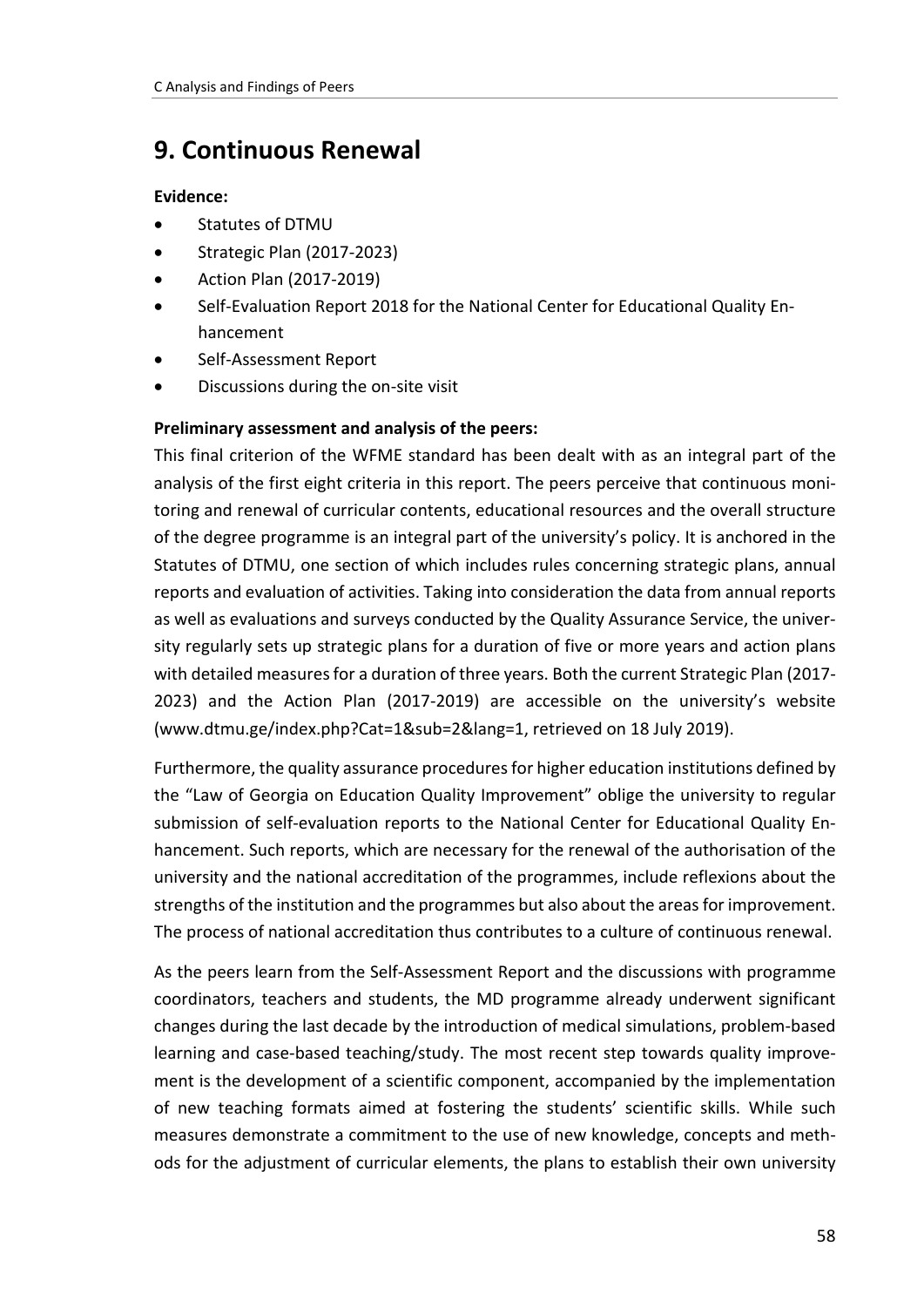hospital could be regarded, at least partly, as an adaptation of the educational resources to changing needs.

Overall, the peers gain the impression that the university has not only initiated procedures for regularly reviewing and updating its structure and functions but practices a continuous revision of its policies and practices with regard to all criteria considered in this report.

# **Final assessment of the peers after the comment of the Higher Education Institution regarding criterion 9:**

As DTMU does not comment on this chapter of the report, the peers confirm their preliminary assessment without any changes.

They conclude that, with regard to criterion 9, the university goes beyond the basic standard and partially fulfils the quality development standard.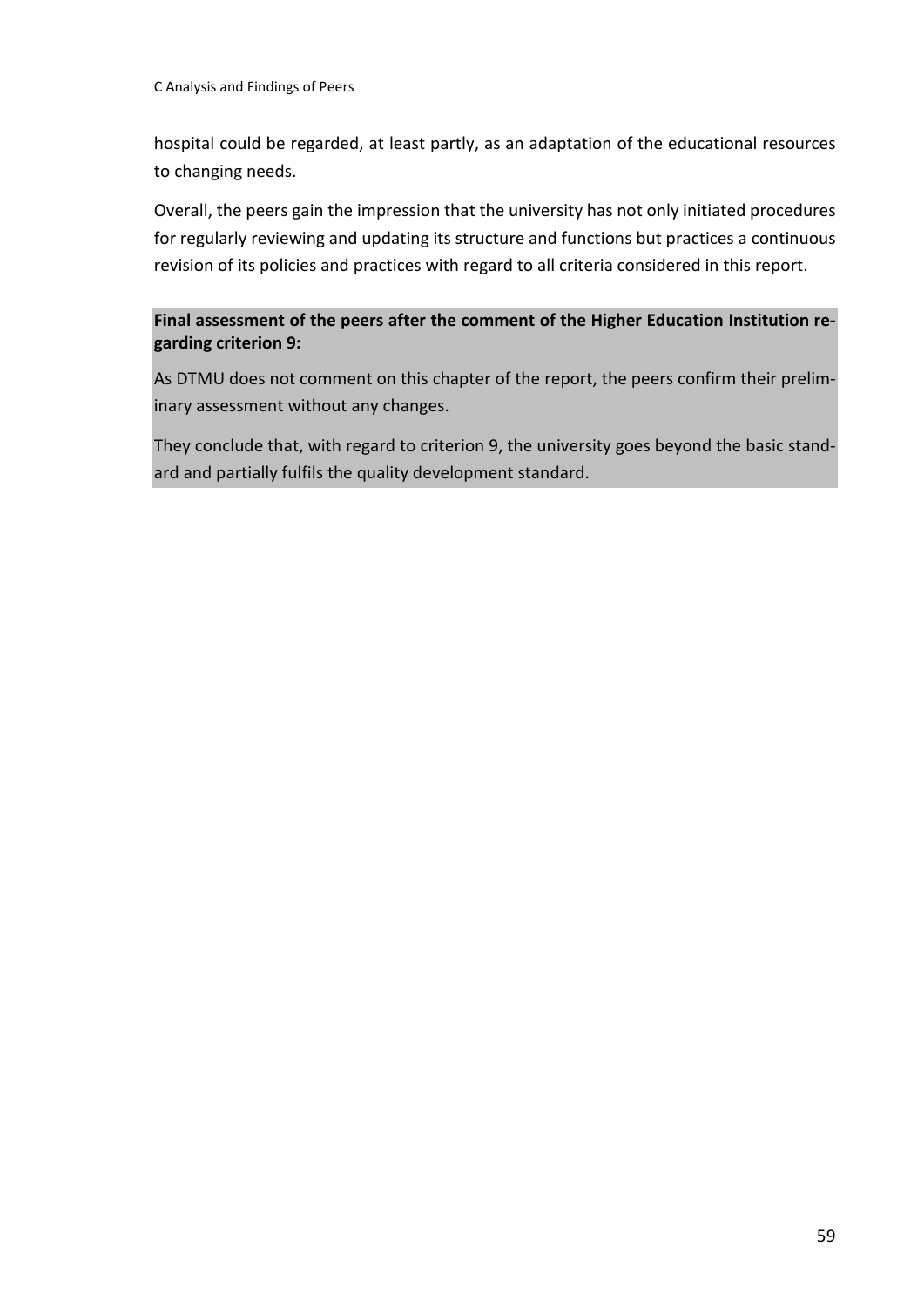# <span id="page-59-0"></span>**D Additional Documents**

All additional documents requested by the peers have already been provided by the Higher Education Institution either during or after the on-site visit.

# <span id="page-59-1"></span>**E Comment of the Higher Education Institution (23.08.2019)**

The institution provided a detailed statement as well as the following additional documents:

- Additional Semester, Additional Credit, Their Definition, Procedural Rules and Conditions
- Testing Regulations & Rules of Conduct on the Quiz / Summarizing Exam
- Personnel Performance and Satisfaction Research Findings and Report of its Use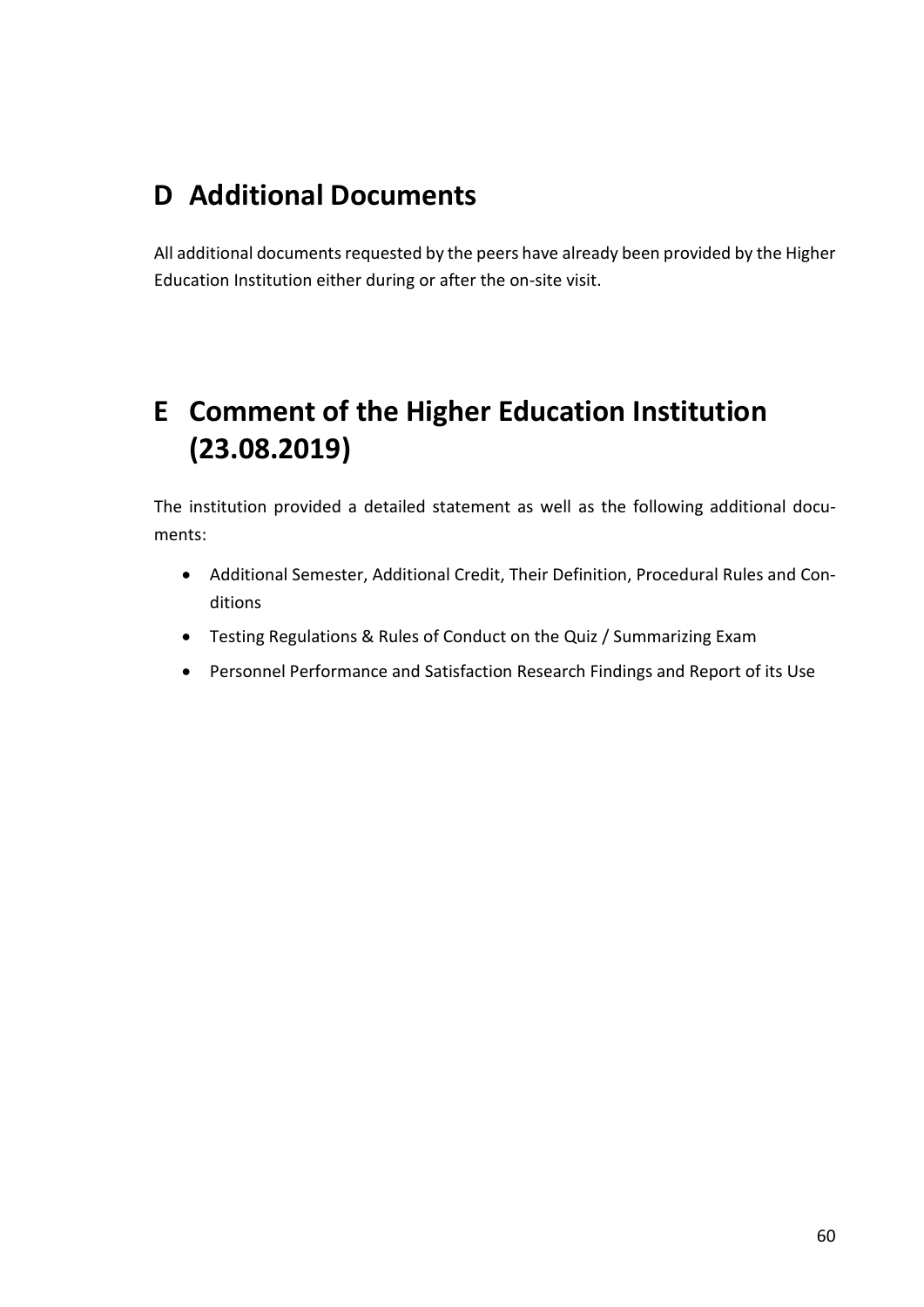# <span id="page-60-0"></span>**F Summary: Peer recommendations (27.08.2019)**

Taking into account the additional information and the comments given by David Tvilidiani Medical University the peers summarise their analysis and **final assessment** for the award of the seals as follows:

| <b>Degree Programme</b>                                                   | <b>ASIIN seal</b>                 | Subject-specific label | <b>Maximum duration</b><br>of accreditation |
|---------------------------------------------------------------------------|-----------------------------------|------------------------|---------------------------------------------|
| <b>Medical Doctor</b><br>(MD) Undergradu-<br>ate Education Pro-<br>gramme | With requirements<br>for one year | AMSE                   | 30.09.2024                                  |

#### **Requirements**

- A 1. (WFME 2.1) Define guidelines for the treatment of students with special needs with regard to the participation in the programme and in assessments in order to deliver the curriculum in accordance with principles of equality.
- A 2. (WFME 4.4, 8.1) Ensure that student representation in governing bodies is based on democratic elections.

#### **Recommendations**

- E 1. (WFME 1.2, 2.7, 7.4, 8.1) It is recommended to strengthen the representation of the cooperating institutions in governing bodies of the university, particularly in the Curriculum Committee.
- E 2. (WFME 2.2) It is recommended to increase research activities and to include more elements of research in the curriculum.
- E 3. (WFME 2.2, 6.1) It is recommended to improve the laboratory facilities for the biomedical sciences with regard to space and equipment.
- E 4. (WFME 2.6) It is recommended to increase the share of elective content in the curriculum.
- E 5. (WFME 3.1) It is recommended to develop a full-scale academic controlling of student assessments.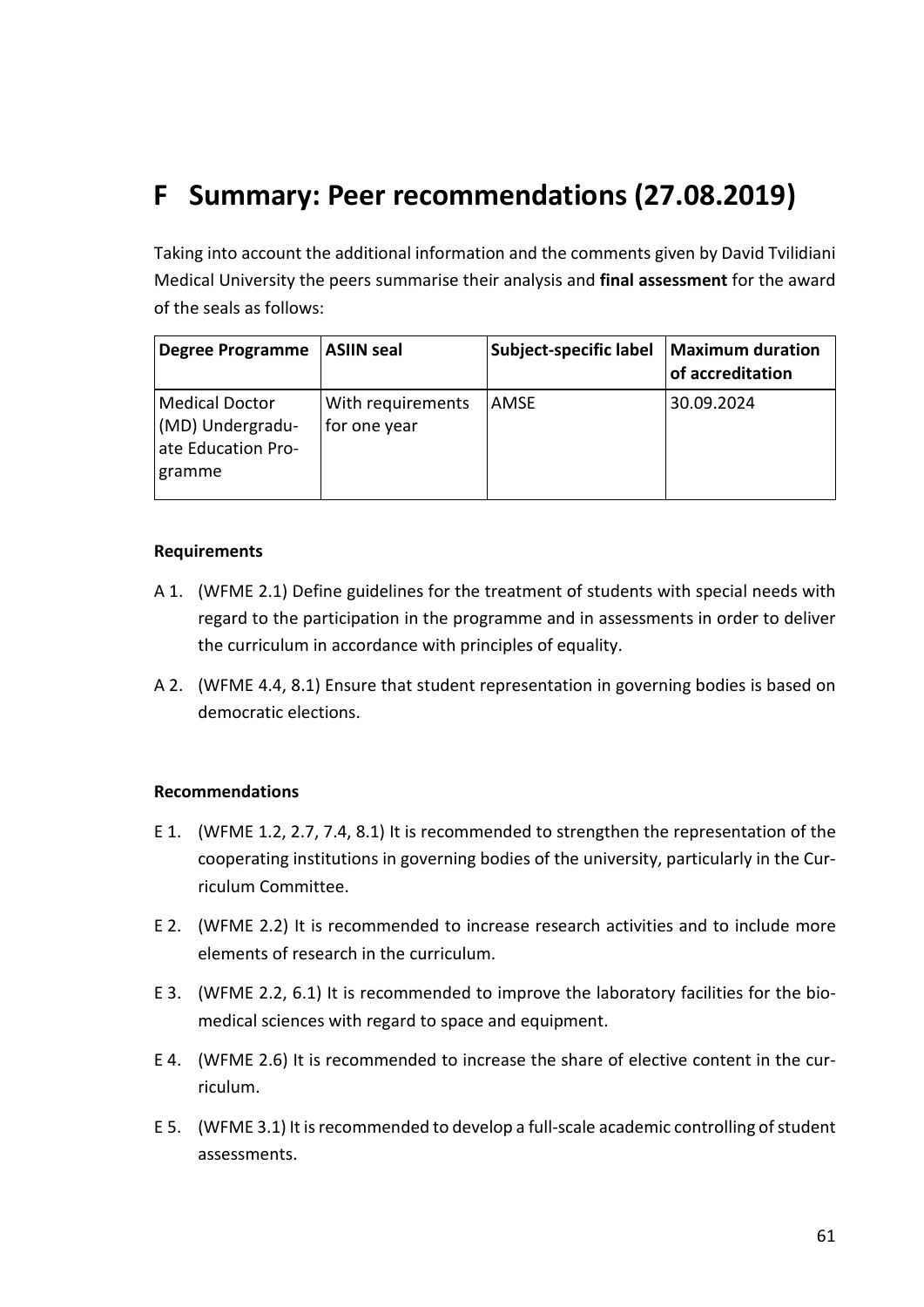- E 6. (WFME 4.1) It is recommended to make the admission criteria for international applicants more transparent.
- E 7. (WFME 4.1) It is recommended to focus more on skills in relevant subjects apart from the English language skills in entrance interviews with international applicants.
- E 8. (WFME 4.3) It is recommended to advertise the counselling opportunities more.
- E 9. (WFME 4.4) It is recommended to consider a special representation for the international students in the relevant governing bodies of the university.
- E 10. (WFME 6.4) It is recommended to make sure that all teaching staff refers to their affiliation with DTMU in scientific publications and respective database entries.
- E 11. (WFME 6.6) It is recommended to increase the mobility of teaching staff.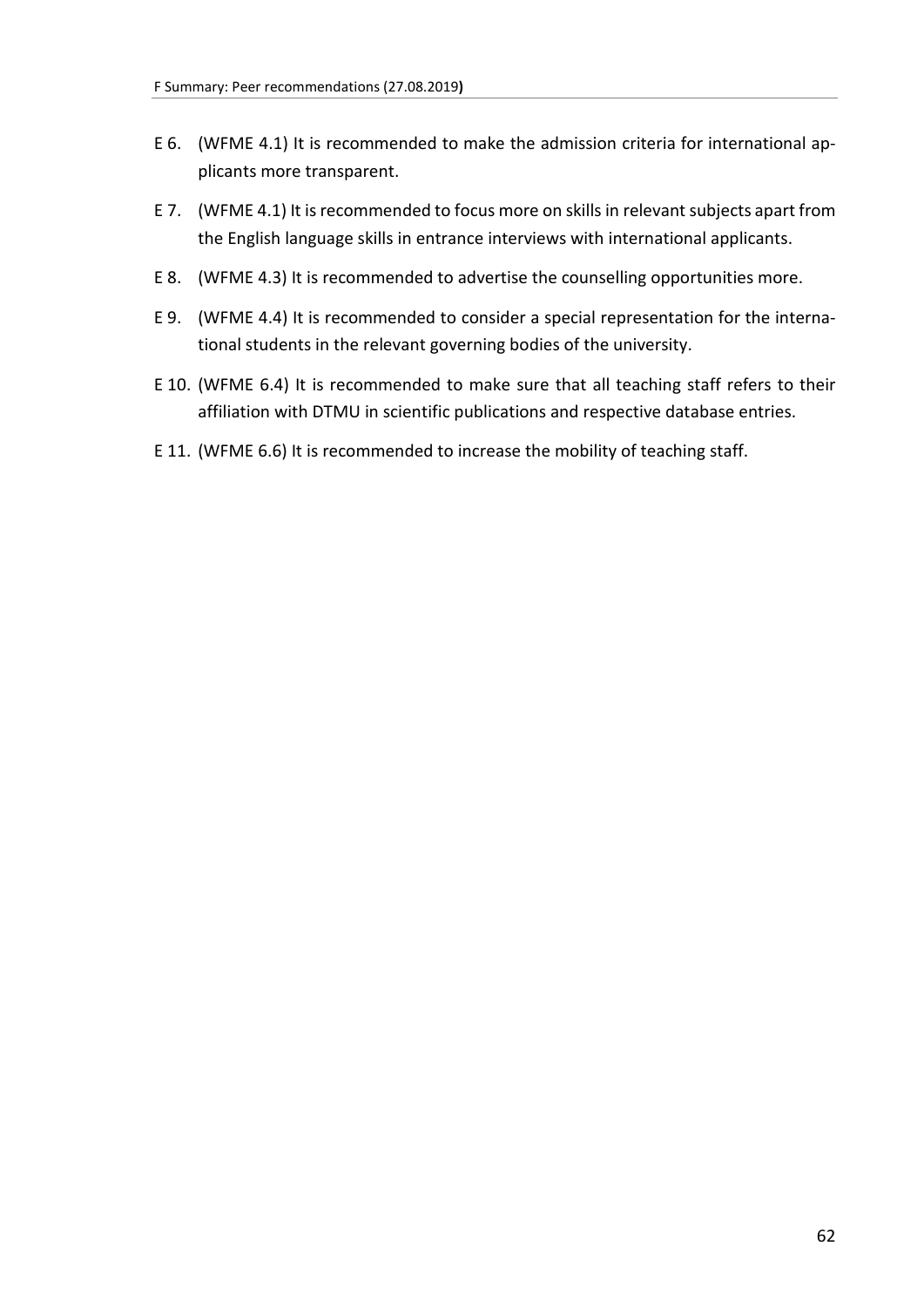# <span id="page-62-0"></span>**G Decision of the AMSE Executive Committee (27.08.2019)**

The AMSE Executive Committee decides to award the following seals:

| <b>Degree Programme</b>                                                   | <b>AMSE</b> seal                  | <b>Maximum duration</b><br>of accreditation |
|---------------------------------------------------------------------------|-----------------------------------|---------------------------------------------|
| <b>Medical Doctor</b><br>(MD) Undergradu-<br>ate Education Pro-<br>gramme | With requirements<br>for one year | 30.09.2024                                  |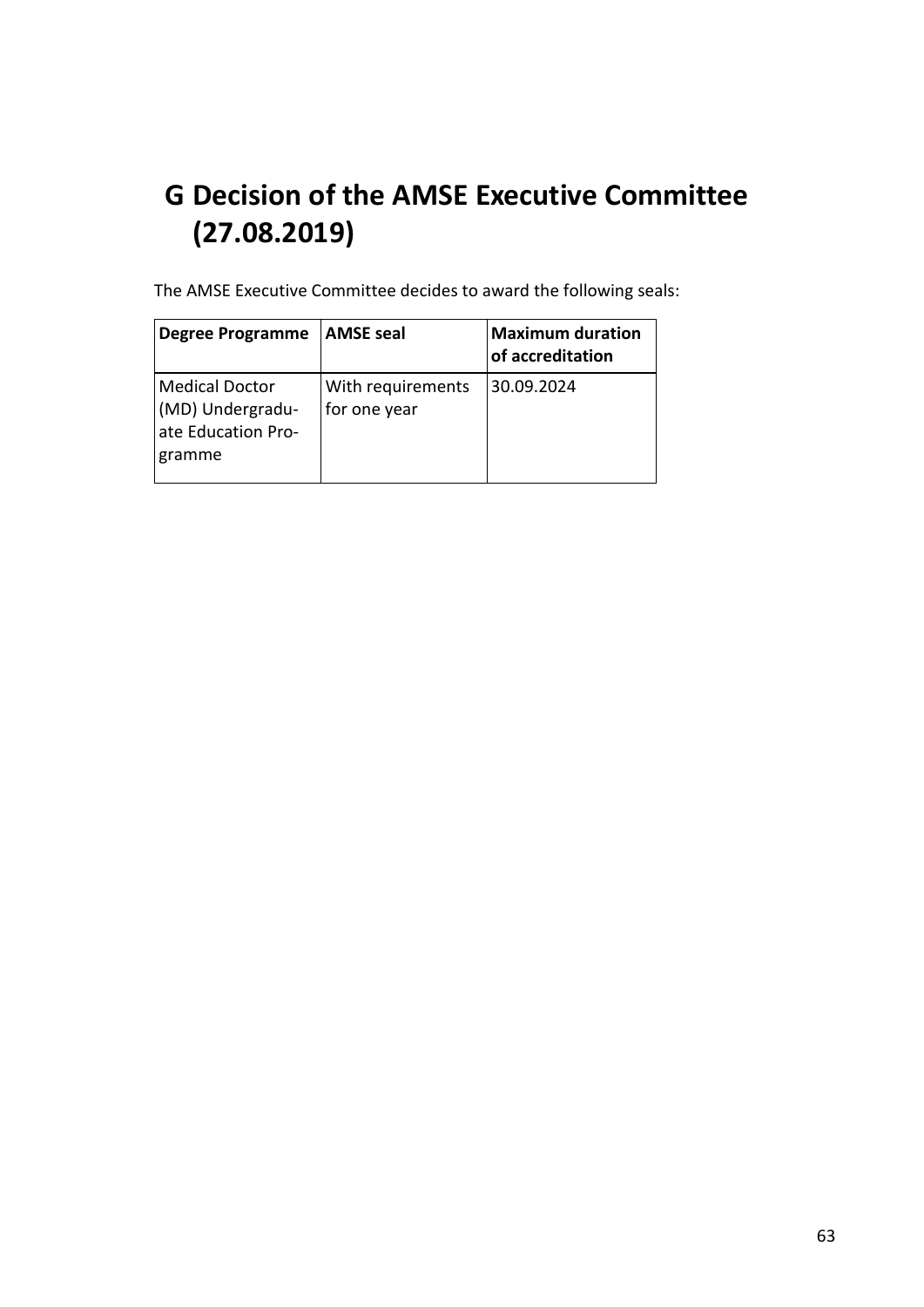# <span id="page-63-0"></span>**H Comment of the Technical Committee 14 – Medicine (03.09.2019)**

### *Assessment and analysis for the award of the ASIIN seal:*

The Technical Committee notices that, according to the ASIIN criteria and the WFME standards, the Higher Education Institution is obliged to ensure students' representation in its governing bodies. However, the standards do not prescribe that the selection of students' representatives needs to be based on democratic elections. Therefore, the Technical Committee suggests to change the wording of requirement No. 2. Apart from that, the Committee agrees with the proposals of the peers.

| The Technical Committee 14 – Medicine recommends the award of the seals as follows: |
|-------------------------------------------------------------------------------------|
|-------------------------------------------------------------------------------------|

| <b>Degree Programme</b>                                                   | ASIIN seal                        | Subject-specific label | <b>Maximum duration</b><br>of accreditation |
|---------------------------------------------------------------------------|-----------------------------------|------------------------|---------------------------------------------|
| <b>Medical Doctor</b><br>(MD) Undergradu-<br>ate Education Pro-<br>gramme | With requirements<br>for one year | AMSE                   | 30.09.2024                                  |

#### **Requirements**

- A 1. (WFME 2.1) Define guidelines for the treatment of students with special needs with regard to the participation in the programme and in assessments in order to deliver the curriculum in accordance with principles of equality.
- A 2. (WFME 4.4) Ensure that students' representatives participate in the design, management and evaluation of the curriculum, and in other matters relevant to students.

#### **Recommendations**

- E 1. (WFME 1.2, 2.7, 7.4, 8.1) It is recommended to strengthen the representation of the cooperating institutions in governing bodies of the university, particularly in the Curriculum Committee.
- E 2. (WFME 2.2) It is recommended to increase research activities and to include more elements of research in the curriculum.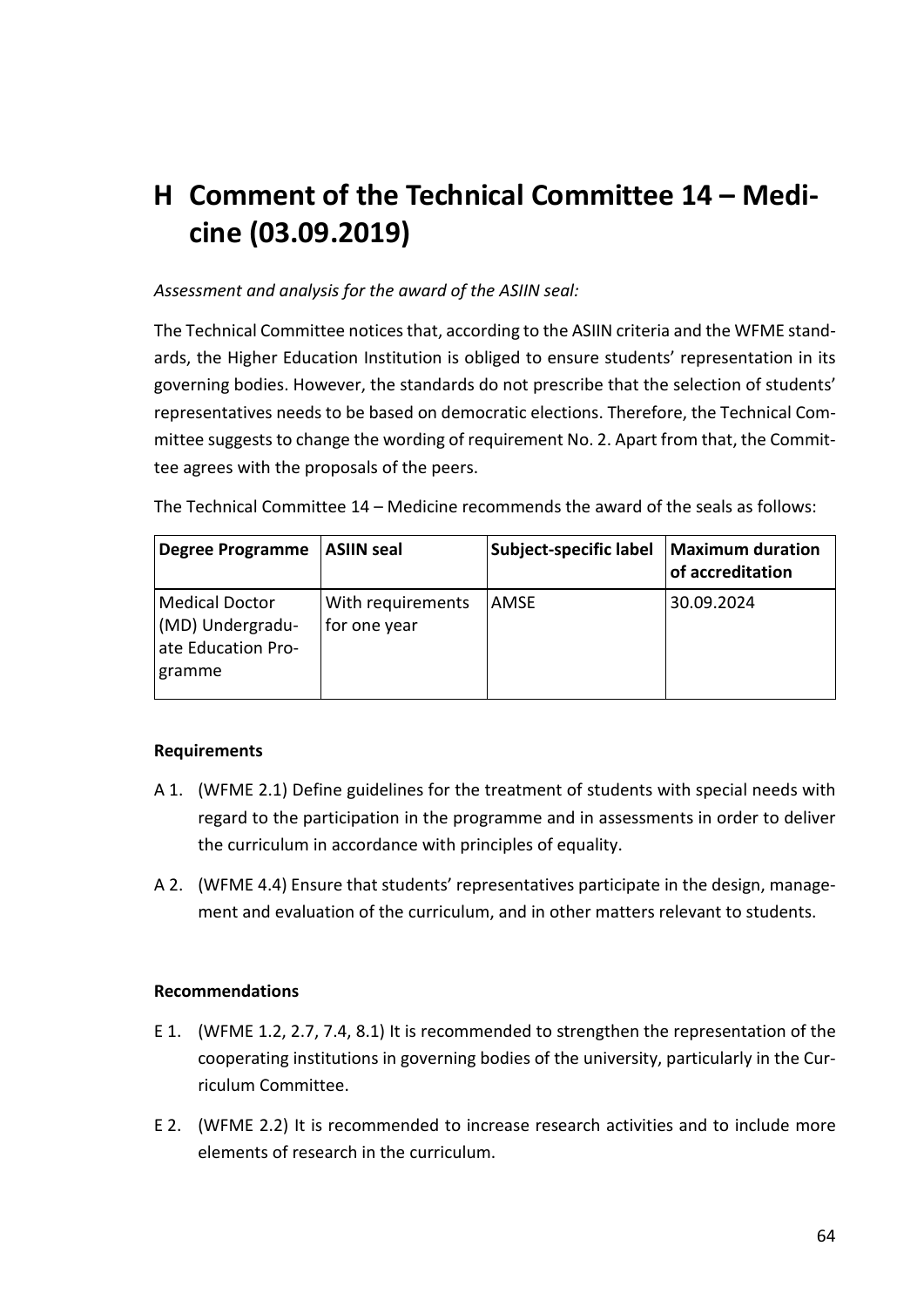- E 3. (WFME 2.2, 6.1) It is recommended to improve the laboratory facilities for the biomedical sciences with regard to space and equipment.
- E 4. (WFME 2.6) It is recommended to increase the share of elective content in the curriculum.
- E 5. (WFME 3.1) It is recommended to develop a full-scale academic controlling of student assessments.
- E 6. (WFME 4.1) It is recommended to make the admission criteria for international applicants more transparent.
- E 7. (WFME 4.1) It is recommended to focus more on skills in relevant subjects apart from the English language skills in entrance interviews with international applicants.
- E 8. (WFME 4.3) It is recommended to advertise the counselling opportunities more.
- E 9. (WFME 4.4) It is recommended to consider a special representation for the international students in the relevant governing bodies of the university.
- E 10. (WFME 6.4) It is recommended to make sure that all teaching staff refers to their affiliation with DTMU in scientific publications and respective database entries.
- E 11. (WFME 6.6) It is recommended to increase the mobility of teaching staff.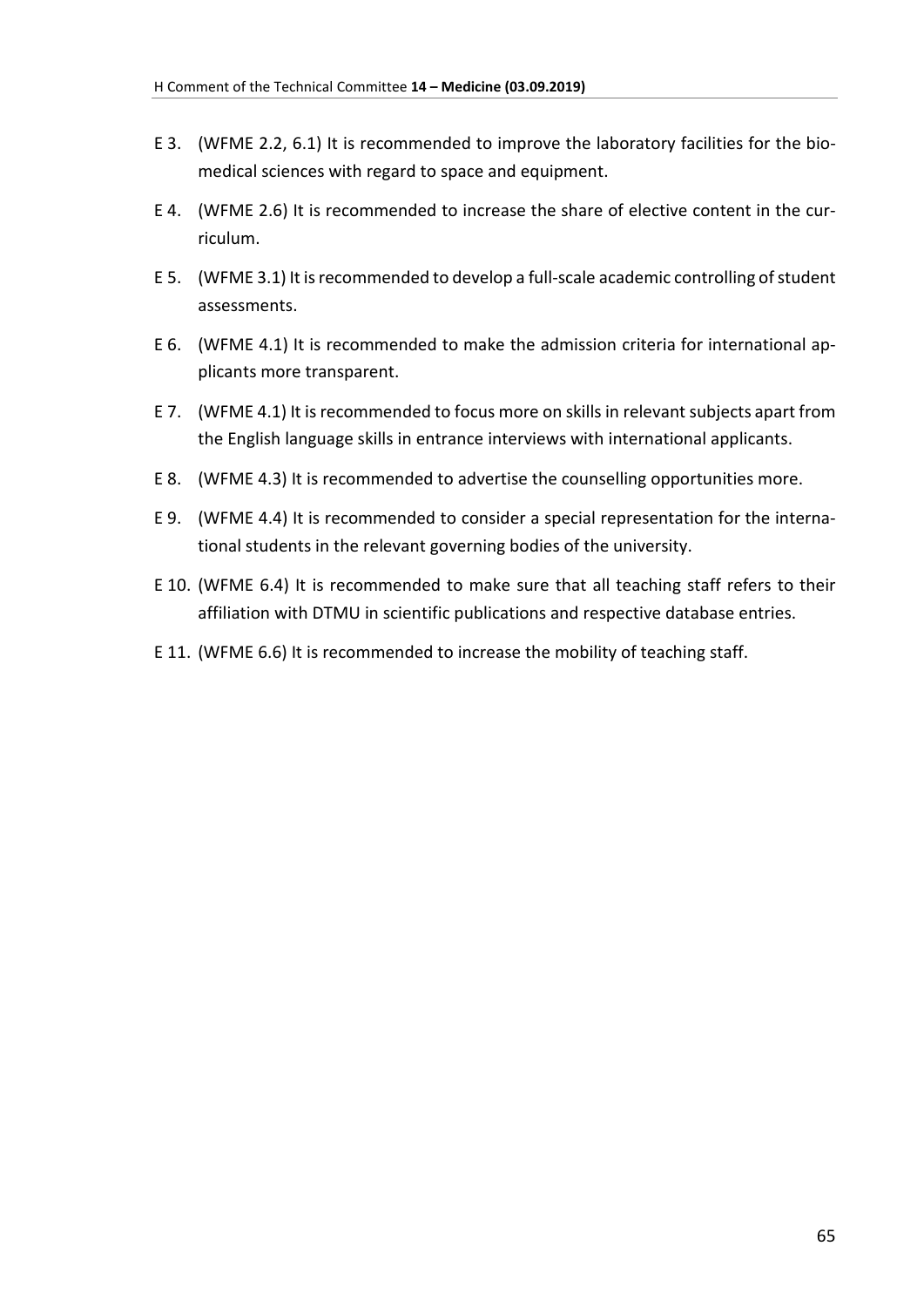# <span id="page-65-0"></span>**I Decision of the Accreditation Commission (20.09.2019)**

# *Assessment and analysis for the award of the ASIIN seal:*

The Accreditation Committee discusses the procedure and largely agrees with the assessment of the peers. Concerning the requirement A 2, the Commission endorses the position of the Technical Committee that the WFME standards do not support the peers' request that student representation in the governing bodies of the university should be based on democratic elections. However, the way in which the Technical Committee proposes to change the wording makes that requirement dispensable. According to the report, the university already makes students' representatives participate in the design, management and evaluation of the curriculum and in other matters relevant to them. Therefore, the Accreditation Committee decides to remove the requirement A 2.

The Accreditation Commission for Degree Programmes decides to award the following seals:

| <b>Degree Programme</b>                                                   | <b>ASIIN seal</b>                 | Subject-specific label | <b>Maximum duration</b><br>of accreditation |
|---------------------------------------------------------------------------|-----------------------------------|------------------------|---------------------------------------------|
| <b>Medical Doctor</b><br>(MD) Undergradu-<br>ate Education Pro-<br>gramme | With requirements<br>for one year | AMSE                   | 30.09.2024                                  |

# **Requirement**

A 1. (WFME 2.1) Define guidelines for the treatment of students with special needs with regard to the participation in the programme and in assessments in order to deliver the curriculum in accordance with principles of equality.

# **Recommendations**

E 1. (WFME 1.2, 2.7, 7.4, 8.1) It is recommended to strengthen the representation of the cooperating institutions in governing bodies of the university, particularly in the Curriculum Committee.